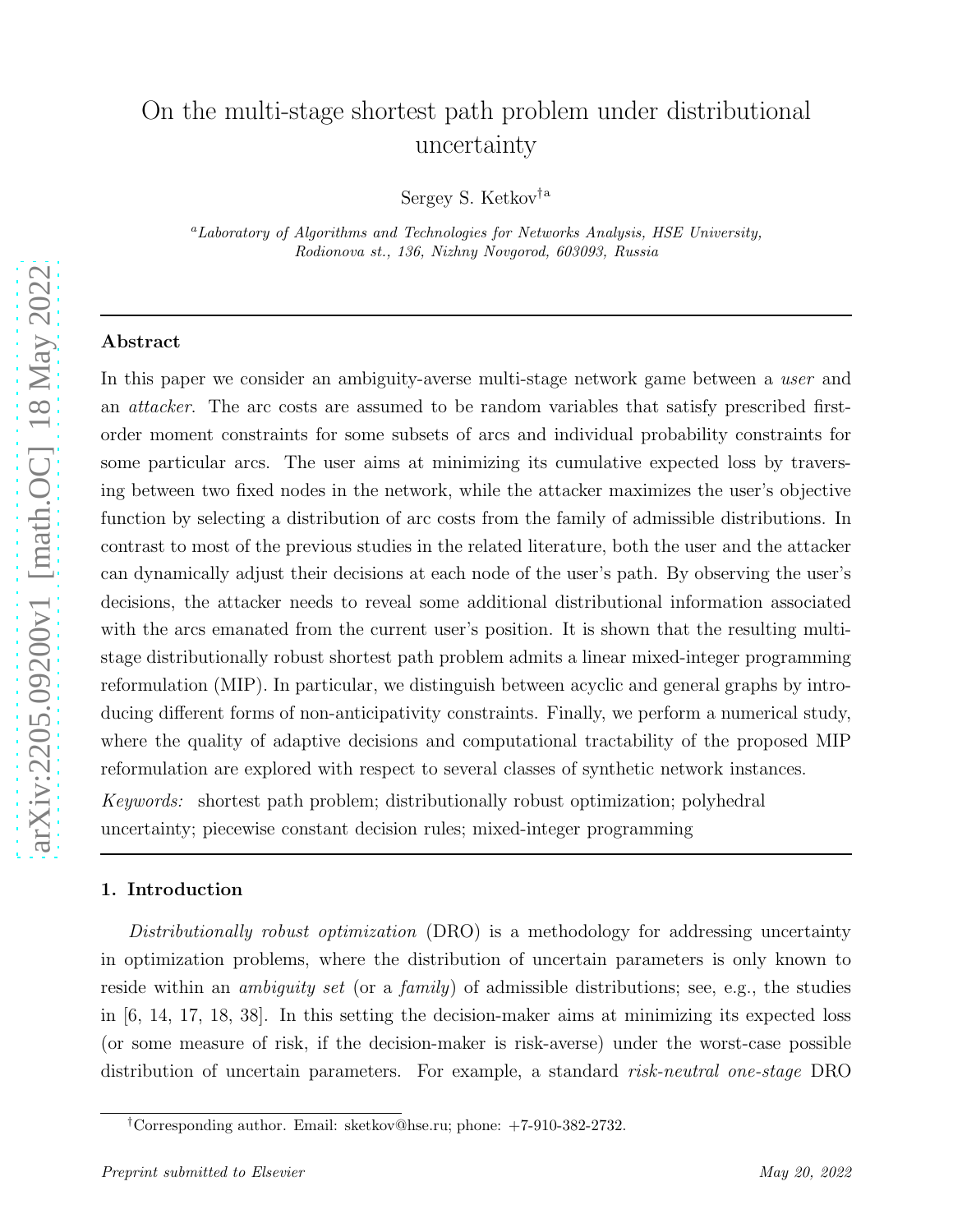problem can be expressed as:

$$
\min_{\mathbf{y}\in Y} \max_{\mathbb{Q}\in\mathcal{Q}} \mathbb{E}_{\mathbb{Q}}\{\ell(\mathbf{c}, \mathbf{y})\},\tag{1}
$$

where c is a vector of uncertain parameters,  $y \in Y$  represents a vector of here-and-now decisions implemented before the realization of uncertainty and  $\ell(c, y)$  is a given loss function. The expectation is taken with respect to a distribution  $\mathbb Q$  of vector c, which is only known to belong to some ambiguity set Q.

Most recent solution approaches for single-stage problems rely on the duality results for moments problems due to Isii [24] and Shapiro [35]. That is, under some assumptions on the geometry of Q and the functional properties of the loss function  $\ell(c, y)$ , the min-max problem in (1) can be recast as a single-level minimization problem; see, e.g., [14, 17, 38].

It has been also shown that distributionally robust optimization may address dynamic (or, equivalently, multi-stage) optimization problems, where decisions adapt to the uncertain outcomes as they unfold in stages; see, e.g., [6, 18, 21, 25]. In general, multi-stage DRO problems are computationally intractable [16, 35] since the *recourse decisions* (i.e., the decisions affected by uncertainty) can be modeled as arbitrary functions of the uncertain parameters. In this regard, there exist two basic approaches to handle multi-stage optimization problems. On the one hand, several studies propose approximations of the outlined problems, in which the recourse decisions are restricted to be some simple functions of the uncertain parameters [6, 18]. On the other hand, a number of studies focus on dynamic programming based solution procedures assuming that the uncertain parameters are stage-wise independent [15, 23].

In this study we focus on a class of multi-stage distributionally robust shortest path problems (DRSPP), where the vector of arc costs is subject to distributional uncertainty. From the game theoretical perspective, we consider a *dynamic zero-sum game* between two decision-makers, which are referred to as a *user* and an *attacker*. The user attempts to minimize its expected loss by traversing between two fixed nodes in a given network. At the same time, the attacker aims at maximizing the user's expected loss by selecting a distribution of arc costs within a given family of probability distributions. However, in contrast to the one-stage model, both the user and the attacker are able to adapt their decisions at each node of the user's path.

In fact, our multi-stage formulation is motivated and built upon the related one-stage formulation of DRSPP in [27]. Specifically, we preserve the same form of ambiguity set and the loss function, but introduce some *auxiliary distributional constraints* that can be verified by the user dynamically while traversing through the network.

#### 1.1. Links to the one-stage model and our research questions

In this section we briefly describe our construction of the ambiguity set  $\mathcal{Q}$  (and thereby reiterate some basic ideas developed in our previous study [27]). Also, we formulate some research questions that need to be addressed when the problem unfolds in stages.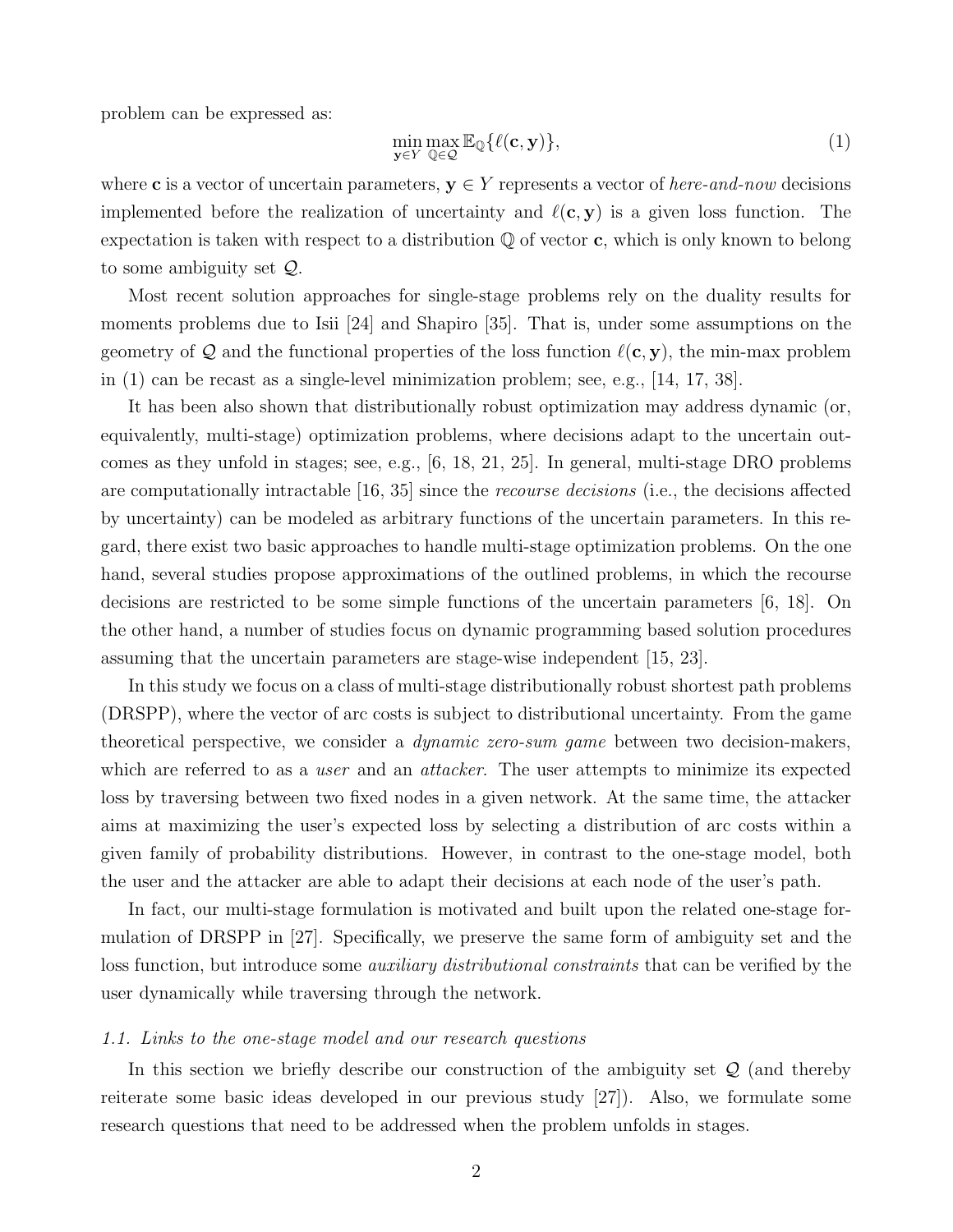Let  $G := (N, A, c)$  be a directed weighted connected graph, in which N is a set of nodes, A is a set of directed arcs and  $\mathbf{c} = \{c_a, a \in A\}$  is a nonnegative cost vector. In the sequel, a person who traverses between some source and destination nodes in G is referred to as a user. On the other hand, we use a term *attacker* to specify a person who controls a distribution of the cost vector c. Thus, the decision variables,  $y$ , and the uncertain parameters, c, in our model are given, respectively, by the incidence vector of a path selected by the user and the vector of arc costs.

We assume that the user has the following partial information about the distribution  $\mathbb Q$  of the cost vector c. First, the costs of particular arcs  $a \in A$  are subject to *individual probability* constraints of the form:

$$
\mathbb{Q}\{c_a \in [l_a^{(j)}, u_a^{(j)}]\} \in [\underline{q}_a^{(j)}, \overline{q}_a^{(j)}] \quad \forall j \in \mathcal{D}_a, \ a \in A,\tag{2}
$$

where  $[l_a^{(j)}, u_a^{(j)}] \subseteq [l_a, u_a], j \in \mathcal{D}_a = \{1, \ldots, d_a\}$ , is a finite set of subintervals;  $q_a^{(j)}$  $\frac{(j)}{a}$  and  $\overline{q}_a^{(j)}$ are contained in  $[0, 1]$  and bound the probability that the random cost  $c_a$  belongs to the *i*-th subinterval. In particular, we assume that for each  $a \in A$  and  $j = 1$  the constraints

$$
\mathbb{Q}\{c_a \in [l^{(j)}_a, u^{(j)}_a]\} \in [\underline{q}^{(j)}_a, \overline{q}^{(j)}_a]
$$

are support constraints with  $l_a^{(j)} = l_a$ ,  $u_a^{(j)} = u_a$  and  $q_a^{(j)}$  $a_a^{(j)} = \overline{q}_a^{(j)} = 1$  for some  $l_a, u_a \in \mathbb{R}_{>0} \cup \{0\}.$ 

Finally, for a real-valued matrix  $\mathbf{B} \in \mathbb{R}^{|A| \times k}$  and a vector  $\mathbf{b} \in \mathbb{R}^k$ ,  $k \in \mathbb{Z}_+$ , we introduce linear expectation constraints of the form:

$$
\mathbb{E}_{\mathbb{Q}}\{\mathbf{B}\mathbf{c}\} \le \mathbf{b} \tag{3}
$$

Then the ambiguity set  $\mathcal Q$  is formed by all distributions that satisfy constraints (2) and (3).

It is well-known that many types of ambiguity sets can be constructed from independent observations of uncertain parameters. However, we argue that in contrast to the momentbased ambiguity sets [14] or ambiguity sets based on a distance metric from the empirical distribution [3, 17], our distributional constraints allow incomplete knowledge of the training data set. Formally, both constraints (2) and (3) can be constructed by using standard measure concentration inequalities for the empirical estimators of the frequency and the mean in the left hand side of (2) and (3), respectively. In particular, the probability that  $c_a \in [l'_a, u'_a]$  for some  $l'_a \leq u'_a$  can be estimated by using only the *number* of random samples that belong to the interval  $[l'_a, u'_a]$ . That is, the random samples with respect to particular arcs may be known up to some lower and upper limits. Furthermore, estimation of the mean in (3) requires only linear combinations of the arc costs with respect to some subsets of arcs; we refer the reader to Section 2.2 in [27] and Section 2.3 in the current study for more details.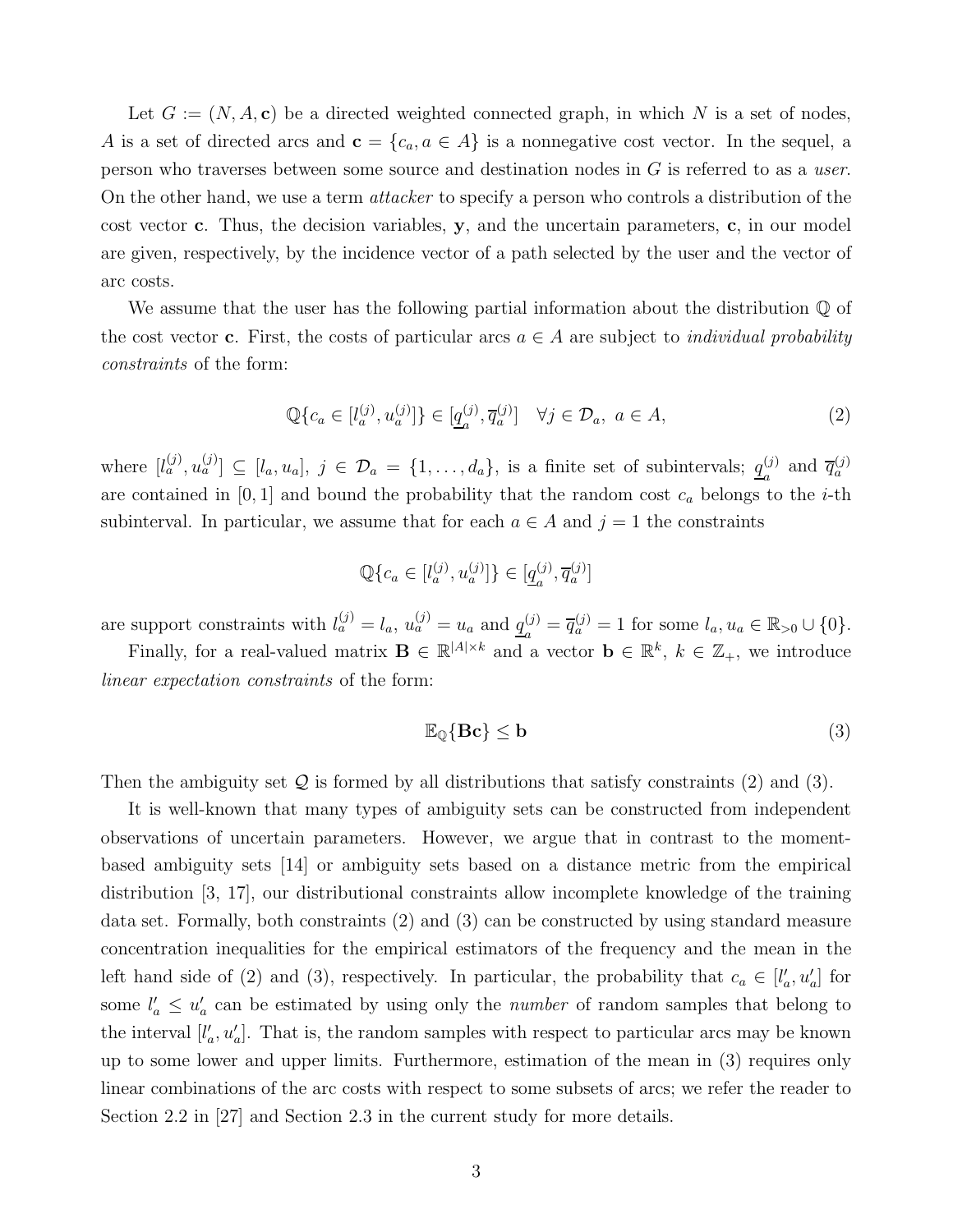Also, in our previous study [27] we demonstrate that the outlined types of incomplete historical data may arise naturally in a number of practical applications. For example, the interval uncertainty can be motivated by measurement errors or sensors detection limits in environmental measurements; see, e.g., [28]. Furthermore, in our problem setting the decisionmaker may have access to random observations of a total cost with respect to some routes in the network; this type of feedback is also known as "bandit" feedback in online learning problem settings [10].

The key theoretical result of [27] indicates that the one-stage DRSPP of the form (1) with a linear loss function  $\ell(c, y) = c^{\top}y$  can be reformulated as a robust shortest path problem with some polyhedral uncertainty set; see, e.g., [11] for a review of robust combinatorial optimization problems. Furthermore, the resulting problem admits a linear mixed-integer programming (MIP) reformulation and, thus, can be solved using off-the-shelf MIP solvers.

By construction in the one-stage formulation (1) the user selects a path here-and-now before the realization of uncertainty, i.e., some unknown distribution  $\mathbb{Q} \in \mathcal{Q}$ . We, in turn, attempt to develop a multi-stage formulation of DRSPP that may address the following research questions:

- Q1. Is there a benefit for the user to alter the chosen path, if it observes some additional distributional information while traversing through the network?
- Q2. How much can the user gain by leveraging such adaptive decisions?
- Q3. Can the resulting multi-stage formulation be solved at hand using off-the-shelf MIP solvers?

The idea of our model can be summarized as follows. Let  $FS_i$   $(RS_i)$  be the sets of arcs directed out of (and into) node  $i \in N$ . We assume that if the user stays at some node  $i \in N$ , then it may observe some additional distributional information associated with the arcs  $a \in FS_i$ emanated from this node. We attempt to model this new information by introducing some *auxiliary distributional constraints* with respect to the arcs  $a \in FS_i$  (in addition to the constraints in  $\mathcal Q$  that are known to the user a priori) that can be verified by the user at node i. Simply speaking, the user forms a list of auxiliary constraints at the beginning of the game. Then for each constraint in the list the attacker decides whether it is satisfied or not and reveals its response, i.e., "yes" or "no", to the user as soon as the user achieves the respective node in the network.

From the practical perspective, the auxiliary distributional constraints can be motivated, e.g., by some additional data observed by the user from Bluetooth sensors [20, 2] or GPSequipped floating vehicles [37]. In other words, if the sensors are placed at some nodes in the given network, then the user may quantify the travel times between two successive detection stations; see, e.g., [20]. This additional information can be collected dynamically while traversing through the network and used to verify the auxiliary distributional constraints; we refer to Example 2 and Section 2.3 for a more comprehensive discussion.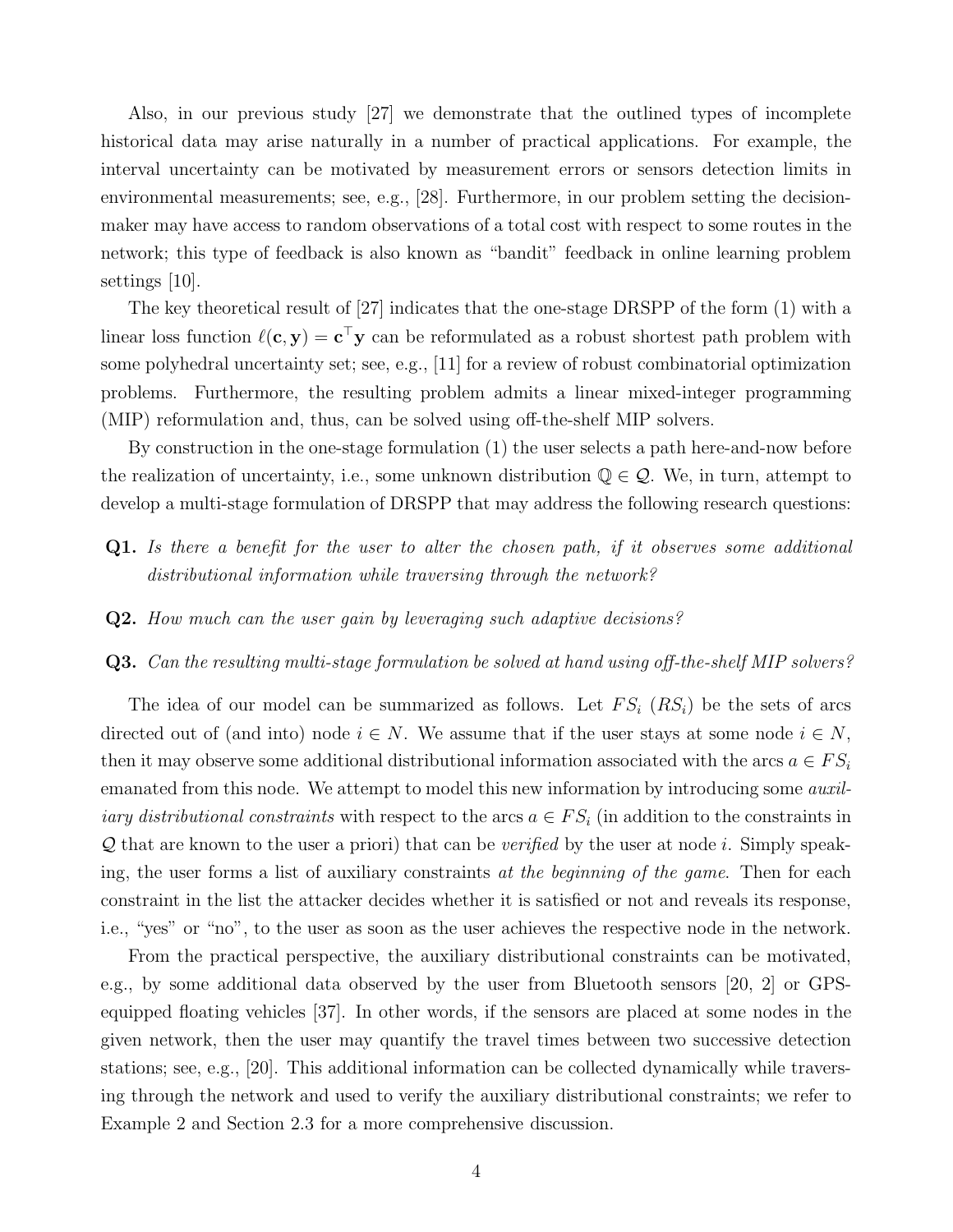Formally, the outlined problem unfolds in stages, where at each stage the attacker reveals (if necessary) some new distributional information to the user and the user picks a subsequent node of its path. Following the one-stage formulation in [27] we suppose that the user's objective is to select a path with the least possible expected cost. The attacker, in turn, attempts to maximize the expected cost of the user's path by selecting a distribution of arc costs from the ambiguity set Q. As outlined before, some new distributional information can be revealed by the attacker dynamically during the game and, thus, both decision-makers are able to adjust their decisions at each node of the user's path.

### 1.2. Related literature and our contributions

In this section we discuss existing multi-stage robust and distributionally robust formulations of the shortest path problem as well as our contributions upon the related studies. Traditionally, for problems with  $T \in \mathbb{Z}_+$  stages the decision variables are decoupled into here-and-now decisions (that are not affected by uncertainty) and wait-and-see resource decisions for each stage  $t \leq T$ . The recourse decisions at stage t can be viewed as *decision rules* or, equivalently, some functions of the uncertain parameters observed up to this stage; see, e.g., [18]. The major limitation of our problem setting is that the recourse decisions are discrete and, therefore, the application of standard linear or piecewise linear decision rules [6, 18] is rather limited.

With respect to *robust* optimization models, several studies explore multi-stage problems with binary recourse decisions and piecewise constant decision rules; see, e.g., [4, 5, 31, 33]. For example, Bertsimas and Dunning [4] suppose that the uncertain problem parameters are only known to reside within a polyhedral uncertainty set. The uncertainty set is partitioned into a number of disjoint polyhedrons and the recourse decisions are assumed to be piecewise constant functions on the generated subsets. This modeling approach enables to obtain approximations of multi-stage robust MIP problems, while the quality of approximation is adjusted by the choice of an appropriate partition scheme. In the following, we demonstrate that in our problem setting a similar piecewise constant construction of decision rules arises naturally due to the auxiliary constraints observed by the user.

An interesting version of multi-stage robust shortest path interdiction model is proposed by Sefair et al. [34]. In their setting the attacker can block a subset of arcs any time the user reaches a node in the network. After that, the user can respond by dynamically altering its path. Naturally, the problem unfolds in a number of stages, where at each stage the attacker blocks a subset of arcs emanated from the current user's position and the user picks a subsequent node of its path. Furthermore, the total number of arcs that can be blocked by the attacker is bounded from above by the attacker's budget.

The authors in [34] demonstrate that their dynamic interdiction problem can be solved in polynomial time for acyclic graphs and admits an exact exponential-state dynamic-programming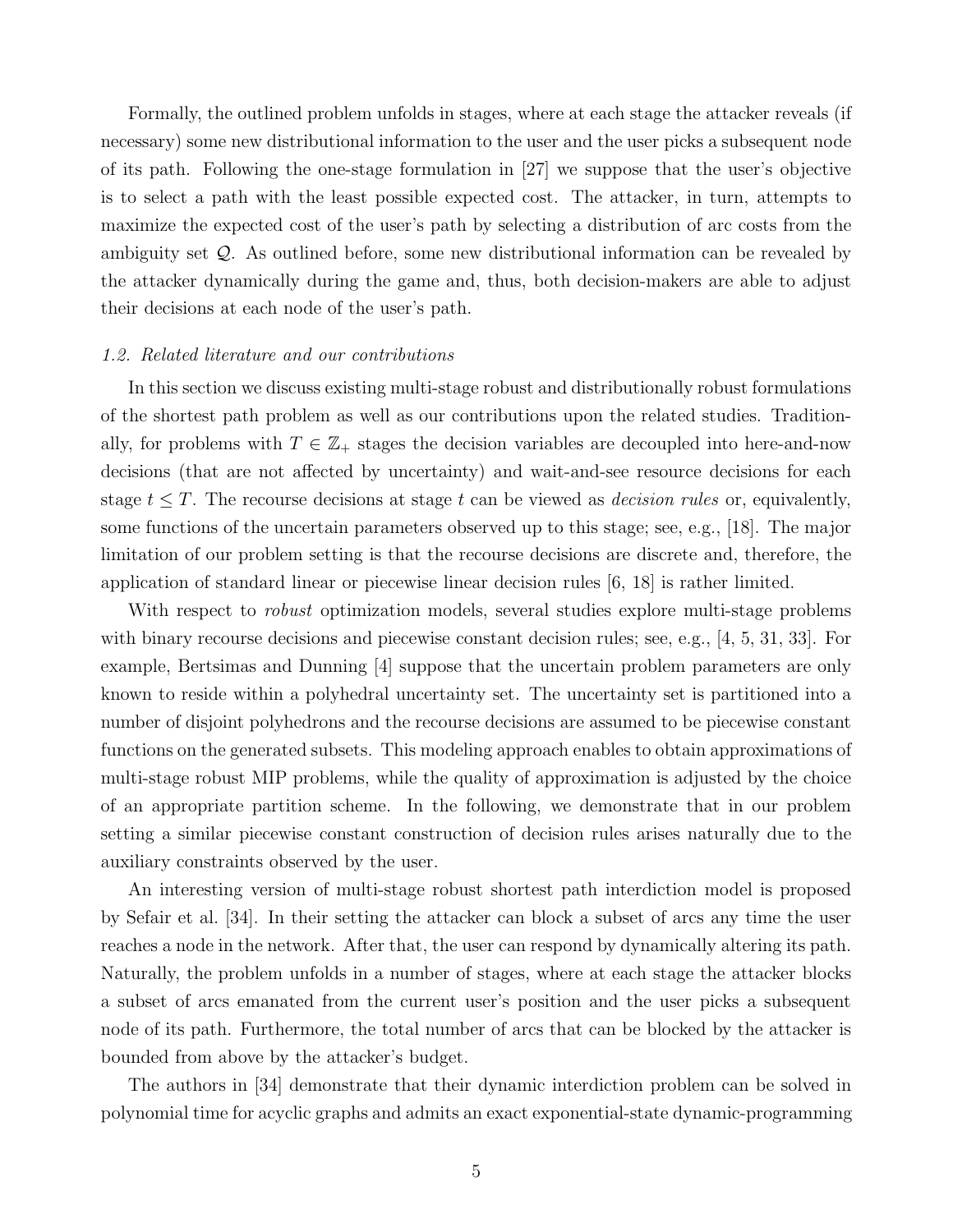algorithm in the general case. In fact, the attacker's decisions, i.e., blocking a subset of arcs, can be identified as a cost-increasing operation. Therefore, from the user's perspective the model in [34] can be also classified as a multi-stage robust shortest path problem.

In contrast to robust formulations, multi-stage *distributionally robust* formulations with binary recourse decisions are considered by relatively few authors. First, we refer to the study by Hanasusanto et al. [21], where a two-stage DRO problem with binary recourse decisions is approximated by using a restricted number of preselected second-stage decisions. The authors prove that the proposed approximation is exact, if the number of preselected decisions is sufficiently large. Despite the fact that the study in [21] may address rather general types of ambiguity sets and objective criteria, it is not quite clear how to extend these theoretical results to a multi-stage problem setting.

Another line of research is focused on exact dynamic programming based algorithms assuming that the uncertain parameters are *stage-wise independent*. To the best of our knowledge, Yu and Shen [40] are among the first, who consider multi-stage distributionally robust MIPs. The authors investigate the concept of decision-dependent ambiguity sets, where the parameters of first- and second-order moment constraints at some stage  $t \in \mathbb{Z}_+$  are linearly dependent on the user's decision at the previous stage,  $t - 1$ . The authors reformulate the stage-wise problems as linear MIP or semidefinite programming problems. Then different versions of stochastic dual dynamic integer programming (SDDiP) algorithm [41] are applied for solving the resulting multi-stage problems exactly or deriving objective bounds. The latter algorithm is shown to be finitely convergent and rather effective for moderate-sized problem instances.

In contrast to the aforementioned studies, the basic idea of our solution approach can be summarized as follows. As outlined earlier, the user forms a list of auxiliary distributional constraints and the attacker decides whether each constraint in the list is satisfied or not. In fact,  $K \in \mathbb{Z}_+$  auxiliary distributional constraints partition the ambiguity set  $\mathcal{Q}$  into  $2^K$  disjoint ambiguity sets, where each set corresponds to some feasible vector of attacker's responses (recall that the attacker provides a binary response to each constraint.) If all responses are known to the user a priori, then it may identify the actual ambiguity set and solve the max-min problem (1) with respect to this set. For this reason, the user's decision can be modeled as a piecewise constant function on the generated ambiguity sets. At the same time, we also need to address successive revelation of distributional information to the user. In this regard, we additionally enforce some non-anticipativity constraints; see, e.g., [4, 18], which guarantee that the user's decision at some node cannot depend on future attacker's responses.

The contributions of this study can be summarized as follows:

• Under some mild assumptions we reformulate the multi-stage DRSPP as a one potentially large linear MIP problem. These results address our research question Q3.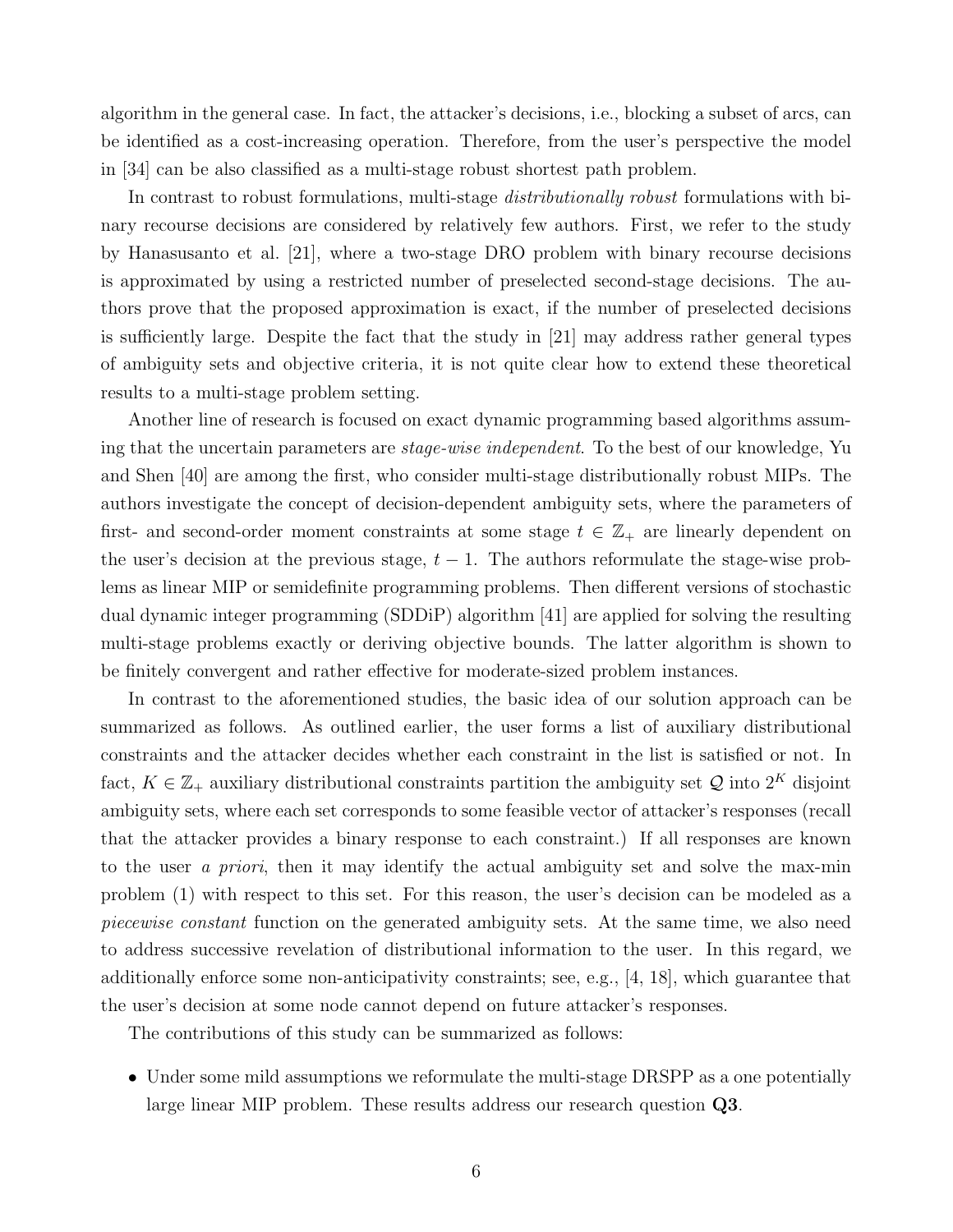- The obtained MIP reformulation is used in our computational study, where the quality of adaptive decisions is explored numerically; hence, we address the research questions Q1 and Q2.
- In contrast to the study by Sefair et al. [34], we consider more general types of constraints from the attacker's perspective (instead of a unique budget constraint) and account some partial distributional information available to the user; recall our discussion in Section 1.1.
- In contrast to the study by Yu and Shen [40], our model uses linear expectation constraints of the form (3), which make the uncertain parameters stage-wise dependent and thereby "destroys" dynamic programming based algorithms.
- Finally, our solution approach is, in a sense, similar to the one developed by Bertsimas and Duning [4]. However, from the methodological point of view the partitions in [4] are not motivated by any practical applications and are used to provide a better approximation for the nominal multi-stage problem. Meanwhile, the partition of the ambiguity set  $\mathcal Q$  in our setting is motivated by the auxiliary distributional constraints observed by the user in the considered game.

The remainder of the paper is organized as follows. In Section 2 we formulate the multistage DRSPP as well as the related non-anticipativity constraints both for acyclic graphs and graphs of a general form. Also, we discuss how the auxiliary distributional constraints can be constructed and verified by using a sensor-related application context. In Section 3 we provide our linear mixed-integer programming reformulation of the multi-stage problem. In Section 4 we explore numerically how the quality of adaptive decisions and the computational tractability of the MIP reformulation scale in the number of auxiliary distributional constraints and the size of the network. Finally, Section 5 provides our conclusions and outlines possible directions for future research.

Notation. All vectors and matrices are labeled by bold letters. For a network G let N and A be its sets of nodes and directed arcs, respectively. For each node  $i \in N$  we refer to  $RS_i$  (FS<sub>i</sub>) as the set of arcs directed out of (and into) node i. The space of all probability distributions on  $\mathbb{R}^{|A|}$  is denoted as  $\mathcal{Q}_0(\mathbb{R}^{|A|})$ . Finally, for each  $a \in A$  we denote by  $\mathbb{Q}_a \in \mathcal{Q}_0(\mathbb{R})$ the marginal distribution induced by some joint distribution  $\mathbb{Q} \in \mathcal{Q}_0(\mathbb{R}^{|A|})$ .

# 2. Base model

#### 2.1. Modeling assumptions

As outlined in Section 1, we consider a directed weighted connected graph  $G := (N, A, c)$ , where  $N$  is a set of nodes,  $A$  is a set of directed arcs and  $c$  is nonnegative cost vector. We also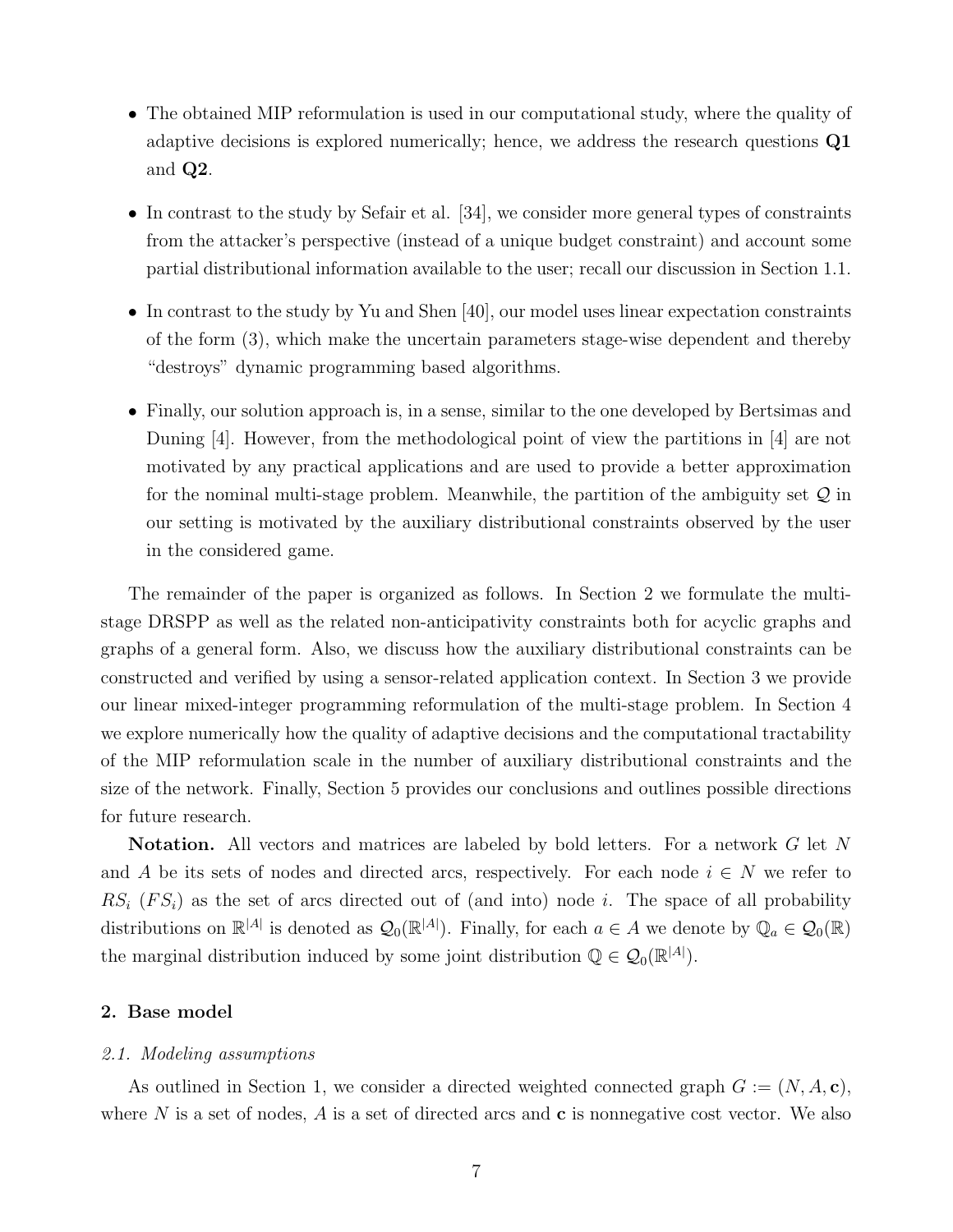denote by s and f the source and destination nodes in G, respectively. The distribution  $\mathbb Q$  of the cost vector **c** is assumed to belong to an ambiguity set  $Q$  formed by all distributions that satisfy the distributional constraints (2) and (3), i.e.,

$$
\mathcal{Q} := \left\{ \mathbb{Q} \in \mathcal{Q}_0(\mathbb{R}^{|A|}) : \mathbb{E}_{\mathbb{Q}}\{\mathbf{Bc}\} \leq \mathbf{b};
$$
  

$$
\mathbb{Q}_a\{c_a \in [l_a^{(j)}, u_a^{(j)}]\} \in [\underline{q}_a^{(j)}, \overline{q}_a^{(j)}] \quad \forall j \in \mathcal{D}_a, \ a \in A \right\}
$$
<sup>(4)</sup>

Throughout the paper we make the following modeling assumptions:

- **A1.** Each node  $i \in N$  is visited by the user at most once.
- A2. Both the user and the attacker have complete information about the initial family of distributions  $Q$  and the network  $G$ .
- **A3.** In addition to the distributional constraints in  $\mathcal{Q}$ , the user forms a list  $\mathcal{L}$  of auxiliary distributional constraints given by:

$$
\mathcal{L} := \bigcup_{i \in N \setminus \{f\}} \left\{ \mathbb{Q}_a \{ c_a \in [\tilde{l}_a^{(j)}, \tilde{u}_a^{(j)}] \} \le \tilde{q}_a^{(j)} \quad \forall j \in \tilde{\mathcal{D}}_a, \ \forall a \in FS_i ; \right\}
$$
(5a)

$$
\mathbb{E}_{\mathbb{Q}}\{\sum_{a\in FS_i}p_{ja}c_a\} \leq p_{j0} \quad \forall j \in \widetilde{\mathcal{K}}_i\},\tag{5b}
$$

where,  $\widetilde{\mathcal{D}}_a = \{1, \ldots, \widetilde{d}_a\}, a \in A$ , and  $\widetilde{\mathcal{K}}_i = \{1, \ldots, \widetilde{k}_i\}, i \in N \setminus \{f\}$ , are potentially empty sets of indexes.

Assumption  $\mathbf{A1}$  can be explained, e.g., by a nonstationarity in the attacker's distribution (a similar assumption is made by Xu and Mannor [39] with regard to distiributionally robust Markov decision processes). Put differently, if the user returns to a node that has been visited before, then the attacker may simply modify the underlying distribution of arc costs. In this situation the user cannot exploit the collected distributional information and, hence, it is not favorable for the user to visit nodes multiple times. Additionally, Assumption **A1** enables to use standard path flow constraints in G as cycles are missing; see, e.g.,  $[1, 36]$ .

In Assumption  $\mathbf{A2}$  we envision that the user has some initial information about the distribution of arc costs. As briefly outlined in Section 1.1, this information can be collected beforehand by leveraging some historical data. In general, the second assumption, A2, is rather standard in the robust and distributionally robust optimization literature. However, we refer to the studies in [8, 9, 26] for multi-stage shortest path interdiction models, in which the attacker has incomplete knowledge about the structure of the underlying network and observes the existence and precise costs of particular arcs by observing the user's decisions.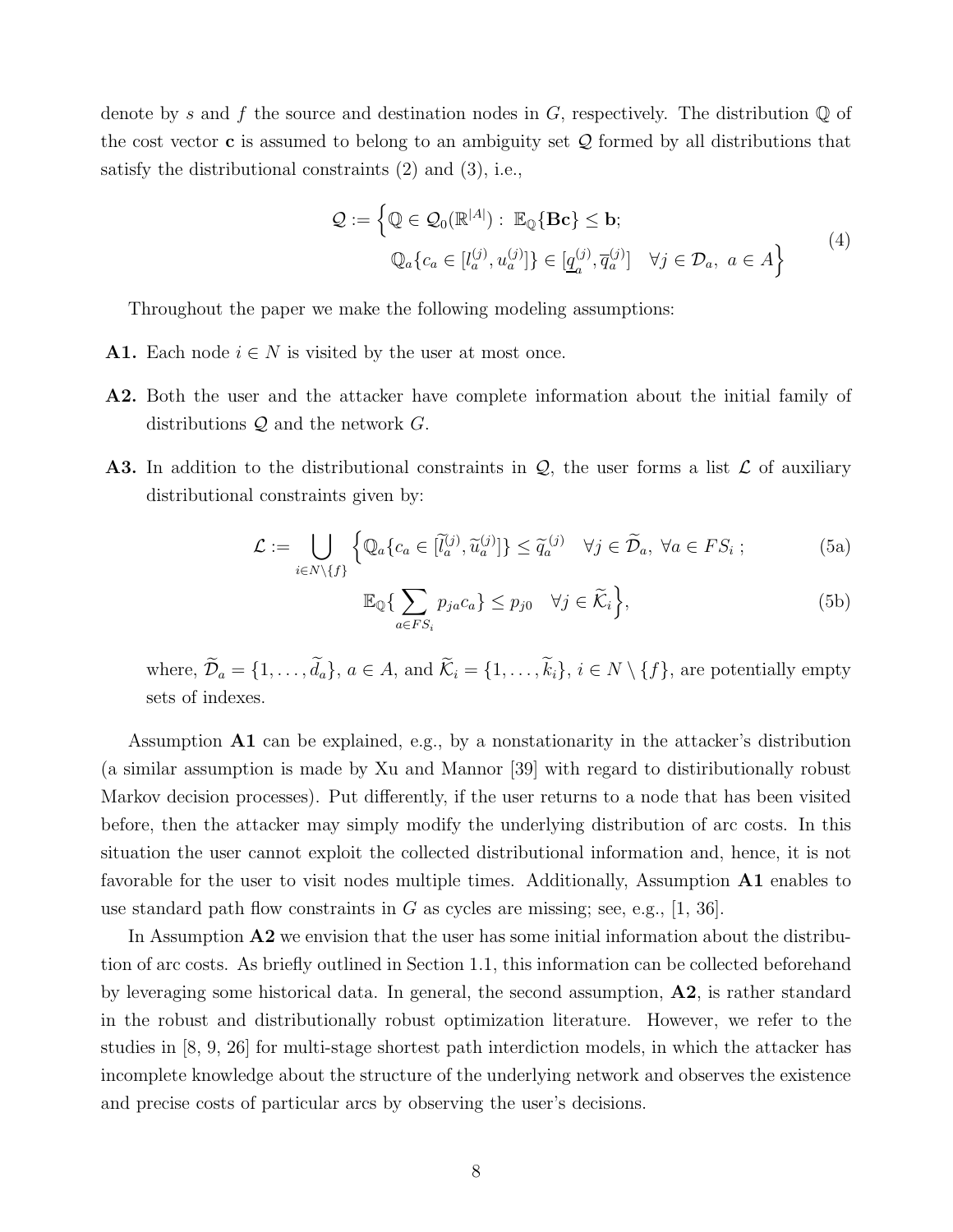

Figure 1: The network used in Example 1. The cost range is depicted inside each arc.

Finally, Assumption  $\Delta 3$  indicates that the distributional constraints in  $\mathcal Q$  and the auxiliary constraints are of the same form. In fact, each constraint in  $\mathcal L$  is either satisfied or not that corresponds to the attacker's responses "yes" or "no", respectively. In Section 3.2 we demonstrate that Assumption A3 is necessary for deriving a linear MIP reformulation of the proposed multi-stage optimization model. Furthermore, if the user stays at some node  $i \in N \setminus \{f\}$ , then revealing future attacker's decisions outside of  $FS_i$  allows the user to effectively mitigate the impact of observed distributional constraints and, hence, it turns out to be unfavorable for the attacker. In conclusion, we note that the constraints (5a) and (5b) are necessary only if they refine the initial distributional constraints in  $\mathcal{Q}$ . A possible verification of this property is discussed in more details within Section 3.2.

In the following example we provide some intuition behind the auxiliary distributional constraints  $(5)$  as well as the first and second research questions,  $\mathbf{Q1}$  and  $\mathbf{Q2}$ , from Section 1.1.

**Example 1.** Consider a network G depicted in Figure 1 and let  $s = 1, f = 8$ . We suppose that arc costs satisfy the support constraints  $l_a \leq c_a \leq u_a$  outlined inside each arc, i.e.,  $c_a \in [l_a, u_a]$ with probability 1. Furthermore, we introduce a unique linear expectation constraint given by:

$$
\mathbb{E}_{\mathbb{Q}}\{\sum_{a\in A'}c_a\} \le 1,\tag{6}
$$

where  $A' := \{(2, 4), (2, 5), (3, 6), (3, 7)\}\.$  Next, we consider three different cases with respect to the additional distributional information *observed by the user*:

• Case 1 (no additional information). Assume that the user picks a complete  $s - f$ path first and does not observe any additional distributional information. Since any user's path contains exactly one arc from  $A'$ , the attacker sets the expected of this arc equal to 1 and, thus, the worst-case expected loss incurred by the user is also equal to 1.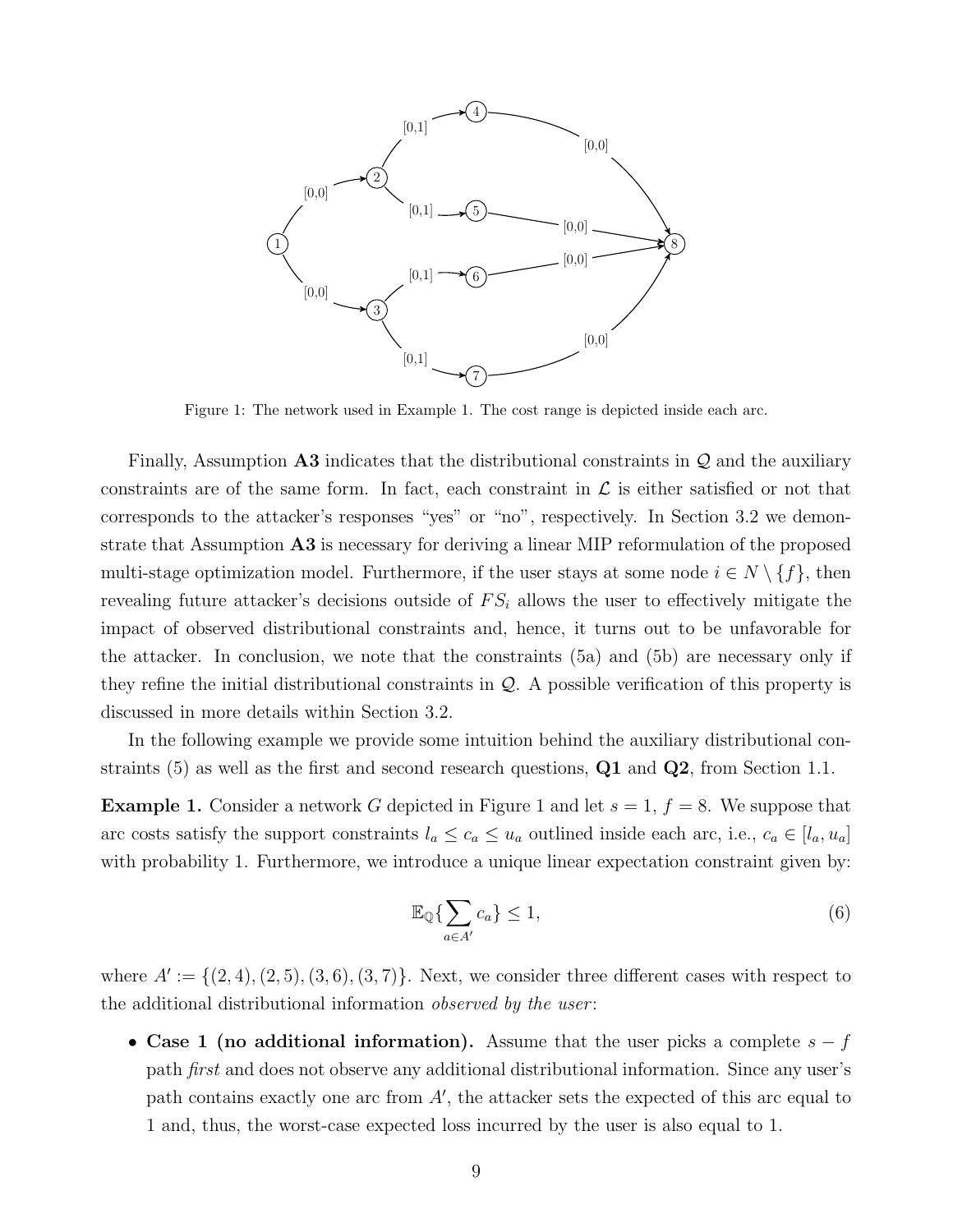- Case 2 (full information). Naturally, the lower bound on the user's expected loss can be obtained, if the attacker reveals the distribution of arc costs, Q, before the user picks any feasible path. Since the user's path is not known in advance, the optimal attacker's decision is to set expected costs of 0.25 for each arc in A′ . Then the user's worst-case expected loss equals 0.25.
- Case 2 (successive revelation of information). Assume that, if the user stays at node 2, then it may compare the expected costs of  $(2, 4)$  and  $(2, 5)$ . In other words, the attacker indicates whether the following linear expectation constraint holds or not:

$$
\mathbb{E}_{\mathbb{Q}}\{c_{(2,4)} - c_{(2,5)}\} \le 0
$$

In this case it is optimal for the user to traverse through  $(1, 2)$  and then to pick an arc with the smallest expected cost. In fact, the expected cost of the latter arc cannot exceed 0.5 due to the initial constraint (6), which results in the worst-case expected loss of 0.5.

Comparing the first and the third cases we conclude that the user may benefit from using dynamic decisions. Meanwhile, the user's expected loss in our setting is bounded from below by the optimal objective value of the *max-min problem*, i.e., the one-stage problem  $(1)$  where the order of "max" and "min" operators is reversed.

#### 2.2. Multi-stage formulation

As outlined before, the ambiguity set and the list of auxiliary distributional constraints in our setting are given, respectively, by  $(4)$  and  $(5)$ . Furthermore, in view of Assumption  $\mathbf{A1}$ , the user aims to minimize its expected loss by traversing through some simple s-f path in the network G. In this regard, we define a set Y of all feasible path-incidence vectors, that is,

$$
Y = \left\{ \mathbf{y} \in \{0, 1\}^{|A|} : \sum_{a \in FS_i} y_a - \sum_{a \in RS_i} y_a = \begin{cases} 1, & \text{if } i = s \\ -1 & \text{if } i = f \\ 0, & \text{otherwise} \end{cases} \right. \quad \forall i \in N \tag{7a}
$$

$$
\sum_{a \in FS_i} y_a \le 1 \quad \forall i \in N \right\}
$$

Here, constraints (7a) are standard flow conservation constraints, whereas constraints (7b) ensure that each node is visited at most once; see, e.g., [36]. Recall that negative cycles are prohibited by the support constraints, i.e., probability constraints (2) for each  $a \in A$  and  $j = 1$ .

Following our discussion in Section 1.2 we encode all feasible attacker's responses to the constraints in  $\mathcal L$  with binary vectors  $\mathbf r_j \in \{0,1\}^{|\mathcal L|}$  for  $j \in \{1,\ldots,2^{|\mathcal L|}\}$ . In particular, for any fixed j we observe that  $r_{jm} = 1$ , if the m-th constraint in  $\mathcal L$  is satisfied and  $r_{jm} = 0$ , otherwise.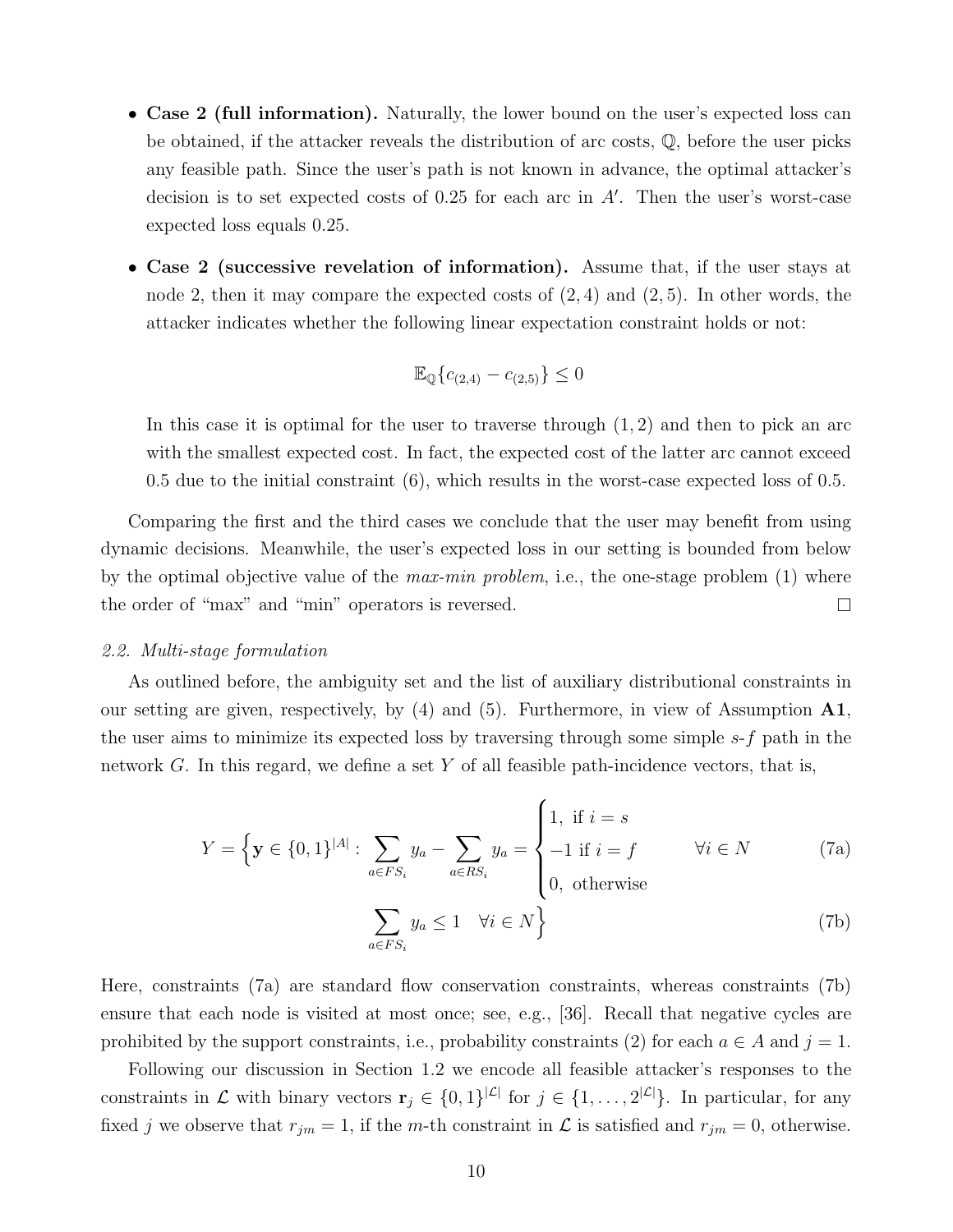For each vector of attacker's responses  $\mathbf{r}_j$ ,  $j \in \{1, \ldots, 2^{|\mathcal{L}|}\}\$ , we construct a new ambiguity set  $\mathcal{Q}_j$  that combines the initial distributional constraints in  $\mathcal Q$  with the auxiliary constraints induced by  $\mathbf{r}_j$ . For ease of exposition we refer to " $v \geq w$ " as an opposite constraint to " $v \leq w$ ". Formally, for each  $j \in \{1, \ldots, 2^{|\mathcal{L}|}\}\$  we have:

$$
\mathcal{Q}_j := \mathcal{Q} \cap \left\{ \mathbb{Q} \in \mathcal{Q}_0(\mathbb{R}^{|A|}) \text{ s.t. } \left\{ \begin{array}{l} \text{the } m\text{-th constraint in } \mathcal{L}, \text{ if } r_{jm} = 1 \\ \text{an opposite of the } m\text{-th constraint in } \mathcal{L}, \text{ if } r_{jm} = 0 \end{array} \right. \right\}
$$

Irrespective of the order of the auxiliary distributional constraints in  $\mathcal{L}$ , the multi-stage DRSPP can be formulated as follows:

$$
\max_{j \in \{1, \dots, 2^{|\mathcal{L}|}\}} \min_{\mathbf{y}_j \in Y} \max_{\mathbb{Q}_j \in \mathcal{Q}_j} \mathbb{E}_{\mathbb{Q}_j} \{ \mathbf{c}^\top \mathbf{y}_j \} \qquad (\mathbf{F}_{ms})
$$
\ns.t. non-anticipativity constraints with respect to  $\mathbf{y}_j, j \in \{1, \dots, 2^{|\mathcal{L}|}\},$ 

where  $y_j, j \in \{1, ..., 2^{|\mathcal{L}|}\},$  denotes a decision of the user under complete knowledge of the vector of attacker's responses,  $\mathbf{r}_j$ . Therefore, the user attempts to minimize its worst-case expected loss across all possible realizations of attacker's responses and subject to some non-aniticipativity constraints.

As outlined earlier, we need to enforce non-anticipativity as long as the user learns the attacker's responses associated with some node  $i \in N \setminus \{f\}$  only when it reaches the node i. Therefore, for any fixed  $j, \ell \in \{1, \ldots, 2^{|\mathcal{L}|}\}\)$  the user's paths  $P_j$  and  $P_\ell$  (induced by the incidence vectors  $y_j$  and  $y_\ell$ , respectively) must coincide whenever the user is not able to distinguish between the ambiguity sets  $\mathcal{Q}_j$  and  $\mathcal{Q}_l$ .

In this regard, for any fixed  $j, \ell \in \{1, \ldots, 2^{|\mathcal{L}|}\}, j \neq \ell$ , we denote by  $N_{j,\ell} \subseteq N$  a set of nodes at which the user may learn the actual ambiguity set, either  $\mathcal{Q}_j$  or  $\mathcal{Q}_\ell$ , that is enforced by the attacker. More specifically, for every node in  $N_{i,\ell}$  there exists an associated distributional constraint in  $\mathcal L$  such that the attacker's responses to this constraint in  $\mathbf r_i$  and  $\mathbf r_\ell$  are different. As a remark, in Example 1 we have  $|\mathcal{L}| = 1$  and  $N_{1,2} = \{2\}$ . The following result provides non-anticipativity constraints for acyclic graphs.

**Proposition 1.** Assume that  $j, \ell \in \{1, ..., 2^{|\mathcal{L}|}\}, j \neq \ell$ , and let G be a directed acyclic graph. Then for each node  $i \in N \setminus N_{j,\ell}$  the following constraints ensure non-anticipativity:

$$
y_{j,a} = y_{\ell,a} \quad \forall a \in FS_i, \text{ if all nodes in } N_{j,\ell} \text{ are reachable from } i
$$
 (8a)

$$
|y_{j,a} - y_{\ell,a}| \le \sum_{n \in \widetilde{N}_{j,\ell}} \sum_{a' \in FS_n} y_{j,a'} \quad \forall a \in FS_i,
$$
  
if a subset of nodes  $\widetilde{N}_{j,\ell} \subseteq N_{j,\ell}$  is not reachable from  $i$  (8b)

Proof. We consider three particular situations: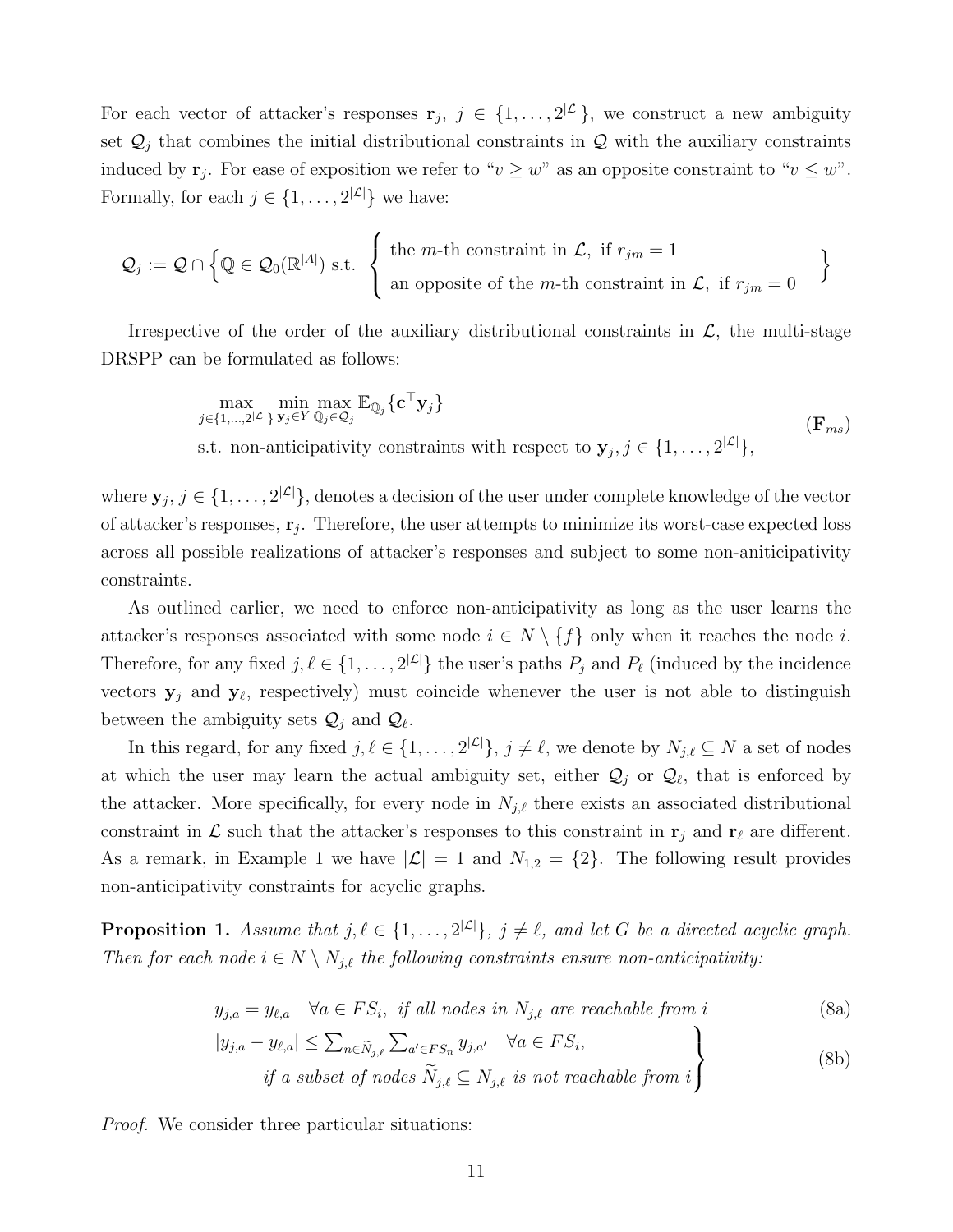- (i) Assume that for some node  $i \in N \setminus N_{j,\ell}$  all nodes in  $N_{j,\ell}$  are reachable from i. Then any node in  $N_{j,\ell}$  can be visited by the user only after node i since the graph G is acyclic. Hence, at node  $i$  we have a lack of information to distinguish between the ambiguity sets  $\mathcal{Q}_j$  and  $\mathcal{Q}_\ell$ , which results in constraints (8a).
- (ii) Assume that for some node  $i \in N \setminus N_{j,\ell}$  a subset of nodes  $N_{j,\ell} \subseteq N_{j,\ell}$  is not reachable from i. In view of the first part of non-anticipativity constraints (8a) and the definition of  $N_{j,\ell}$ , it is rather straightforward to check that either both paths induced by  $y_j$  and  $y_\ell$ contain some node in  $N_{j,\ell}$  or both not. In fact, non-anticipativity at node i is needed only if the user's path induced by  $y_j$ , say  $P_j$ , does not contain any node in  $N_{j,\ell}$ , i.e.,

$$
\sum_{n \in \widetilde{N}_{j,\ell}} \sum_{a' \in FS_n} y_{j,a'} = 0,
$$

see constraints (8b). Otherwise, there exists some node  $n \in P_j \cap \widetilde{N}_{j,\ell}$  and we have either  $i \notin P_j$  or  $i \in P_j$  and is visited after n; recall the definition of  $\widetilde{N}_{j,\ell}$ . In both cases the constraints (8a) with the flow conservation constraints (7a) are sufficient to guarantee non-anticipativity and, thus, we make the constraints (8b) non-binding.

 $\Box$ 

(iii) If the user stays at some node  $i \in N_{j,\ell}$ , then it may distinguish between the ambiguity sets  $\mathcal{Q}_j$  and  $\mathcal{Q}_\ell$ . Hence, we do not need to enforce non-anticipativity constraints.

These observations conclude the proof.

We note that reachability in the formulation of Proposition 1 can be checked efficiently for each pair of nodes, e.g., by Floyd-Warshall algorithm; see [13]. Furthermore, constraints (8a) and (8b) are, in fact, linear constraints with respect to the decision variables.

Unfortunately, the non-anticipativity constraints become substantially more complicated for general graphs. Indeed, there may exist a cycle containing some node  $i \in N \setminus N_{j,\ell}$  and  $i' \in N_{j,\ell}$  for some fixed  $j,\ell \in \{1,\ldots,2^{|\mathcal{L}|}\}\.$  In this case we need to enforce non-anticipativity at node i only if the node i' is visited by the user after i. For example, in Figure 2 we consider a general graph, where the non-anticipativity requirement (8a) for acyclic graphs is violated. Indeed, all nodes in  $N_{j,\ell} = \{2,4\}$  are reachable from node 5, but we do not need to enforce non-anticipativity at this node as node 2 is visited before.

In order to resolve the outlined issue, we introduce new variables  $\mathbf{t}_j \in \mathbb{R}^{|N|}, j \in \{1, \ldots, 2^{|\mathcal{L}|}\},$ related to a sequence at which nodes are visited by the user under scenario  $y_j$ ; see constraints (9a)-(9c) in the formulation of Proposition 2 below. For instance, in Figure 2 we depict some feasible values of  $t_j$  associated with the user's path  $P_j$ . As a remark, similar variables and constraints are used in the Miller–Tucker–Zemlin (MTZ) formulation of the travelling salesmen problem [29]. The following result holds for general graphs.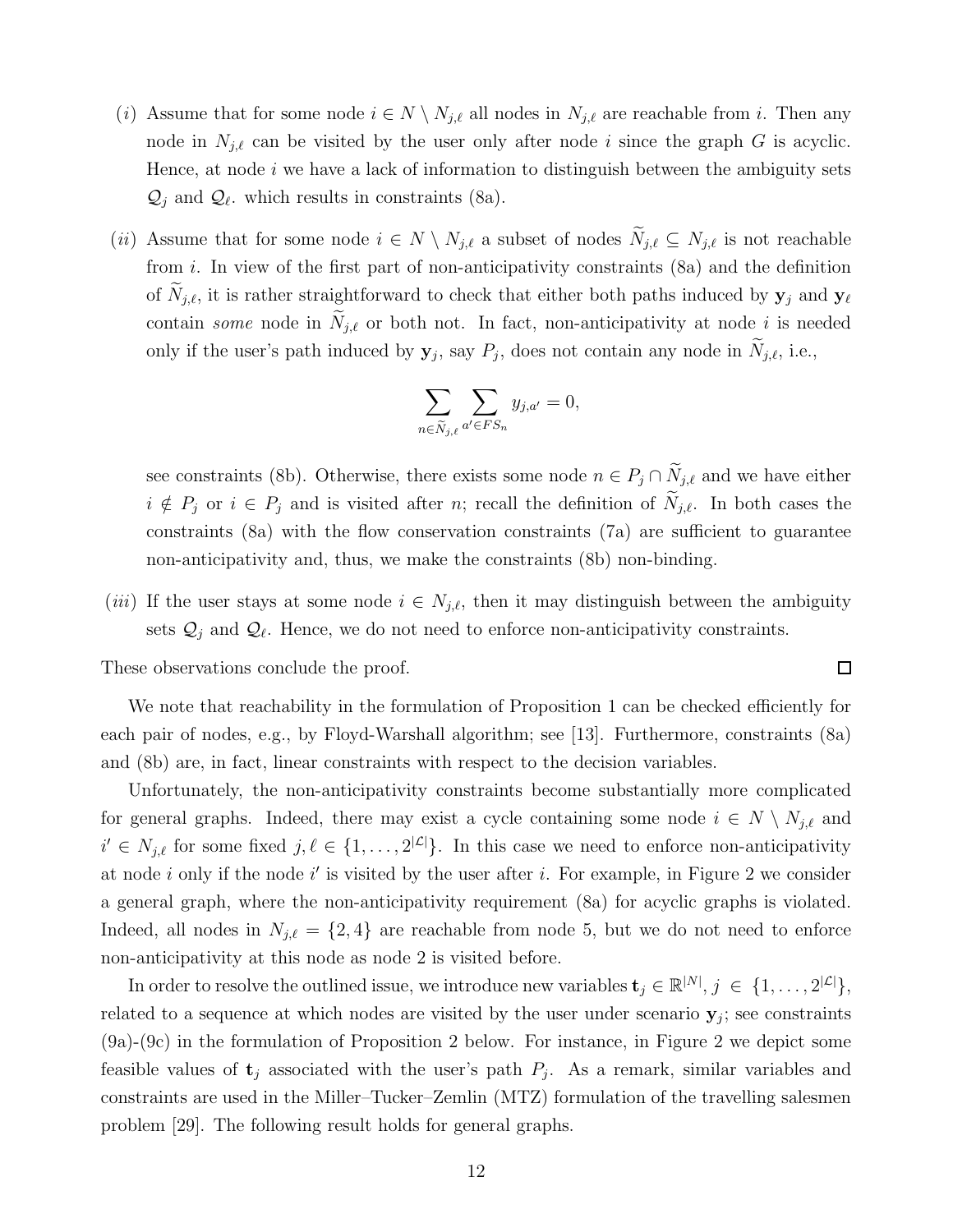

Figure 2: A pair of user's decisions satisfying the non-anticipativity requirement for some  $j, \ell \in \{1, ..., 2^{|\mathcal{L}|}\}.$ The set  $N_{j,\ell}$  is assumed to contain two nodes, 2 and 4, depicted in red. Some feasible values of  $\mathbf{t}_j$  are depicted outside the nodes of  $P_i$ .

**Proposition 2.** Assume that  $j, \ell \in \{1, ..., 2^{|\mathcal{L}|}\}, j \neq \ell$ . Then for each node  $i \in N \setminus N_{j,\ell}$  the following constraints ensure non-anticipativity:

$$
t_{j,s} = 0 \tag{9a}
$$

$$
0 \le t_{j,i} \le |N| - 1 \quad \forall i \in N \tag{9b}
$$

$$
t_{j,a_1} - t_{j,a_2} \le -1 + |N|(1 - y_{j,a}) \quad \forall a \in A
$$
\n(9c)

$$
|y_{j,a} - y_{\ell,a}| \le \sum_{n \in N_{j,\ell}} \min \left\{ \max \{ t_{j,i} - t_{j,n}; 0 \} + 2 - \sum_{a' \in FS_n} y_{j,a'} - \sum_{a' \in FS_n} y_{j,a'} \} \right\} \quad \forall a \in FS_i \quad (9d)
$$

*Proof.* Henceforth, we fix  $j, \ell \in \{1, ..., 2^{|\mathcal{L}|}\}, j \neq \ell$ . First, we note that the decision vector  $y_j \in Y$  induces some simple  $s - f$  path

$$
P_j = \{n_1 \to n_2 \to \ldots \to n_{T+1}\},\
$$

where  $n_1 = s$ ,  $n_{T+1} = f$  and any intermediate node is visited at most once. In fact, constraints (9a)-(9c) assign labels  $t_j$  to each node  $i \in N$  so that the label at s is equal to 0 and the labels at each subsequent node in  $P_j$  are incremented at least by one compared to the predecessor node. Each label is also bounded from above by  $|N| - 1$ , which is the maximal possible length of a simple path in  $G$ .

Next, we note that the user's paths  $P_j$  and  $P_\ell$  (induced by the incidence vectors  $y_j$  and  $y_\ell$ , respectively) must coincide until some node  $n \in N_{j,\ell}$  is reached. This observation alludes that non-anticipativity constraints are necessary only for the nodes of  $P_j$  and  $P_\ell$  that are visited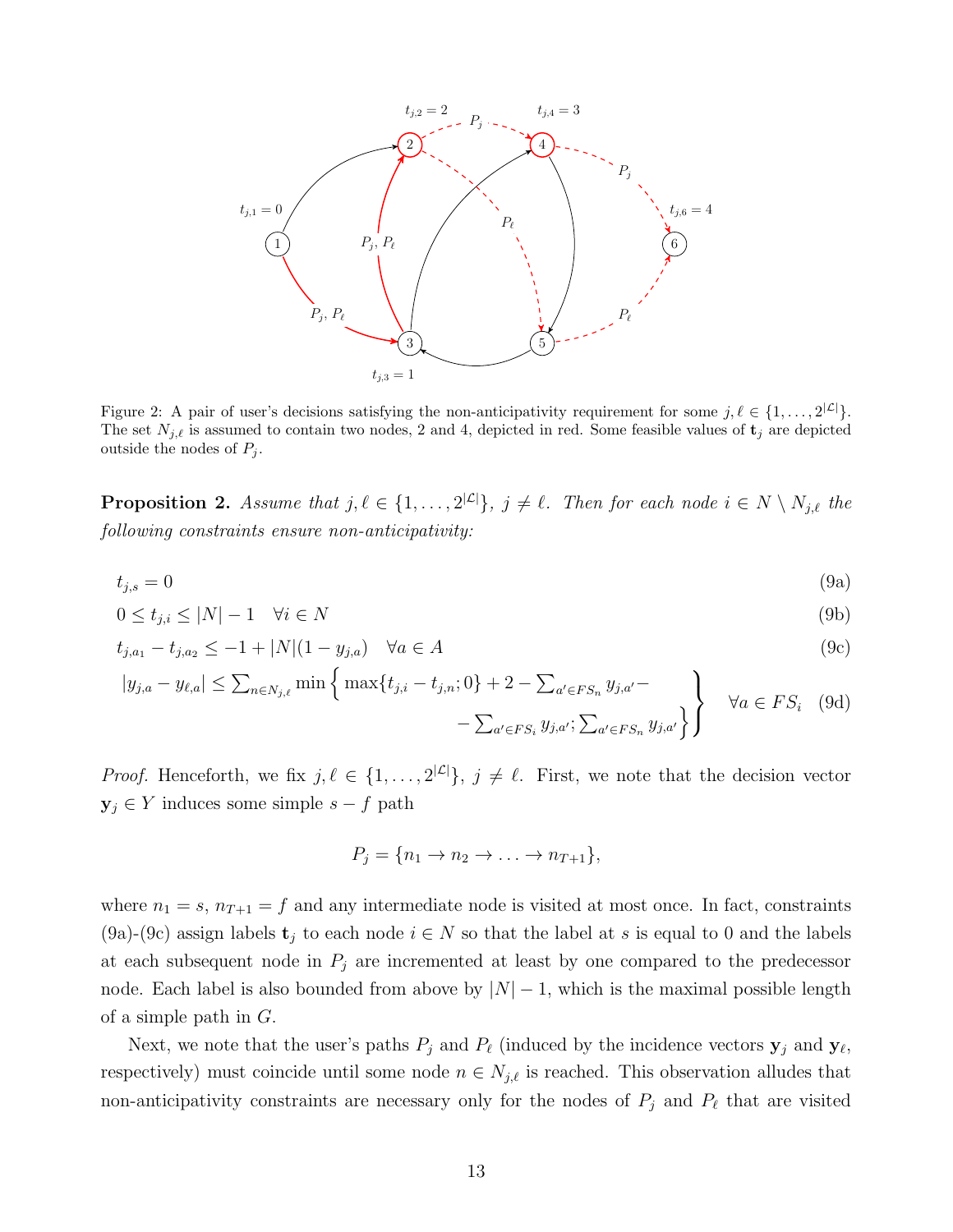before *n*. We consider two particular cases:

(i) Assume that the user stays at some node  $i \in N \setminus N_{j,\ell}$ . Then non-anticipativity at i is needed only if all the nodes in  $N_{j,\ell}$  are either not contained in  $P_j$  or are visited after node i assuming that  $i \in P_j$ . Hence, for each node  $n \in N_{j,\ell}$  we verify whether this node is contained in  $P_j$  and whether it is visited before or after node i.

Formally, we calculate the following indicators:

$$
w_{j,i,n} = \min\Big\{\max\{t_{j,i} - t_{j,n}; 0\} + 2 - \sum_{a' \in FS_n} y_{j,a'} - \sum_{a' \in FS_i} y_{j,a'}; \sum_{a' \in FS_n} y_{j,a'}\Big\}
$$

We observe that, if *n* is not contained in  $P_j$ , then  $\sum_{a' \in FS_n} y_{j,a'} = 0$  and, hence,  $w_{j,i,n} = 0$ ; recall that  $y_j$  must satisfy (7b). Otherwise, if n is contained in  $P_j$ , then

$$
w_{j,i,n} = \min\left\{\max\{t_{j,i} - t_{j,n}; 0\} + 1 - \sum_{a' \in FS_i} y_{j,a'}; 1\right\}
$$

In this case,  $w_{j,i,n} = 0$  only if  $i \in P_j$ , i.e.,  $\sum_{a' \in FS_i} y_{j,a'} = 1$ , and n is visited after i, i.e.,  $t_{j,i} \leq t_{j,n} - 1$ . Otherwise, if n is visited before i or  $i \notin P_j$ , then  $w_{j,i,n} = 1$ . As a result, we conclude that non-anticipativity is guaranteed by the constraints (9d).

(ii) If the user stays at some node  $i \in N_{j,\ell}$ , then it may distinguish between the ambiguity sets  $\mathcal{Q}_j$  and  $\mathcal{Q}_\ell$ . Hence, we do not need to enforce non-anticipativity constraints.

These observations conclude the proof.

Similar to Proposition 1 the non-anticipativity constraints (9a) - (9d) can be reformulated as linear constraints, but after applying some standard lianerization techniques. We discuss this point as well as a linear MIP reformulation of  $(\mathbf{F}_{ms})$  in Section 3. In the remainder of this section we explore how the auxiliary distributional constraints given by (5) can be constructed from real data observations.

## 2.3. Construction of the auxiliary constraints from data

The results of this section are motivated and similar to the related results of Section 2.2 in [27], where the initial distributional constraints in  $\mathcal Q$  are constructed from data. In the following, we assume that the attacker fixes some nominal distribution  $\mathbb{Q}^* \in \mathcal{Q}$  and has access to a data set given by  $\hat{n} \in \mathbb{Z}_{>0}$  independent observations obtained from this distribution, i.e.,

$$
\widehat{\mathbf{C}} := \left\{ (\hat{c}_1^{(k)}, \dots, \hat{c}_{|A|}^{(k)})^\top, \ k \in \{1, \dots, \widehat{n}\} \right\}
$$
(10)

 $\Box$ 

We note that an optimal solution of  $(\mathbf{F}_{ms})$  provides a user's decision for every feasible vector of attacker's responses. However it seems to be reasonable for the user to identify the actual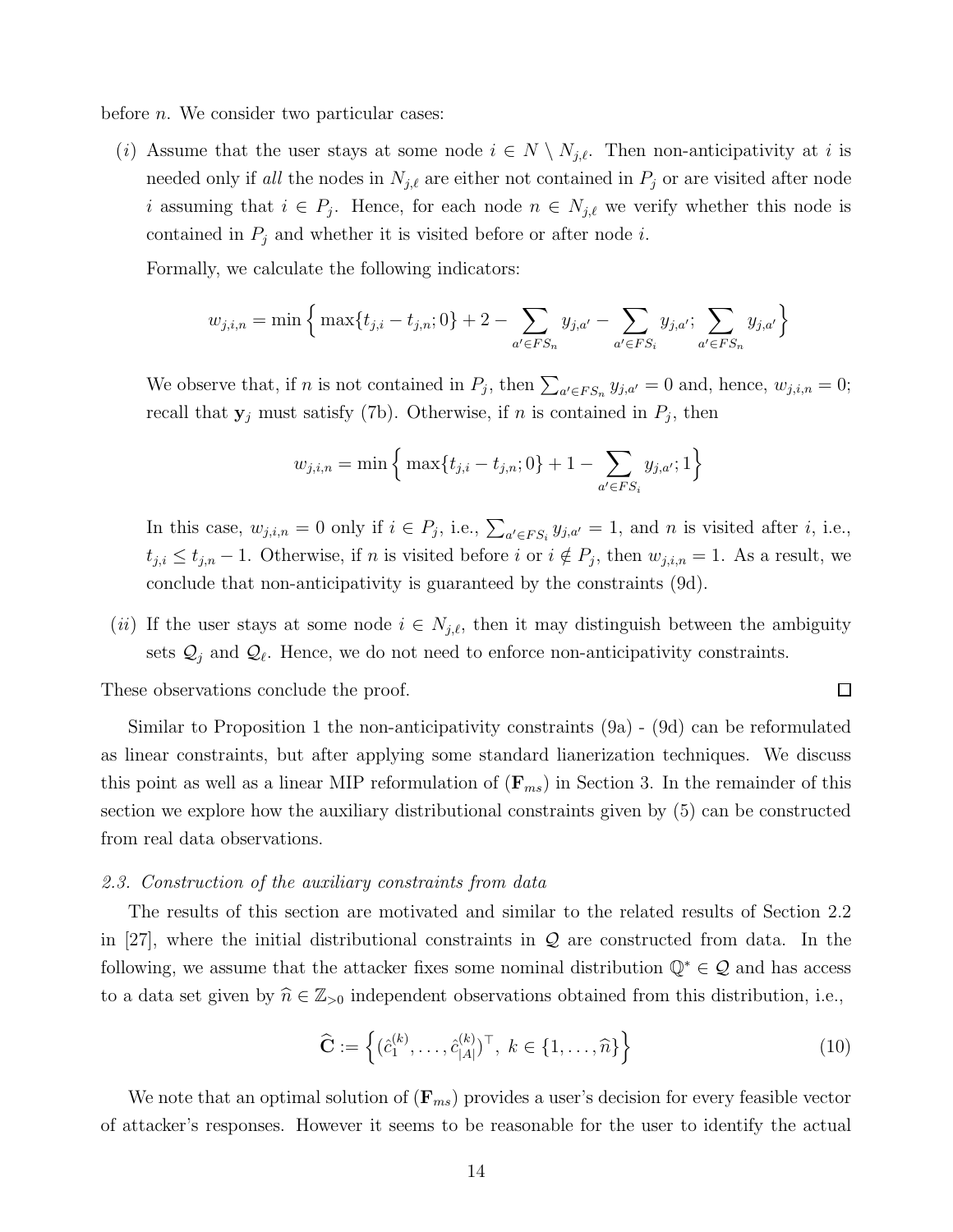sequence of attacker's responses. In this regard, we need to verify the auxiliary constraints (5) after solving the multi-stage formulation  $(\mathbf{F}_{ms})$ . Formally, we use the data set (10) and attempt to verify the auxiliary constraints (5) dynamically at the respective nodes of the user's path. This procedure is referred to as a *constraint verification procedure*.

Verification of probability constraints. Suppose that the user stays at some node  $i \in N \setminus \{f\}$ , and needs to verify a probability constraint of the form

$$
q_a^* := \mathbb{Q}_a^* \{ c_a \in [\tilde{l}_a, \tilde{u}_a] \} \le \tilde{q}_a \tag{11}
$$

for some  $a \in FS_i$ . Then the nominal probability  $q_a^*$  can be estimated using the empirical probability  $\frac{1}{\hat{n}}\sum_{k=1}^{\hat{n}} \chi_{a,k}$ , where for each  $k \in \{1, \ldots, \hat{n}\}$ 

$$
\chi_{a,k} = \begin{cases} 1, & \text{if } \hat{c}_a^{(k)} \in [\tilde{l}_a, \tilde{u}_a] \\ 0, & \text{otherwise}; \end{cases}
$$

recall the definition (10). Furthermore, Hoeffding inequality [22] for the sum of bounded i.i.d. random variables implies that for any  $\varepsilon > 0$ 

$$
\Pr\left\{|q_a^* - \frac{1}{\hat{n}}\sum_{k=1}^{\hat{n}}\chi_{a,k}| \ge \varepsilon\right\} \le 2\exp(-2\hat{n}\varepsilon^2)
$$
\n(12)

Hence, with any prescribed confidence level  $\gamma \in (0,1)$  we may guarantee that

$$
q_a^* \in [\frac{1}{\widehat{n}} \sum_{k=1}^{\widehat{n}} \chi_{a,k} - \varepsilon, \frac{1}{\widehat{n}} \sum_{k=1}^{\widehat{n}} \chi_{a,k} + \varepsilon],
$$

where the parameter  $\varepsilon$  is defined by setting the right-hand side of (12) equal to the probability of violation,  $1 - \gamma$ . As a remark, using the same arguments one may construct the initial probability constraints (2).

Furthermore, if the number of samples,  $\hat{n}$ , is sufficiently large (and, therefore,  $\varepsilon$  is sufficiently small), then we may distinguish between the following two alternatives:

$$
\frac{1}{\widehat{n}}\sum_{k=1}^{\widehat{n}}\chi_{a,k} + \varepsilon \le \widetilde{q}_a \text{ or } \frac{1}{\widehat{n}}\sum_{k=1}^{\widehat{n}}\chi_{a,k} - \varepsilon > \widetilde{q}_a
$$

In the former case the constraint (11) holds with probability of at least  $\gamma$ , whereas in the latter case it is violated with probability of at least  $\gamma$ . Importantly, in order to verify a constraint of the form (11) it suffices to know only the number of random samples that belong to the interval  $[\tilde{l}_a, \tilde{u}_a]$ . Also, if the constraint cannot be verified with  $\hat{n}$  samples, then one may generate an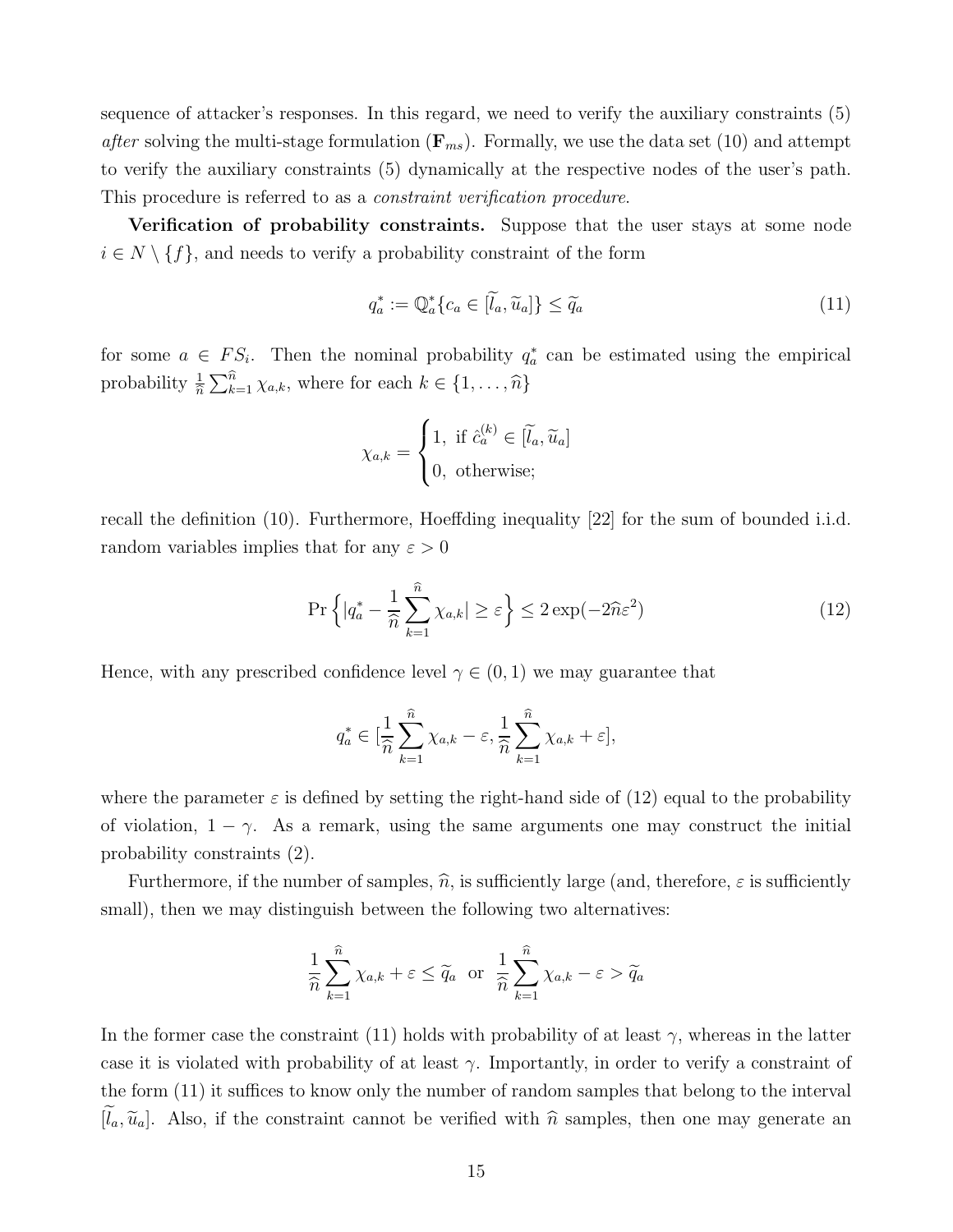attacker's response at random or assume the worst-case scenario for the user. We exploit some variation of this idea within our numerical study in Section 4.

Verification of linear expectation constraints. In a similar way, one may verify a linear expectation constraint of the form:

$$
\mathbb{E}_{\mathbb{Q}^*} \{ \sum_{a \in FS_i} p_a c_a \} \le p_0 \tag{13}
$$

for some  $p_a \in \mathbb{R}$ ,  $a \in FS_i$ , and  $p_0 \in \mathbb{R}$ . That is, by Hoeffding inequality we observe that:

$$
\Pr\left\{|\mathbb{E}_{\mathbb{Q}^*}\{\sum_{a\in FS_i}p_a c_a\} - \frac{1}{\hat{n}}\sum_{k=1}^{\hat{n}}\sum_{a\in FS_i}p_a \hat{c}_a^{(k)}| \ge \varepsilon\right\} \le 2\exp\left(-2\hat{n}\left(\frac{\varepsilon}{\overline{S}_i - \underline{S}_i}\right)^2\right),\tag{14}
$$

where  $\overline{S}_i = \sum_{a \in FS_i} \max_{c_a \in [l_a, u_a]} p_a c_a$ ,  $\underline{S}_i = \sum_{a \in FS_i} \min_{c_a \in [l_a, u_a]} p_a c_a$  and  $i \in N \setminus \{f\}$ . Then for any confidence level  $\gamma \in (0,1)$  we may guarantee that:

$$
\mathbb{E}_{\mathbb{Q}^*}\{\sum_{a\in FS_i}p_a c_a\}\in[\frac{1}{\widehat{n}}\sum_{k=1}^{\widehat{n}}\sum_{a\in FS_i}p_a\widehat{c}_a^{(k)}-\varepsilon,\frac{1}{\widehat{n}}\sum_{k=1}^{\widehat{n}}\sum_{a\in FS_i}p_a\widehat{c}_a^{(k)}+\varepsilon],
$$

where  $\varepsilon$  is defined by setting the right-hand side of (14) equal to  $1-\gamma$ . As in the previous case, the above procedure can be slightly modified to construct the initial expectation constraints (3).

We note that the constraint (13) can be verified following the same arguments as for the probability constraint  $(11)$ . However, in contrast to  $(12)$ , the inequality  $(14)$  exploits linear combinations of arc costs with respect to the arcs  $a \in FS_i$ . In the following example we demonstrate how the auxiliary constraints (5a) and (5b) can be constructed and verified by using information from Bluetooth sensors.

Example 2. We envision a weighted directed network, where the arc costs/travel times are measured using Bluetooth sensors [2, 20] or GPS-equipped floating vehicles [37]. The travel time estimates obtained from sensors are subject to measurement errors and, thus, can be viewed as random observations of the ground truth arc travel times. For example, in Figure 3a the sensors are placed at nodes  $O, F$  and K, which yields that the user may receive random samples with respect to individual arc travel times,  $c_{OF}$  and  $c_{OK}$ . Following our discussion above, we consider the following two alternatives:

- the obtained random samples are not subject to uncertainty. In this case a linear expectation constraint of the form (5b) for the expected costs of  $c_{OF}$  and/or  $c_{OK}$  can be constructed and verified;
- the random observations of arc travel times are subject to interval uncertainty (e.g., if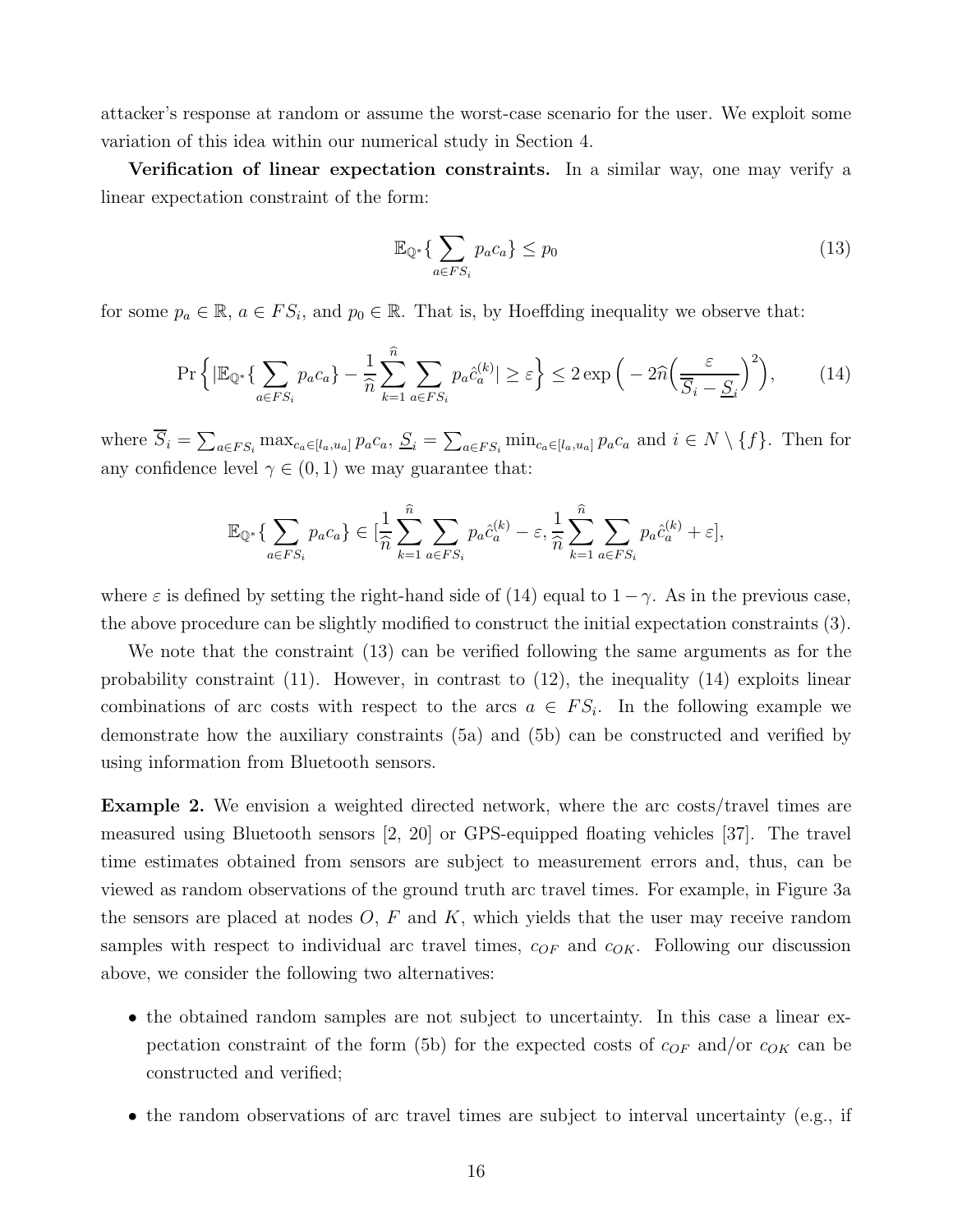

Figure 3: In each figure we consider different allocations of Bluetooth sensors, i.e., the sensors are placed at nodes highlighted in blue. The arc travel times  $c_{OF}$  and  $c_{FO}$  are assumed to be the same.

the sensors may only limit the average speed [12]). In this case one may construct and verify a probability constraint of the form (5a).

Some more advanced allocations of sensors that give rise to the linear expectation constraints of the form (5b) are depicted in Figures 3b and 3c. That is, in Figure 3b the sensors are placed only at nodes  $F$ ,  $K$  and some preceding node  $E$ . Hence, the user may calculate only the difference  $c_{OF} - c_{OK}$  by observing the sums  $c_{EO} + c_{OF}$  and  $c_{EO} + c_{OK}$ . On the other hand, in Figure 3c we suppose that the marginal distributions of  $c_{OF}$  and  $c_{FO}$  coincide, which is reasonable, e.g., if the road is free of traffic. In this situation the user may observe the total cost  $c_{OF} + c_{OK}$ , if the sensors identify a vehicle that traverses from F to K.

We conclude that the auxiliary distributional constraints (5a) and (5b) can be motivated in a rather straightforward way by the outlined sensor-related application context. Some further intuition behind the choice of the auxiliary distributional constraints (5a) and (5b) is implied by our solution procedure for the multi-stage problem  $(\mathbf{F}_{ms})$  and is discussed within Section 3.

#### 3. Solution approach

In this section we describe our solution approach for the multi-stage DRSPP  $(\mathbf{F}_{ms})$ . The remainder of the section is organized as follows. In Section 3.1 we outline a mixed-integer programming (MIP) reformulation of the one-stage DRSPP proposed in [27]. In Section 3.2 we exploit the results of [27] and standard linear programming duality to reformulate the multistage DRSPP  $(\mathbf{F}_{ms})$  as a linear MIP problem.

#### 3.1. MIP reformulation of the one-stage problem

Recall that the one-stage problem in [27] can be expressed as:

$$
z_{static}^* := \min_{\mathbf{y} \in Y} \max_{\mathbb{Q} \in \mathcal{Q}} \mathbb{E}_{\mathbb{Q}} \{ \mathbf{c}^\top \mathbf{y} \},
$$
\n
$$
(\mathbf{F}_{os})
$$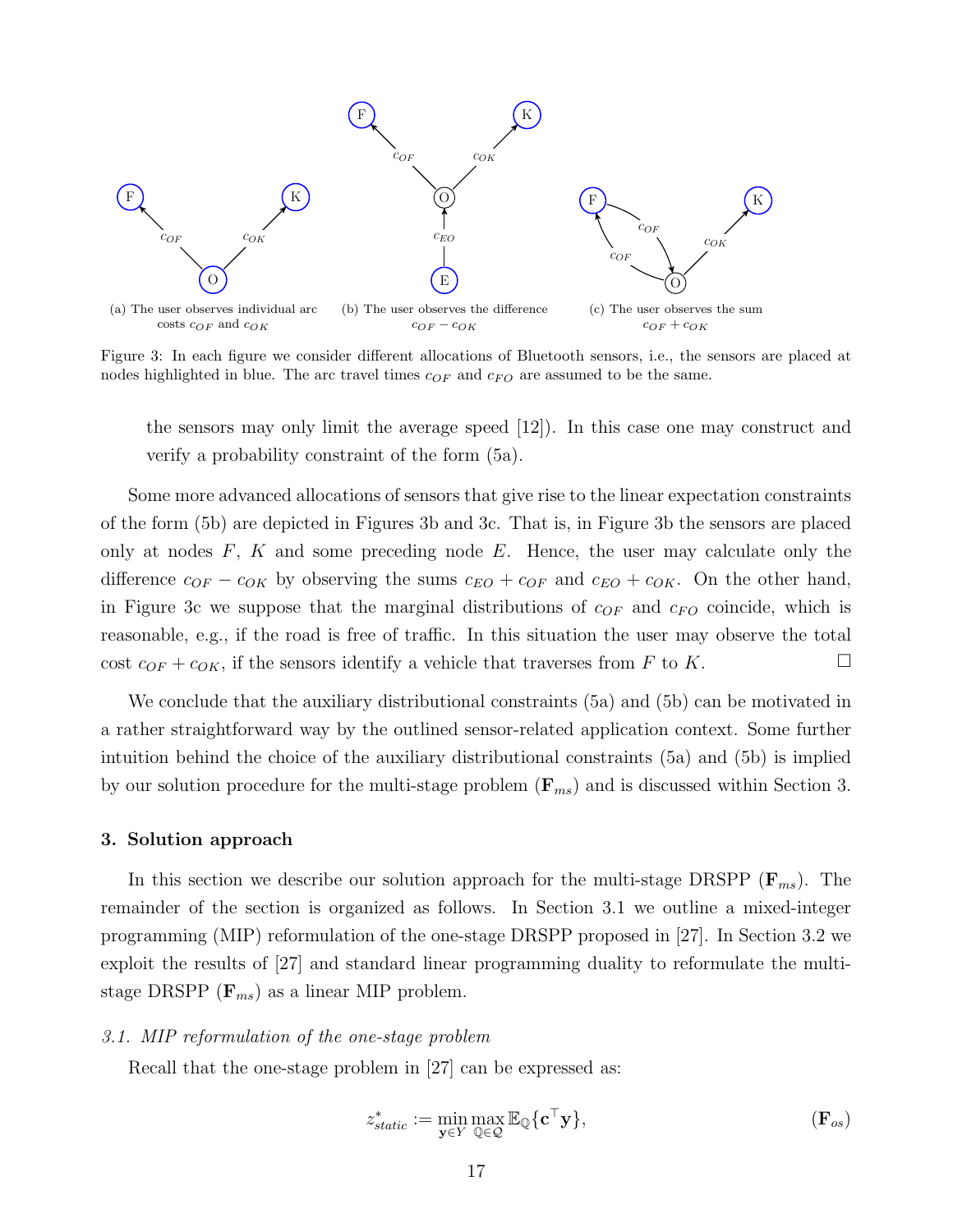where the ambiguity set  $\mathcal Q$  and the set of feasible decisions Y are given by equations (4) and (7), respectively. Henceforth,  $(\mathbf{F}_{os})$  is referred to as a *static problem* and its optimal objective function value is denoted by  $z_{static}^*$ .

It turns out that DRSPP  $(\mathbf{F}_{os})$  can be recast as a robust shortest path problem with some polyhedral uncertainty set. More specifically, the following result holds.

**Theorem 1.** (Theorem 2 in [27]) Assume that

$$
\mathcal{S}_0 := \{ \overline{\mathbf{c}} \in \mathbb{R}^{|A|} : \mathbf{L} \leq \overline{\mathbf{c}} \leq \mathbf{U}; \quad \mathbf{B} \overline{\mathbf{c}} \leq \mathbf{b} \},
$$

where for each  $a \in A$ 

$$
L_a := \min_{\mathbb{Q}_a \in \widetilde{\mathcal{Q}}_a} \mathbb{E}_{\mathbb{Q}_a} \{c_a\},\tag{15a}
$$

$$
U_a := \max_{\mathbb{Q}_a \in \widetilde{\mathcal{Q}}_a} \mathbb{E}_{\mathbb{Q}_a} \{c_a\},\tag{15b}
$$

and

$$
\widetilde{\mathcal{Q}}_a:=\left\{\mathbb{Q}_a\in\mathcal{Q}_0(\mathbb{R})\colon \mathbb{Q}_a\{c_a\in[l^{(i)}_a,u^{(i)}_a]\}\in[\underline{q}^{(i)}_a,\overline{q}^{(i)}_a]\quad\forall i\in\mathcal{D}_a\right\}
$$

Then the distributionally robust shortest path problem of the form (1) is equivalent to the following robust shortest path problem with polyhedral uncertainty:

$$
\min_{\mathbf{y} \in Y} \max_{\overline{\mathbf{c}} \in \mathcal{S}_0} \overline{\mathbf{c}}^{\mathsf{T}} \mathbf{y} \tag{RSPP}
$$

The intuition behind Theorem 1 can be explained as follows. Since the objective function in  $(\mathbf{F}_{os})$  is linear, it can be seen as a function of expected costs,  $\overline{\mathbf{c}} := \mathbb{E}_{\mathbb{Q}}\{\mathbf{c}\}\,$ , i.e.,

$$
\mathbb{E}_{\mathbb{Q}}\{\mathbf{c}^{\top}\mathbf{y}\}=(\mathbb{E}_{\mathbb{Q}}\{\mathbf{c}\})^{\top}\mathbf{y}=\overline{\mathbf{c}}^{\top}\mathbf{y}
$$

One may also show that the individual probability constraints (2) for each  $a \in A$  can be expressed in terms of box constraints

$$
L_a \leq \overline{c}_a \leq U_a
$$

with respect to the expected costs  $\overline{c}_a$ , which yields the desired result.

In order to reformulate the moment problems (15a) and (15b), we make the following additional assumptions:

**A4.** For each  $a \in A$  there exists a marginal distribution  $\mathbb{Q}_a \in \mathcal{Q}_0(\mathbb{R})$  such that

$$
\mathbb{Q}_{a}\{l_{a}^{(i)} \le c_{a} \le u_{a}^{(i)}\} \in (\underline{q}_{a}^{(i)}, \overline{q}_{a}^{(i)}),
$$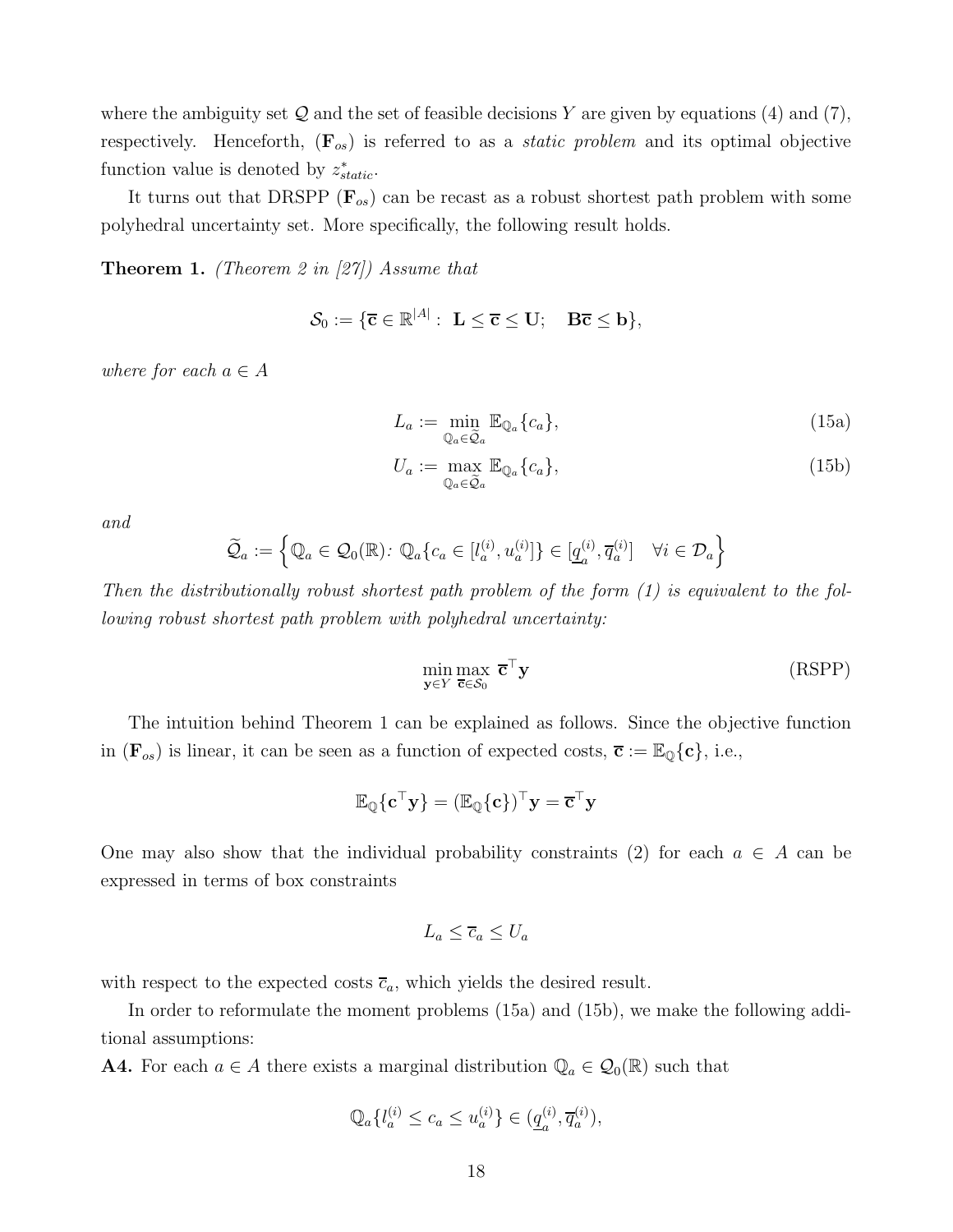whenever  $q_i^{(i)}$  $\overline{q}_a^{(i)} < \overline{q}_a^{(i)}, i \in \mathcal{D}_a.$ 

**A5.** For each  $a \in A$  and any pair of subintervals in (2), namely,  $[l_a^{(i_1)}, u_a^{(i_1)}]$  and  $[l_a^{(i_2)}, u_a^{(i_2)}]$ ,  $i_1, i_2 \in \mathcal{D}_a$ , we have  $l_a^{(i_1)} \neq u_a^{(i_2)}$  and  $l_a^{(i_2)} \neq u_a^{(i_1)}$ .

In particular, Assumption A4 coincides with the assumption made by Wiesemann et al. [38] and serves as a constraint qualification condition for moment problems [35]. It can also be verified that Assumption  $\mathbf{A4}$  is readily satisfied, if the probability constraints (2) are constructed from data; see Section 2.2 in [27]. The second assumption,  $\mathbf{A5}$ , is rather technical and verifies that the extremum in (15a) and (15b) can be attained. This assumption is not restrictive in general as it can be always satisfied by a small perturbation of the subinterval's endpoints. Finally, both Assumptions A4 and A5 guarantee that strong duality for the moment problems (15a) and (15b) holds. This prerequisite allows us to obtain finite linear programming reformulations of (15a) and (15b); we refer to Lemma 2 in [27] for further details.

Summarizing the discussion above the one-stage formulation in [27] can be tackled by solving 2|A| linear programming problems and a single robust shortest path problem (RSPP). Importantly, the latter can be recast as a linear MIP problem by dualizing the second-level linear programming problem. Formally, the following result holds.

Proposition 3 (Theorem 3 in [27]). Let

$$
\mathcal{S}_0 := \left\{ \overline{\mathbf{c}} \in \mathbb{R}^{|A|} : \ \mathbf{L} \leq \overline{\mathbf{c}} \leq \mathbf{U}; \quad \mathbf{B}\overline{\mathbf{c}} \leq \mathbf{b} \right\} = \left\{ \overline{\mathbf{c}} \in \mathbb{R}^{|A|} : \ \mathbf{B}_0\overline{\mathbf{c}} \leq \mathbf{b}_0 \right\} \tag{16}
$$

Then the one-stage DRSPP  $(F_{os})$  admits the following mixed-integer programming reformulation:

$$
z_{static}^{*} = \min_{\mathbf{y}, \lambda} \left\{ \mathbf{b}_{0}^{\top} \mathbf{\lambda} : \ \mathbf{\lambda} \ge 0, \ -\mathbf{y} + \mathbf{B}_{0}^{\top} \mathbf{\lambda} = 0, \ \mathbf{y} \in Y \right\}
$$
(17)

# 3.2. MIP reformulation of the multi-stage problem

The key observation that we use next is that each family of distributions  $\mathcal{Q}_j$ ,  $j \in \{1, \ldots, 2^{|\mathcal{L}|}\}\$ (corresponding to a vector of attacker's responses  $\mathbf{r}_j \in \{0,1\}^{|L|}$ ), contains the same types of distributional constraints as those in  $\mathcal{Q}$ ; recall Assumption A3. Therefore, in view of Theorem 1, each ambiguity set  $\mathcal{Q}_j$ ,  $j \in \{1, \ldots, 2^{\mathcal{L}}\}$ , can be seen as some polyhedral uncertainty set

$$
\mathcal{S}_j := \left\{ \overline{\mathbf{c}} \in \mathbb{R}^{|A|} : \ \mathbf{B}_j \overline{\mathbf{c}} \le \mathbf{b}_j \right\} \subseteq \mathcal{S}_0 \tag{18}
$$

in terms of the expected costs. Next, we provide a linear MIP reformulation of the multi-stage problem  $(\mathbf{F}_{ms})$ .

**Theorem 2.** Let G be a general graph and assume that each ambiguity set  $\mathcal{Q}_j$ ,  $j \in \{1, \ldots, 2^{|\mathcal{L}|}\},$ is described by the polyhedral uncertainty set  $S_j$  given by equation (18). Also, set  $M_1 = |N| - 1$ .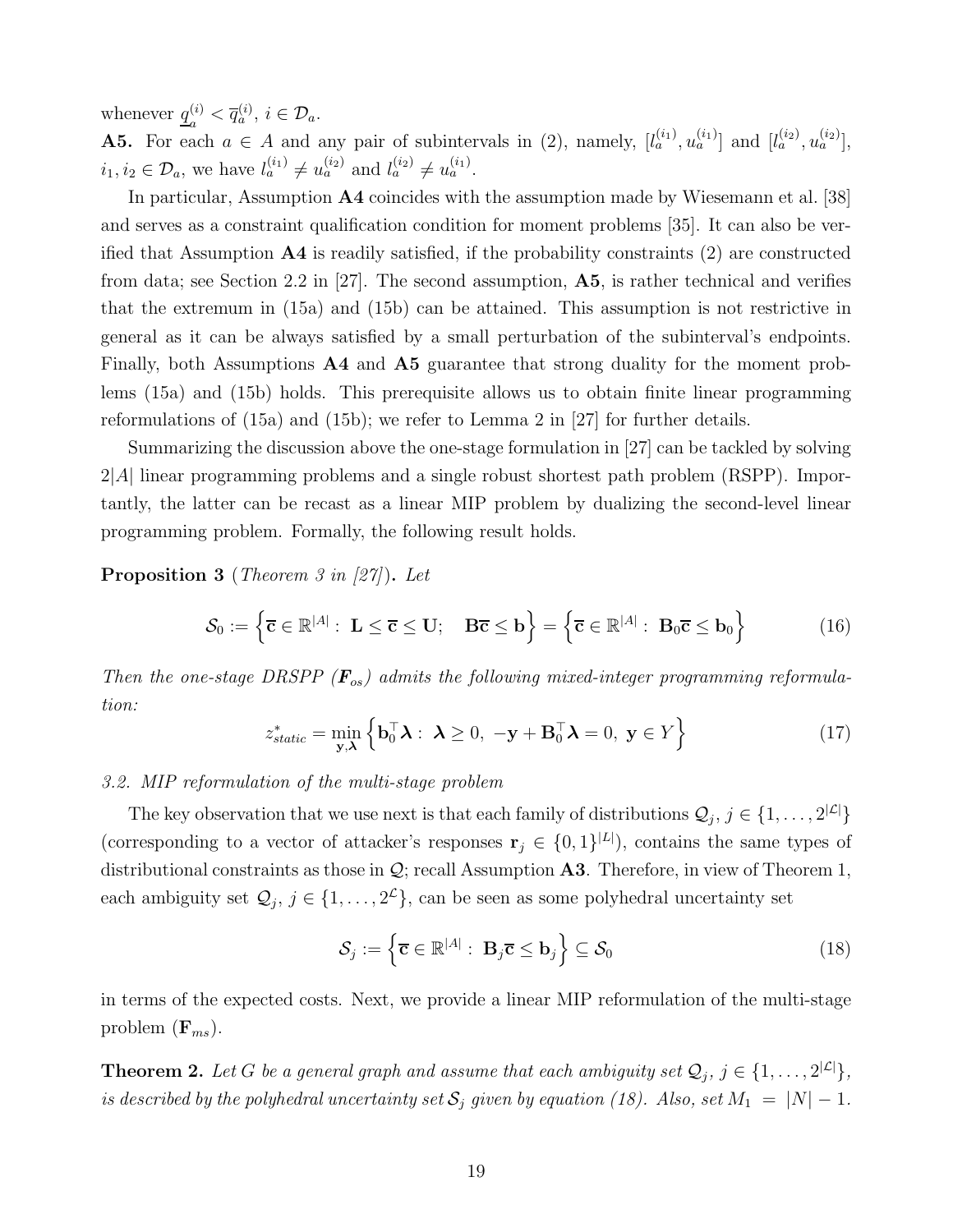Then the multi-stage DRSPP ( $\mathbf{F}_{ms}$ ) can be reformulated as the following mixed-integer programming problem:

$$
z_{dynamic}^{*} = \min_{\mathbf{y}, \mathbf{t}, \mathbf{v}, \mathbf{w}, z} z
$$
\n
$$
t_{j,s} = 0
$$
\n
$$
s.t. \quad 0 \le t_{j,i} \le |N| - 1 \quad \forall i \in N
$$
\n
$$
t_{j,a_1} - t_{j,a_2} \le -1 + |N|(1 - y_{j,a}) \quad \forall a \in A
$$
\n
$$
v_{j,i,n} \ge 0
$$
\n
$$
v_{j,i,n} \ge t_{j,i} - t_{j,n}
$$
\n
$$
v_{j,i,n} \le t_{j,i} - t_{j,n}
$$
\n
$$
v_{j,i,n} \le t_{j,i} - t_{j,n} + M_1(1 - \tilde{v}_{j,i,n})
$$
\n
$$
v_{j,i,n} \le t_{j,i} - t_{j,n} + M_1(1 - \tilde{v}_{j,i,n})
$$
\n
$$
w_{j,i,n} \le v_{j,i,n} + 2 - \sum_{a' \in FS_n} y_{j,a'} - \sum_{a' \in FS_i} y_{j,a'}
$$
\n
$$
v_{j,i,n} \le \sum_{a' \in FS_n} y_{j,a'}
$$
\n
$$
- \sum_{\tilde{n} \in N_{j,\ell}} w_{j,i,\tilde{n}} \le y_{j,a} - y_{\ell,a} \le \sum_{\tilde{n} \in N_{j,\ell}} w_{j,i,\tilde{n}} \quad \forall a \in FS_i
$$
\n
$$
\tilde{v} \in N \setminus N_j, \qquad j \ne \ell
$$
\n
$$
v_{j,i,n} \in \{0, 1\}
$$
\n
$$
z \ge b_j^T \lambda_j
$$
\n
$$
- \mathbf{y}_j + \mathbf{B}_j^T \lambda_j = 0
$$
\n
$$
\lambda_j \ge 0
$$
\n
$$
\mathbf{y}_j \in Y
$$
\n(19d)

*Proof.* First, we provide an epigraph reformulation of  $(\mathbf{F}_{ms})$  by using an auxiliary variable  $z \in \mathbb{R}$ , that is,

 $\min z$  (20a)

s.t. non-anticipativity constraints (9), (20b)

$$
z \ge \min_{\mathbf{y}_j \in Y} \max_{\mathbb{Q}_j \in \mathcal{Q}_j} \mathbb{E}_{\mathbb{Q}_j} \{ \mathbf{c}^\top \mathbf{y}_j \} \quad \forall j \in \{1, \dots, 2^{|\mathcal{L}|} \}
$$
(20c)

Next, the minimum in the right-hand side of (20c) indicates that for each  $j \in \{1, \ldots, 2^{|\mathcal{L}|}\}\)$  there exists some  $\widetilde{\mathbf{y}}_j \in Y$  such that

$$
z \geq \max_{\mathbb{Q}_j \in \mathcal{Q}_j} \mathbb{E}_{\mathbb{Q}_j} \{ \mathbf{c}^\top \widetilde{\mathbf{y}}_j \}
$$

Hence, the path flow constraints  $y_j \in Y$  can be shifted to the first-level problem constraints by omitting the minimum in the right-hand side of (20c). In other words, the optimization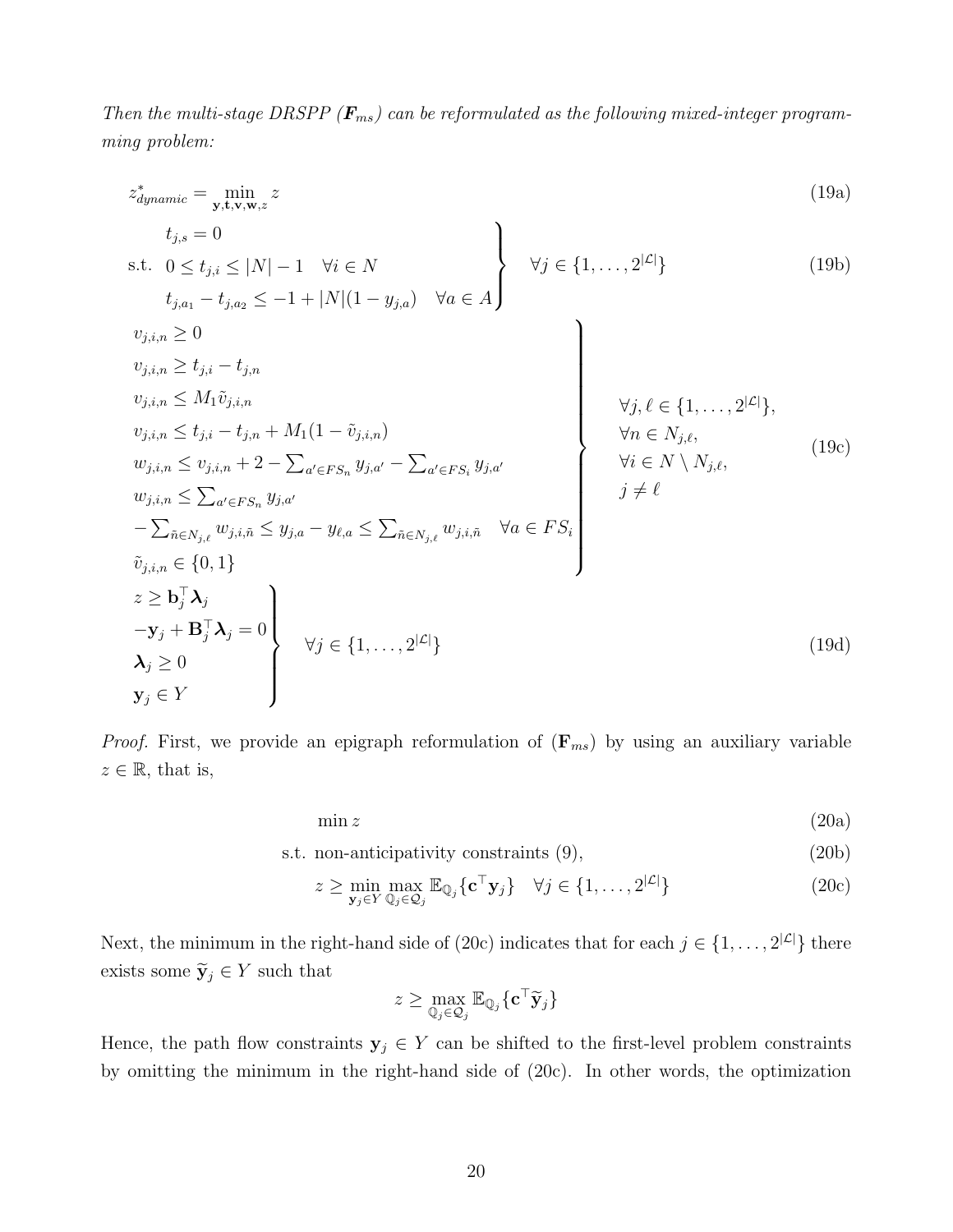problem (20) admits the following equivalent reformulation:

$$
\min_{z, \mathbf{y}} z \tag{21a}
$$

s.t. non-anticipativity constraints (9), (21b)

$$
z \ge \max_{\mathbb{Q}_j \in \mathcal{Q}_j} \mathbb{E}_{\mathbb{Q}_j} \{ \mathbf{c}^\top \mathbf{y}_j \} \quad \forall j \in \{1, \dots, 2^{|\mathcal{L}|} \}
$$
(21c)

$$
\mathbf{y}_j \in Y \quad \forall j \in \{1, \dots, 2^{|\mathcal{L}|}\}\tag{21d}
$$

Then in view of Theorem 1 constraints (21c) for each  $j \in \{1, \ldots, 2^{|\mathcal{L}|}\}\)$  can be reformulated as polyhedral constraints with respect to expected costs  $\overline{\mathbf{c}}_j = \mathbb{E}_{\mathbb{Q}_j} \{\mathbf{c}\},\$  i.e.,

$$
z \ge \max_{\overline{\mathbf{c}}_j \in \mathcal{S}_j} \overline{\mathbf{c}}_j^{\top} \mathbf{y}_j
$$
 (22)

Note that the maximization problem in the right-hand side of (22) is a linear program. Therefore, by strong duality we have:

$$
\max_{\overline{\mathbf{c}}_j \in \mathcal{S}_j} \overline{\mathbf{c}}_j^{\top} \mathbf{y}_j = \min_{\mathbf{y}_j, \lambda_j} \left\{ \mathbf{b}_j^{\top} \lambda_j : \ \lambda_j \geq 0, \ -\mathbf{y}_j + \mathbf{B}_j^{\top} \lambda_j = 0 \right\}
$$

This observation and eliminating the minimum in the dual problem yields the following reformulation of  $(\mathbf{F}_{ms})$ :

$$
\min_{\mathbf{y},z} z \tag{23a}
$$

s.t. non-anticipativity constraints (9), (23b)

$$
z \ge \mathbf{b}_j^{\top} \mathbf{\lambda}_j
$$
  
\n
$$
-\mathbf{y}_j + \mathbf{B}_j^{\top} \mathbf{\lambda}_j = 0
$$
  
\n
$$
\mathbf{\lambda}_j \ge 0
$$
  
\n
$$
\mathbf{y}_j \in Y
$$
  
\n
$$
\left\{\n\begin{aligned}\n\forall j \in \{1, \dots, 2^{|\mathcal{L}|}\} \\
\forall j \in \{1, \dots, 2^{|\mathcal{L}|}\}\n\end{aligned}\n\right.
$$
\n(23c)

Finally, we linearize the non-anticipativity constraints (9) defined in Proposition 2. In this regard, for any fixed  $j, \ell \in \{1, \ldots, 2^{|\mathcal{L}|}\}, n \in N_{j,\ell}$  and  $i \in N \setminus N_{j,\ell}$  we introduce new variables  $v_{j,i,n}$  and  $w_{j,i,n}$  such that:

$$
v_{j,i,n} = \max\{0; t_{j,i} - t_{j,n}\}\tag{24a}
$$

$$
w_{j,i,n} = \min\{v_{j,i,n} + 2 - \sum_{a' \in FS_n} y_{j,a'} - \sum_{a' \in FS_i} y_{j,a'}; \sum_{a' \in FS_n} y_{j,a'}\}\
$$
(24b)

The maximum in (24a) can be linearized by introducing new binary variables  $\tilde{v}_{i,j,n} \in \{0,1\}$  and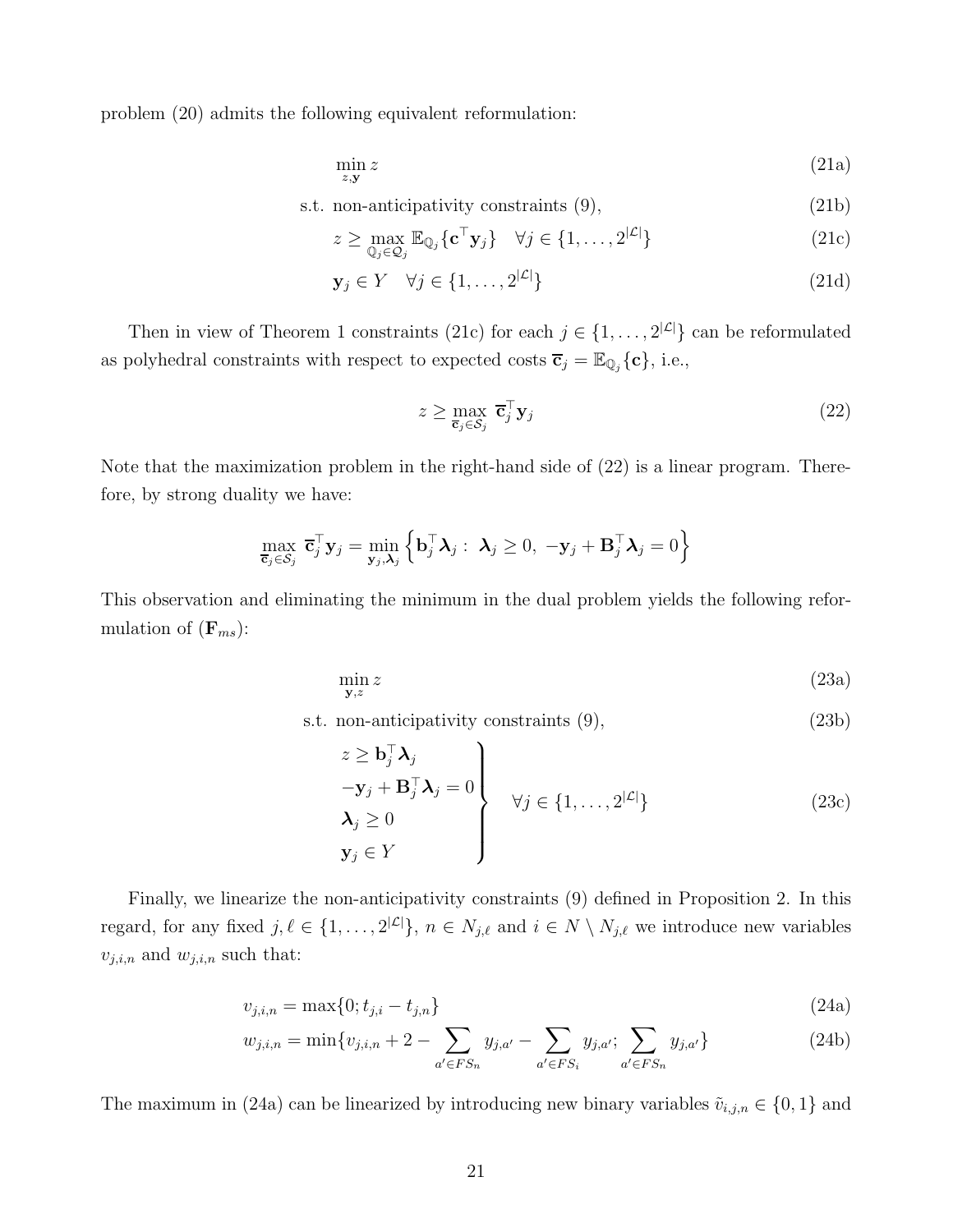the following linear constraints [30]:

$$
v_{j,i,n} \ge 0
$$
  
\n
$$
v_{j,i,n} \ge t_{j,i} - t_{j,n}
$$
  
\n
$$
v_{j,i,n} \le M_1 \tilde{v}_{i,j,n}
$$
  
\n
$$
v_{j,i,n} \le t_{j,i} - t_{j,n} + M_1(1 - \tilde{v}_{j,i,n})
$$

Specifically, as long as  $|t_{j,i} - t_{j,n}| \leq |N| - 1$ , we set  $M_1 = |N| - 1$ .

Next, the constraint (9d) implies that the sum of  $w_{j,i,n}$  over  $n \in N_{j,\ell}$  is bounded from below. Hence, in order to linearize the minimum in (24b) it is sufficient to enforce that

$$
w_{j,i,n} \le v_{j,i,n} + 2 - \sum_{a' \in FS_n} y_{j,a'} - \sum_{a' \in FS_i} y_{j,a'}
$$
  

$$
w_{j,i,n} \le \sum_{a' \in FS_n} y_{j,a'}
$$

As a result, the multi-stage DRSPP ( $\mathbf{F}_{ms}$ ) can be expressed as a linear MIP problem (19).  $\Box$ 

Theorem 2 addresses the research question Q3 formulated in Section 1.1. Thus, the multistage DRSPP ( $\mathbf{F}_{ms}$ ) can be solved at hand by using off-the-shelf MIP solvers even for graphs that contain cycles. In particular, a linear MIP reformulation for acyclic graphs can be derived from (19) by using the non-anticipativity constraints (8) instead of the constraints (19b) and (19c). We point out that, if the number of auxiliary constraints,  $|\mathcal{L}|$ , is fixed, then the number of variables and constraints in (19) is polynomial in the size of the network.

In addition, we observe that the auxiliary constraints (5) refine the initial distributional constraints in Q only if the resulting polyhedral uncertainty sets (18) are non-empty. This property can be readily checked by solving the related linear feasibility problems for each polyhedron. Meanwhile, Theorem 2 remains valid even if some polyhedral uncertainty sets are empty. More precisely, if a set  $S_j$  is empty for some  $j \in \{1, \ldots, 2^{|\mathcal{L}|}\},\$  then

$$
\min_{\mathbf{y}_j, \boldsymbol{\lambda}_j} \left\{ \mathbf{b}_j^{\top} \boldsymbol{\lambda}_j : \ \boldsymbol{\lambda}_j \geq 0, \ -\mathbf{y}_j + \mathbf{B}_j^{\top} \boldsymbol{\lambda}_j = 0 \right\} = -\infty
$$

by strong duality and, therefore, the associated constraints (19d) are non-binding.

Finally, Theorem 2 is also applicable to some other user's objective criteria, for which the constraints (21c) admit a linear programming dual reformulation. In view of our results for the one-stage model in [27], the user may potentially optimize the conditional value at risk [32] or some other optimized certainty equivalent risk measures [21, 38]. We leave these extensions as a possible direction of future research.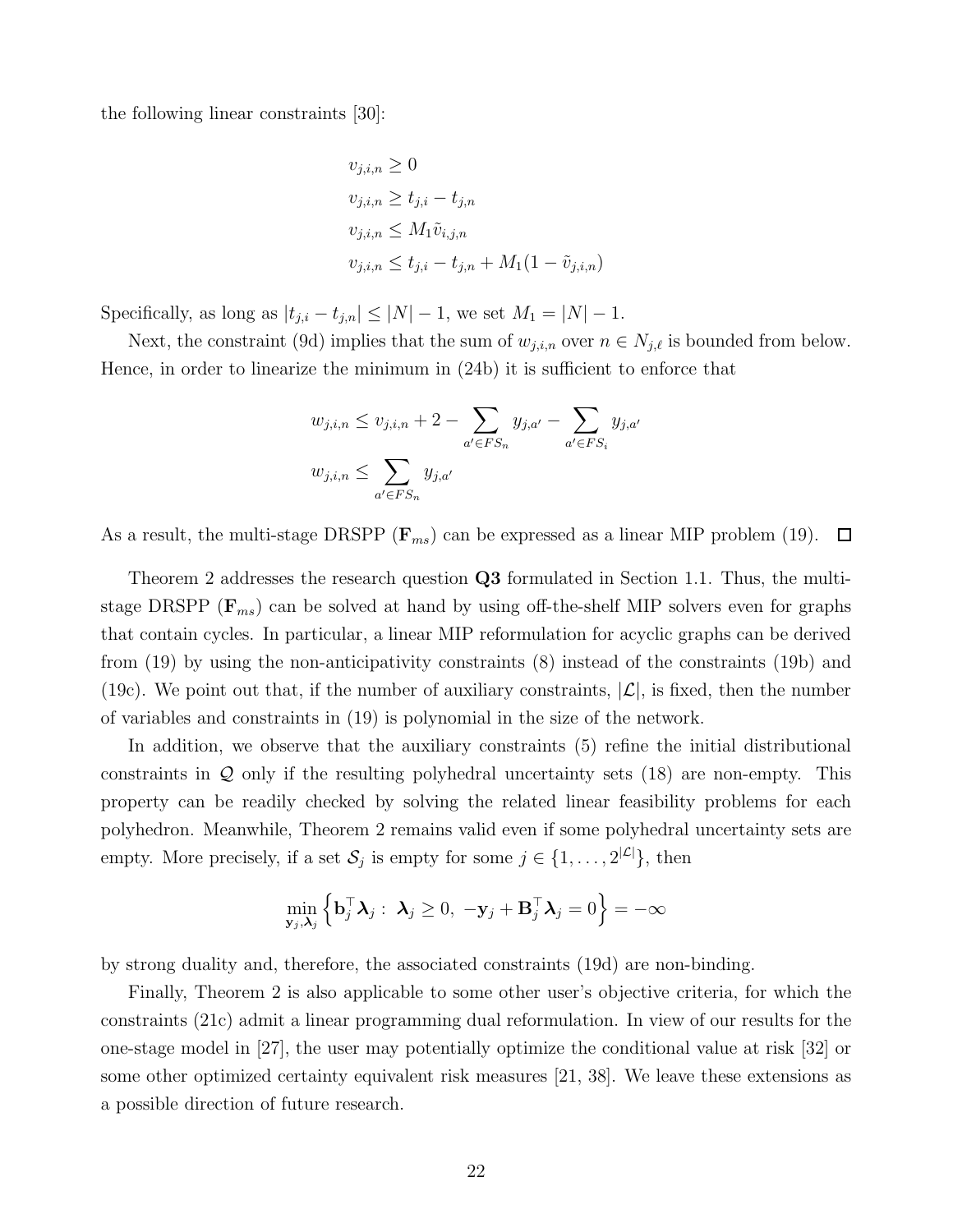#### 4. Computational experiments

In our computational study we attempt to answer the research questions Q1 and Q2 from Section 1.1. Thus, we explore whether it is favorable for the user to employ dynamic decisions. In other words, the role of the auxiliary distributional constraints (5) is analyzed in relation to the quality of dynamic decisions and tractability of the MIP reformulation (19).

Summarizing our discussion in Sections 2.3 and 3.2 we propose the following two-step procedure for validation of our approach. In the first step, we construct the initial ambiguity set Q and solve the MIP reformulation (19) to obtain an estimate of the optimal user's decision for every feasible vector of attacker's responses. In the second step, we attempt to identify the actual sequence of attacker's responses by verifying the auxiliary distributional constraints (5) dynamically at the respective nodes of the user's path. As we outlined before, if the user stays at some node  $i \in N \setminus \{f\}$ , then only the attacker's responses associated with node i can be identified by the user.

From the methodological point, we use data generated from some nominal distribution Q<sup>∗</sup> both to construct the initial ambiguity set  $\mathcal Q$  and to verify the auxiliary constraints (5). For convenience we distinguish between the data set used to construct  $\mathcal Q$  and the data set (10) used to verify the auxiliary constraints. This splitting of data is rather technical and reflects the fact that the data for the constraint verification procedure is collected in an online manner (and, thus, is not necessarily available at the beginning of the game).

The remainder of this section is organized as follows. In Section 4.1 we introduce some performance metrics to assess the quality of dynamic decisions and the quality of the constraint verification procedure. Section 4.2 describes our construction of test instances including the structure of the network and distributional constraints. Then in Section 4.3 we provide our numerical results both for acyclic and general graphs. All experiments are performed on a PC with CPU i5-7200U and RAM 8 GB. MIP problems are solved in Java with CPLEX 20.1.

#### 4.1. Performance metrics

Following Example 1 we observe that the optimal objective function value of the multi-stage problem  $(\mathbf{F}_{ms})$ ,  $z_{dynamic}^*$ , is bounded from below by the optimal objective function value of the max-min problem, i.e.,

$$
z_{dynamic}^{*} \ge z_{lower} := \max_{\mathbb{Q} \in \mathcal{Q}} \min_{\mathbf{y} \in Y} \mathbb{E}_{\mathbb{Q}} \{ \mathbf{c}^{\top} \mathbf{y} \}
$$
(25)

For this reason, it is rather natural to assess the quality of dynamic decisions by using the relative gap of the form:

$$
\rho_1 := 100 \times \frac{z_{static}^* - z_{dynamic}^*}{z_{static}^* - z_{lower}},
$$
\n(G<sub>1</sub>)

where we recall that  $z_{static}^*$  is an optimal objective function value of the one-stage problem  $(\mathbf{F}_{os})$ . In addition, using the proof of Theorem 1 it is easy to show that the max-min problem in the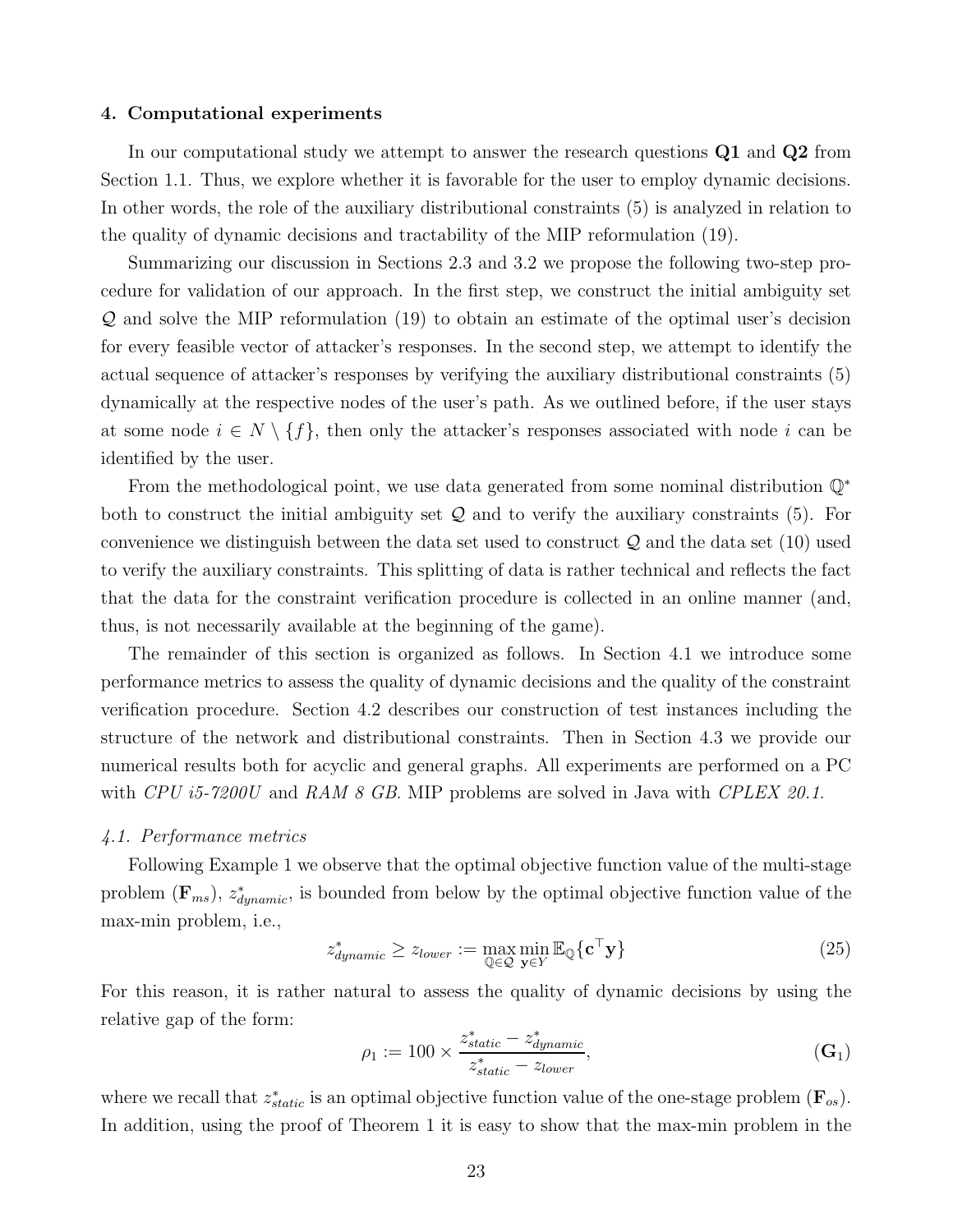right hand side of (25) admits a linear programming reformulation. The following result holds.

**Proposition 4.** For each  $i \in N$  and  $j \in A$  let

$$
g_i = \begin{cases} 1, & \text{if } i = s \\ -1, & \text{if } i = f \\ 0, & \text{otherwise} \end{cases} \quad and \ G_{ij} = \begin{cases} 1, & \text{if } j \in RS_i \\ -1, & \text{if } j \in FS_i \\ 0, & \text{otherwise} \end{cases}
$$

Then the max-min problem

$$
\max_{\mathbb{Q}\in\mathcal{Q}}\min_{\mathbf{y}\in Y}\mathbb{E}_{\mathbb{Q}}\{\mathbf{c}^{\top}\mathbf{y}\}
$$

is equivalent to a linear programming problem of the form:

$$
z_{lower} = \max_{\overline{c}, \mu} \mathbf{g}^{\top} \mu
$$
  
s.t.  $\overline{c} - \mathbf{G}^{\top} \mu \ge 0$   
 $\mathbf{B}_0 \overline{c} \le \mathbf{b}_0$  (26)

The relative gap  $\rho_1 \in [0, 100]$  quantifies the user's profit (in percentages) obtained from using dynamic decisions (in relation to the static problem formulation). For instance, in Example 1 we have  $z_{static}^{*} = 1$  and  $z_{lower} = 0.25$ . At the same time, it is rather straightforward to verify that  $z_{dynamic}^{*} \geq 0.5$  irrespective of the auxiliary distributional constraints observed by the user. Hence, in this example  $\rho_1 \leq 50\%$  and the value of 100% is not always achievable.

In addition, we note that the worst-case expected loss  $z_{dynamic}^*$  can be potentially improved by leveraging the constraint verification procedure from Section 2.3. More specifically, by solving the multi-stage problem  $(\mathbf{F}_{ms})$  we obtain a set of optimal decisions, say,

$$
\mathbf{y}_1^*,\ldots,\mathbf{y}_{2}^*z|\in Y
$$

for every feasible sequence of attacker's responses. After that, the auxiliary constraints (5) are verified dynamically while the user traverses between the source and the destination nodes. In other words, by verifying the auxiliary constraints (5) the user identifies a unique decision  $\widetilde{\mathbf{y}}\in\{\mathbf{y}^*_1,\dots,\mathbf{y}^*_2$  $\{2_{2} | z_{1} \}$  and the associated ambiguity set  $\mathcal{Q} \in \{ \mathcal{Q}_{1}, \ldots, \mathcal{Q}_{2} | z_{1} \}.$ 

For simplicity of exposition the quality of the constraint verification procedure is defined as:

$$
\rho_2 := 100 \times \frac{z_{dynamic}^* - \widetilde{z}_{dynamic}}{z_{static}^* - z_{lower}},
$$
\n(G<sub>2</sub>)

where  $\tilde{z}_{dynamic}$  is our estimate of the worst-case expected loss after the constraint verification procedure. More precisely,  $\tilde{z}_{dynamic}$  can be computed by solving the following linear program-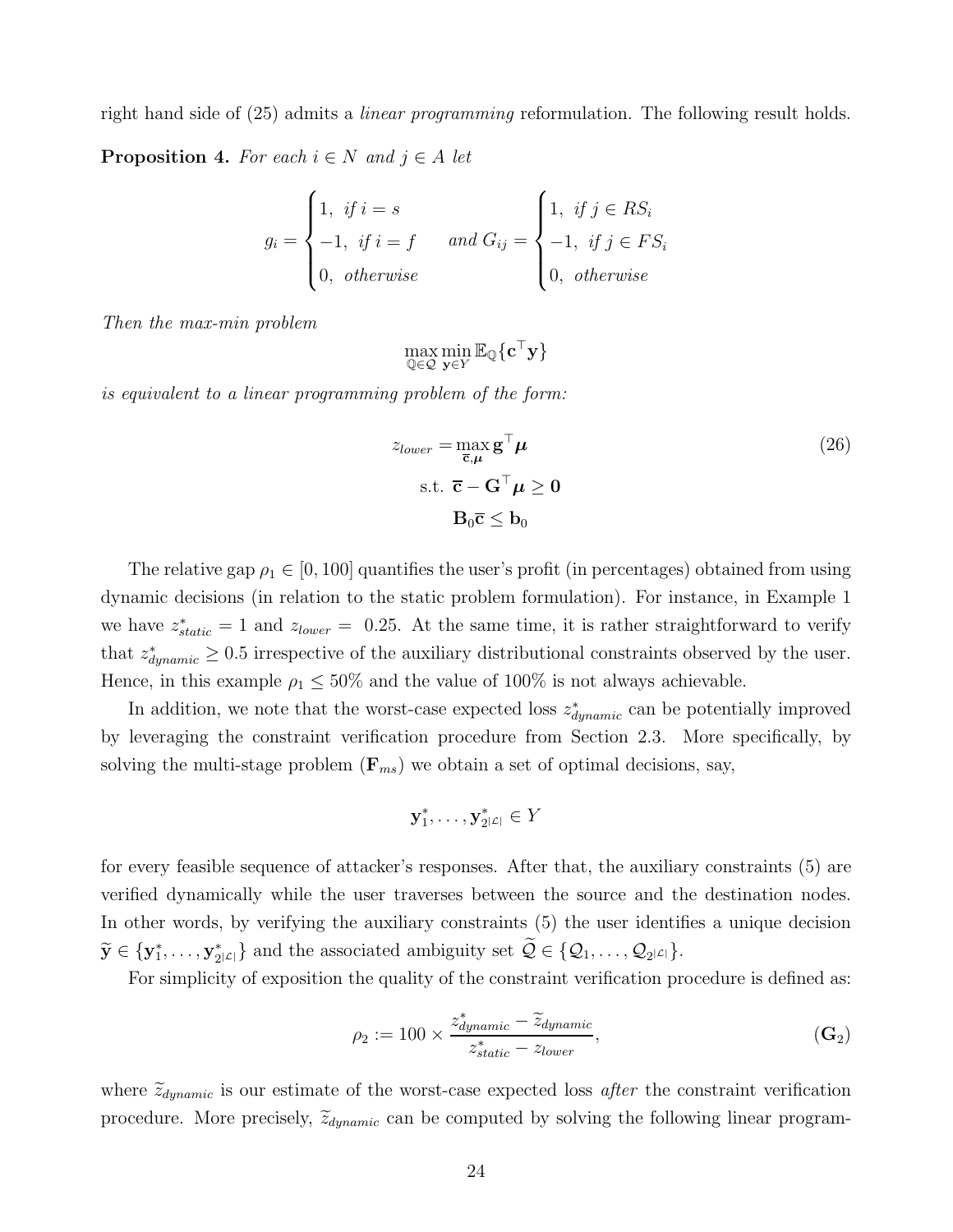

Figure 4: An acyclic (4a) and general (4b) layered graphs with  $h = 2$  intermediate layers and  $r = 2$  nodes at each layer. The source and destination nodes are given by  $s = 1$  and  $f = 6$ , respectively.

ming problem:

$$
\widetilde{z}_{dynamic} := \max_{\mathbb{Q} \in \widetilde{\mathcal{Q}}} \mathbb{E}_{\mathbb{Q}}\{\mathbf{c}^\top \widetilde{\mathbf{y}}\} = \max_{\mathbf{\overline{c}} \in \widetilde{\mathcal{S}}} \mathbb{E}_{\mathbb{Q}}\{\mathbf{\overline{c}}^\top \widetilde{\mathbf{y}}\},
$$

where  $\widetilde{S}$  is a polyhedral uncertainty set corresponding to the ambiguity set  $\widetilde{Q}$ ; recall Theorem 1.

We observe that the sum  $\rho_1 + \rho_2$  characterizes the total value (in percentages) by which the difference  $z_{static}^{*} - z_{lower}$  can be reduced by leveraging the constraint verification procedure. Furthermore, both relative gaps  $(G_1)$  and  $(G_2)$  can be readily computed by the user without complete knowledge of the nominal distribution Q<sup>∗</sup> . However, as a potential drawback, it may be the case that  $\tilde{z}_{dynamic} < z_{lower}$  as some additional information about the nominal distribution  $\mathbb{Q}^*$  is available to the user. Therefore,  $\rho_2$  is nonnegative, but the actual upper bound is not well-defined.

#### 4.2. Test instances

Classes of graphs. We consider two classes of fully connected layered graphs that are either acyclic or contain directed cycles. An acyclic layered graph is assumed to contain  $h \in \mathbb{Z}_+$ intermediate layers and  $r \in \mathbb{Z}_+$  nodes at each layer. The first and the last layer consist of unique nodes, which are the source and the destination nodes, respectively. For example, a network with  $h = 2$  and  $r = 2$  is depicted in Figure 4a.

As a second class, we consider the abovementioned layered graphs but with some additional arcs in the reversed direction. More precisely, we assume that the arcs not adjacent to s and f can be traversed in both directions; see Figure 4b.

Nominal distribution and initial ambiguity set. With respect to the nominal marginal distributions  $\mathbb{Q}_a^*$ ,  $a \in A$ , we assume that the arc costs  $c_a$  are governed by the standard beta distribution with parameters  $\alpha_a, \beta_a \in \mathbb{R}_+$  and the support given by [0, 1]. The nominal marginal distributions  $\mathbb{Q}_{(i,j)}^*$  and  $\mathbb{Q}_{(j,i)}^*$  are assumed to be the same for any  $(i,j) \in A$ . Then the nominal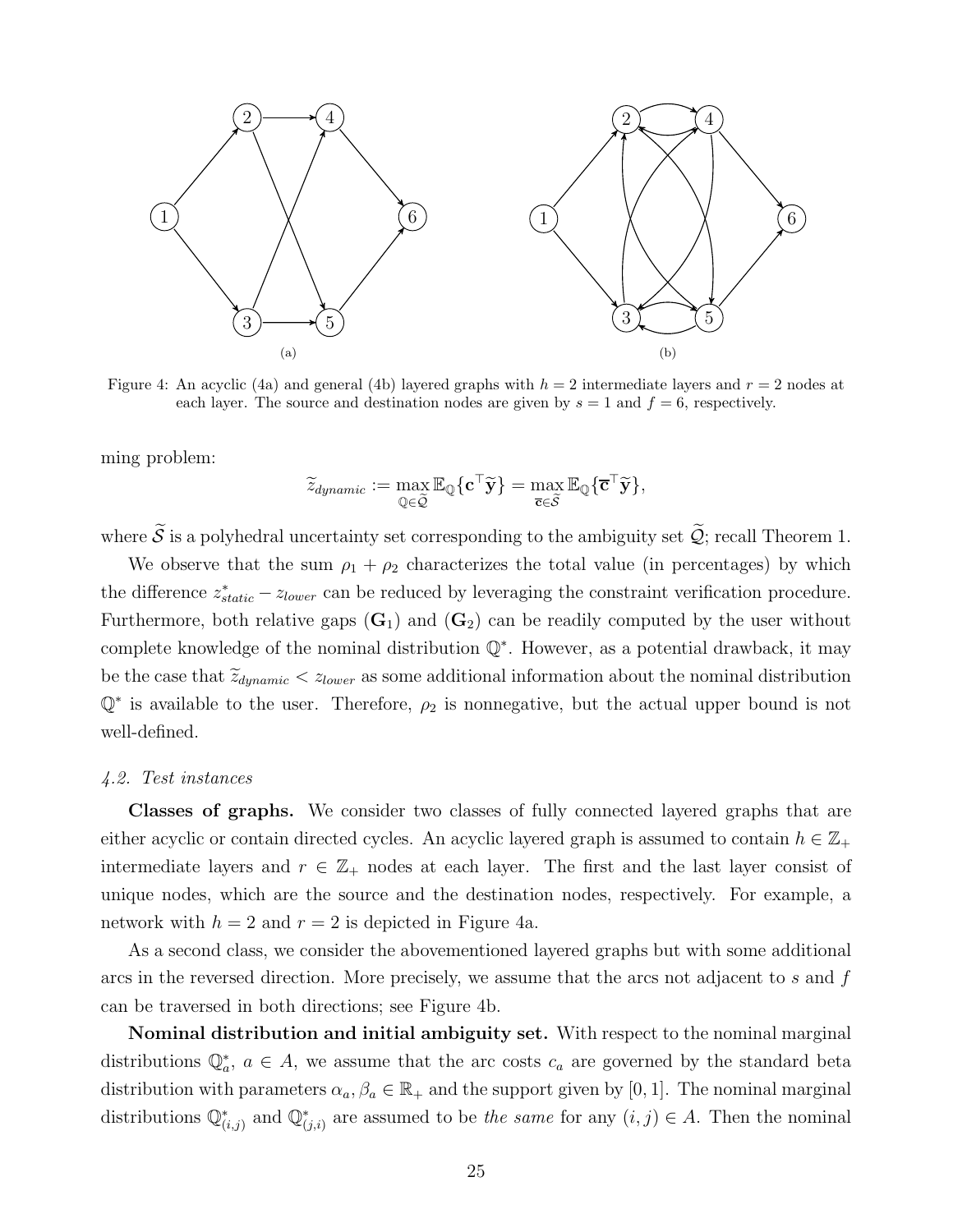distribution  $\mathbb{Q}^*$  is defined as a product of the marginal distributions  $\mathbb{Q}_a^*$ ,  $a \in A$ .

If  $m_a$  and  $\sigma_a$ ,  $a \in A$ , denote the mean and the standard deviation of  $c_a$ , respectively, then

$$
\alpha_a = \frac{m_a^2(1 - m_a)}{\sigma_a^2} - m_a, \quad \beta_a = \alpha_a(\frac{1}{m_a} - 1), \tag{27}
$$

see, e.g., [19]. In particular, for each  $a = (i, j) \in A$ ,  $i < j$ , we set  $\sigma_a = 0.125$ , and select  $m_a$ uniformly at random from the interval

$$
\Big(\frac{1}{2}(1-\sqrt{1-4\sigma_a^2}), \frac{1}{2}(1+\sqrt{1-4\sigma_a^2})\Big),\,
$$

The latter condition guarantees that a beta distribution defined by (27) exists, i.e.,  $\alpha_a$ ,  $\beta_a > 0$ .

Next, the initial ambiguity set  $Q$  is constructed as follows:

$$
Q = \left\{ \mathbb{Q} \in \mathcal{Q}_0(\mathbb{R}^{|A|}) : \mathbb{E}_{\mathbb{Q}} \left\{ \sum_{a \in FS_i \cup RS_i} c_a - \sum_{\{(i,j) : (i,j) \in FS_i, (j,i) \in RS_i\}} c_{(i,j)} \right\} \leq \Gamma_i \quad \forall i \in N, \mathbb{E}_{\mathbb{Q}} \{ c_{(i,j)} - c_{(j,i)} \} = 0 \quad \forall (i,j) \in A, \ \mathbb{Q}_a \{ c_a \in [0,1] \} = 1 \quad \forall a \in A \right\}
$$
\n(28)

Specifically, the linear expectation constraints with respect to  $a \in FS_i \cup RS_i$  can be seen as an attacker's budget allocated at node i. If the graph is general, i.e.,

$$
\sum_{\{(i,j): (i,j)\in FS_i, (j,i)\in RS_i\}} c_{(i,j)} \neq 0
$$

for some  $i \in N$ , then we account each arc  $a \in FS_i \cup RS_i$  only once. The second constraints in (28) indicate that the expected costs of  $(i, j) \in A$  and  $(j, i) \in A$  are the same; these constraints follow the definition of Q<sup>∗</sup> and are assumed to be satisfied by construction. Finally, the last constraints in (28) are the support constraints.

We define the parameters  $\Gamma_i$ ,  $i \in N$ , in (28) using a data set

$$
\widetilde{\mathbf{C}} = \left\{ (\widetilde{c}_1^{(k)}, \dots, \widetilde{c}_{|A|}^{(k)})^\top, \ k \in \{1, \dots, \widetilde{n}\} \right\}
$$

obtained from the nominal distribution Q<sup>∗</sup> ; recall that we distinguish between this data set and the data set (10) used for the constraint verification procedure. Then the parameters  $\Gamma_i$ ,  $i \in N$ , are derived from Hoeffding inequality (14) with any given confidence level  $\eta_i \in (0,1)$ . Also, we use Bonferroni's inequality [7] to provide a required confidence level  $\eta \in (0,1)$  for the ambiguity set  $Q$ , i.e., we set  $\eta_i = 1 - \frac{1 - \eta_i}{|N|}$  $\frac{1-\eta}{|N|}$ . For convenience, we report the notations used in our test instances in Table 1.

Admittedly, our construction of  $Q$  is somewhat stylized and not without limitations. However in Section 4.3 it is verified numerically that  $z_{static}^{*} \neq z_{lower}$  in all generated test instances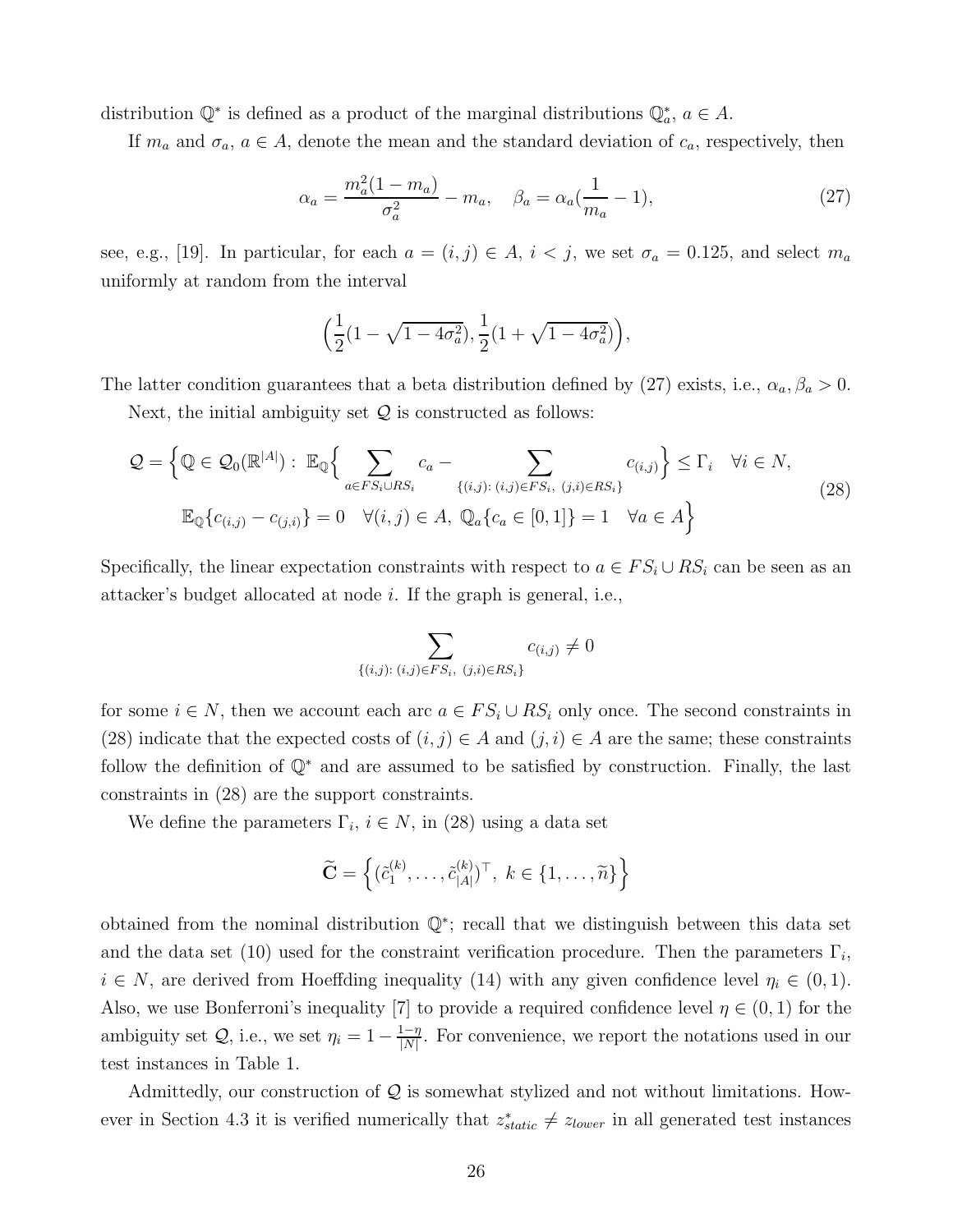| Parameter                                    | Definition                                               |
|----------------------------------------------|----------------------------------------------------------|
| $h\in\mathbb{Z}_{>0}$                        | a number of intermediate layers in the graph             |
| $r \in \mathbb{Z}_{>0}$                      | a number of nodes at each layer                          |
| $\kappa \in (0,1)$                           | a probability that a sensor is placed at each node       |
| $\widetilde{n} \in \mathbb{Z}_{>0}$          | a number of samples in the data set $\tilde{C}$          |
| $\widehat{n}\in\mathbb{Z}_{>0}$              | a number of samples in the data set $\widehat{C}$        |
| $\eta_i = 1 - \frac{1 - \eta}{ N }, i \in N$ | confidence levels for the linear expectation constraints |
| $\eta \in (0,1)$                             | a confidence level for the initial ambiguity set (28)    |
| $\gamma \in (0,1)$                           | a confidence level for each auxiliary constraint         |

Table 1: Summary of the notation used in the construction of test instances.

(otherwise, there is no need to apply our multi-stage problem formulation.) Also, we do not consider some more involved ambiguity sets as our focus is on the role of the auxiliary distributional constraints (5).

Auxiliary constraints. For simplicity, we suppose that the auxiliary constraints are restricted by the linear expectation constraints of the form (5b); some additional results that account the auxiliary constraints (5a) are relegated to Appendix A. We recall that by Theorem 1 the probability constraints (5a) can be also seen as some individual expectation constraints. However the difference between (5a) and (5b) lies in the form of resulting expectation constraints and the data used to verify these constraints; we refer to our discussion in Section 2.3 and Appendix A.

The constraints (5b) are constructed using sensors as it is proposed in Example 2. That is, each node  $i \in N$  is assumed to be equipped with a sensor with some fixed probability  $\kappa \in (0,1)$ ; see, e.g., Figure 5. We additionally assume that the constraints (5b) are associated only with the arcs  $(i, j) \in A$  such that  $i < j$ . Following Example 2 we suggest three types of the auxiliary expectation constraints given by:

- *individual constraints* corresponding to the adjacent sensors, e.g., constraints for the expected cost of  $(1, 2)$ ,  $(2, 4)$  and  $(2, 5)$  in Figure 5.
- difference constraints, e.g., constraints with respect to the difference of expected costs of  $(3, 4)$  and  $(3, 5)$  in Figure 5.
- sum constraints, e.g., constraints with respect to the sum of expected costs of  $(3, 4)$  and (3, 5) in Figure 5 (we use these constraints, if at least one of the arcs can be traversed in both directions.)

Formally, a constraint of the form (5b) related to some node  $i \in N \setminus \{f\}$  can be defined as:

$$
\mathbb{E}_{\mathbb{Q}}\left\{\sum_{a\in FS_i}p_a c_a\right\} = \sum_{a\in FS_i}p_a \overline{c}_a \le p_0,\tag{29}
$$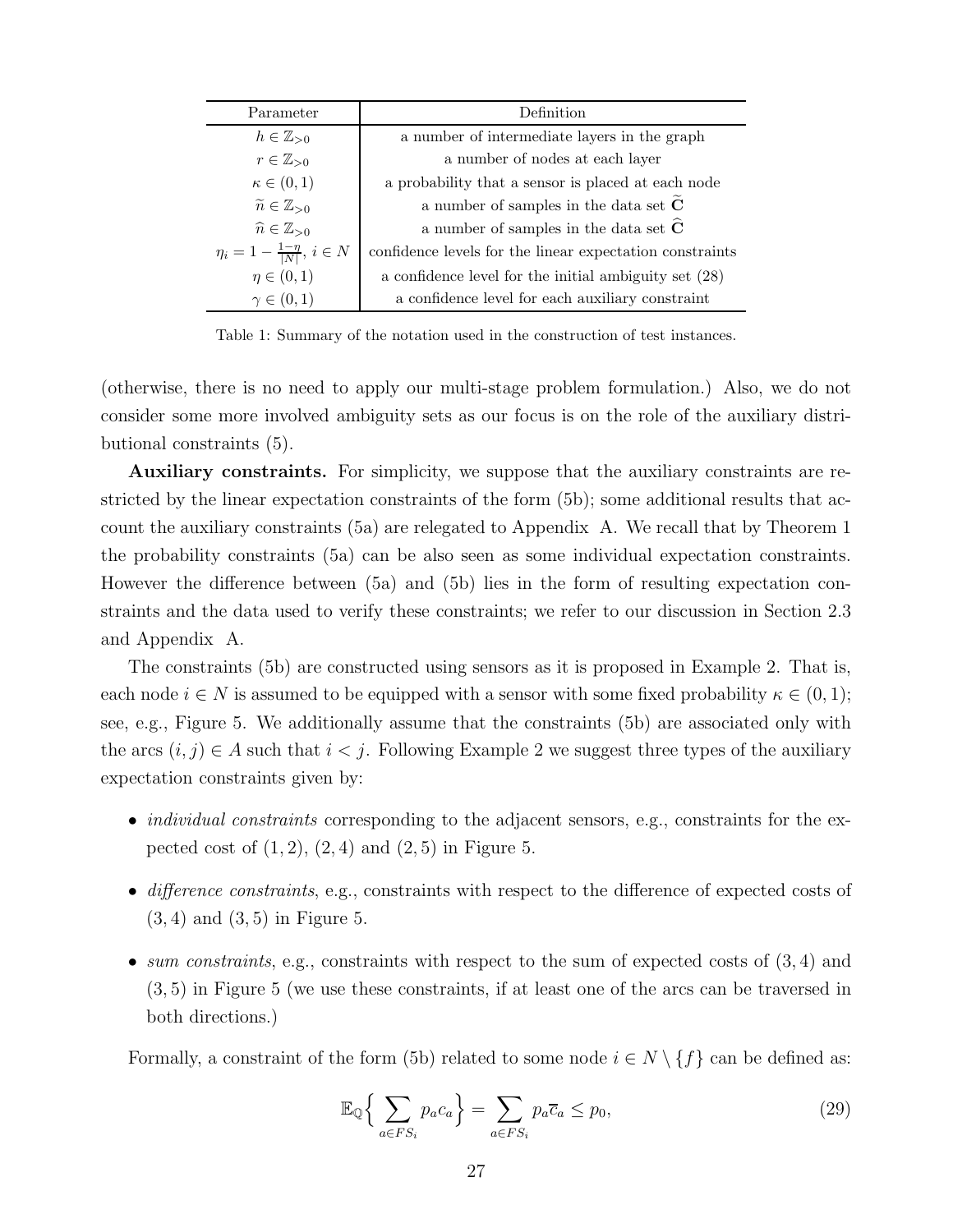

Figure 5: An example of random sensors allocation for a layered graph with  $h = r = 2$ . The sensors are highlighted in blue.

where  $\bar{c}_a = \mathbb{E}_{\mathbb{Q}_a} \{c_a\}$ , the coefficients  $p_a \in \{-1, 0, 1\}$  depend on the type of this constraint and the threshold  $p_0 \in \mathbb{R}$  is, e.g., given by:

$$
p_0 := \frac{1}{2} \Big( \min_{\overline{\mathbf{c}} \in \mathcal{S}_0} \sum_{a \in FS_i} p_a \overline{c}_a + \max_{\overline{\mathbf{c}} \in \mathcal{S}_0} \sum_{a \in FS_i} p_a \overline{c}_a \Big),
$$

We collect a required number of the auxiliary constraints by selecting a random node and a random constraint associated with this node. If the above procedure does not allow to construct the required number of constraints, then the sensors allocation is updated.

As outlined earlier, we generate a new data set

$$
\widehat{\mathbf{C}} := \left\{ (\hat{c}_1^{(k)}, \dots, \hat{c}_{|A|}^{(k)})^\top, \ k \in \{1, \dots, \widehat{n}\} \right\},\
$$

for the constraint verification procedure; recall equation (10). Then the auxiliary constraints are verified via Hoeffding inequality (14) with some fixed confidence level  $\gamma \in (0,1)$  (which is assumed to be the same for all auxiliary constraints). As outlined before, in order to verify a constraint of the form (29) related to some node  $i \in N \setminus \{f\}$ , we use only random samples (or their linear combinations) associated with the arcs  $a \in FS_i$ . If the user fails to verify some auxiliary constraint using  $\hat{n}$  samples, then this constraint is verified by force as follows:

- if the constraint is an individual or a sum constraint, then it is assumed to be violated (it models the worst-case scenario for the user);
- if the constraint is a difference constraint, then it is assumed to be satisfied with probability 0.5.

Summarizing the discussion above, we expect that for some fixed confidence level  $\gamma$  the quality of the constraint verification procedure,  $(G_2)$ , increases with the increase of  $\hat{n}$ .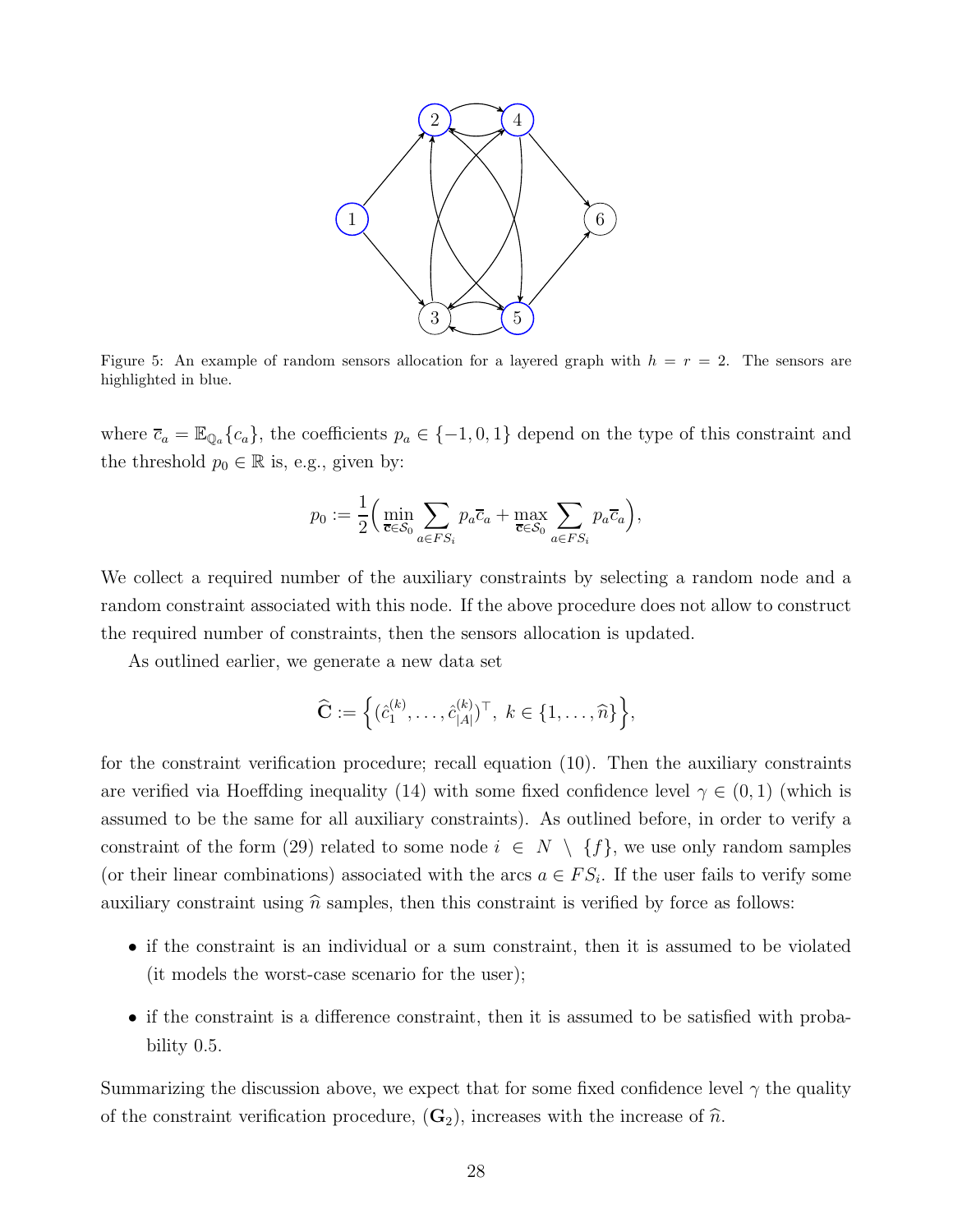| Number of constraints | Acyclic graphs      |                     |                            |  |
|-----------------------|---------------------|---------------------|----------------------------|--|
|                       | $\rho_1$ (MAD) in % | $\rho_2$ (MAD) in % | average time (MAD) in sec. |  |
| $ \mathcal{L} =1$     | 2.0(3.5)            | 1.5(2.8)            | 0.04(0.02)                 |  |
| $ \mathcal{L} =2$     | 4.8(7.2)            | 5.8(9.1)            | 0.07(0.02)                 |  |
| $ \mathcal{L} =3$     | 6.3(8.9)            | 8.3(11.7)           | 0.17(0.07)                 |  |
| $ \mathcal{L} =4$     | 8.3(10.0)           | 11.3(14.1)          | 0.67(0.33)                 |  |
| $ \mathcal{L} =5$     | 10.2(11.6)          | 12.2(15.2)          | 3.8(2.85)                  |  |

Table 2: Let  $h = r = 3$ ,  $\hat{n} = \tilde{n} = 60$  and assume that the graph is acyclic. We report the average relative gaps  $(G_1)$  and  $(G_2)$  and the average running times in seconds with mean absolute deviations (in brackets) over 50 random test instances.

| Number of constraints | General graphs           |           |                                                |  |
|-----------------------|--------------------------|-----------|------------------------------------------------|--|
|                       | (MAD) in $%$<br>$\rho_1$ |           | $\rho_2$ (MAD) in % average time (MAD) in sec. |  |
| $ \mathcal{L} =1$     | 1.8(3.2)                 | 3.3(5.9)  | 0.08(0.05)                                     |  |
| $ \mathcal{L} =2$     | 3.6(6.0)                 | 4.4(7.3)  | 0.28(0.10)                                     |  |
| $ \mathcal{L} =3$     | 4.9(7.1)                 | 9.1(13.1) | 10.1(6.71)                                     |  |
| $ \mathcal{L} =4$     |                          |           | > 600                                          |  |
| $ \mathcal{L} =5$     |                          | -         | > 600                                          |  |

Table 3: Let  $h = r = 3$ ,  $\hat{n} = \tilde{n} = 60$  and assume that the graph is general. We report the average relative gaps  $(G_1)$  and  $(G_2)$  and the average running times in seconds with mean absolute deviations (in brackets) over 50 random test instances.

# 4.3. Results for different network types

In the numerical experiments we explore how the quality of adaptive decisions scales in the number of auxiliary constraints, the size of the network and the sample sizes,  $\hat{n}$  and  $\tilde{n}$ ; recall Table 1. In particular, for different parameter settings we compute the average relative gaps  $(G_1)$  and  $(G_2)$  and the average running time with mean absolute deviations across 50 test instances. Also, in all experiments we set  $\eta = 0.95$ ,  $\gamma = 0.95$  and  $\kappa = 0.5$ .

Dependence on the number of auxiliary constraints. Let  $h = r = 3$  and  $\hat{n} = \tilde{n} = 60;$ recall our notations in Table 1. For each test instance we increase the number of the auxiliary constraints,  $|\mathcal{L}|$ , from 1 to 5. The results are reported, respectively, in Tables 2 and 3.

First, we observe that both performance metrics  $(G_1)$ ,  $(G_2)$  and the solution times increase in the number of the auxiliary expectation constraints. In fact, augmenting the set of constraints provides more information for the user and, thus, improves the quality of both adaptive decisions and the constraint verification procedure. For example, for  $|\mathcal{L}| = 5$  and the acyclic graphs the total profit  $\rho_1 + \rho_2$  obtained by the user is about 22% on average. Also, the relative gaps  $(G_1)$  and  $(G_2)$  are of the same order for the acyclic and general graphs; see Tables 2 and 3 for fixed  $|\mathcal{L}|$ . The latter observation can be explained by a similar construction of test instances for acyclic and general graphs, respectively.

As expected, the multi-stage problem  $(\mathbf{F}_{ms})$  becomes more computationally complex for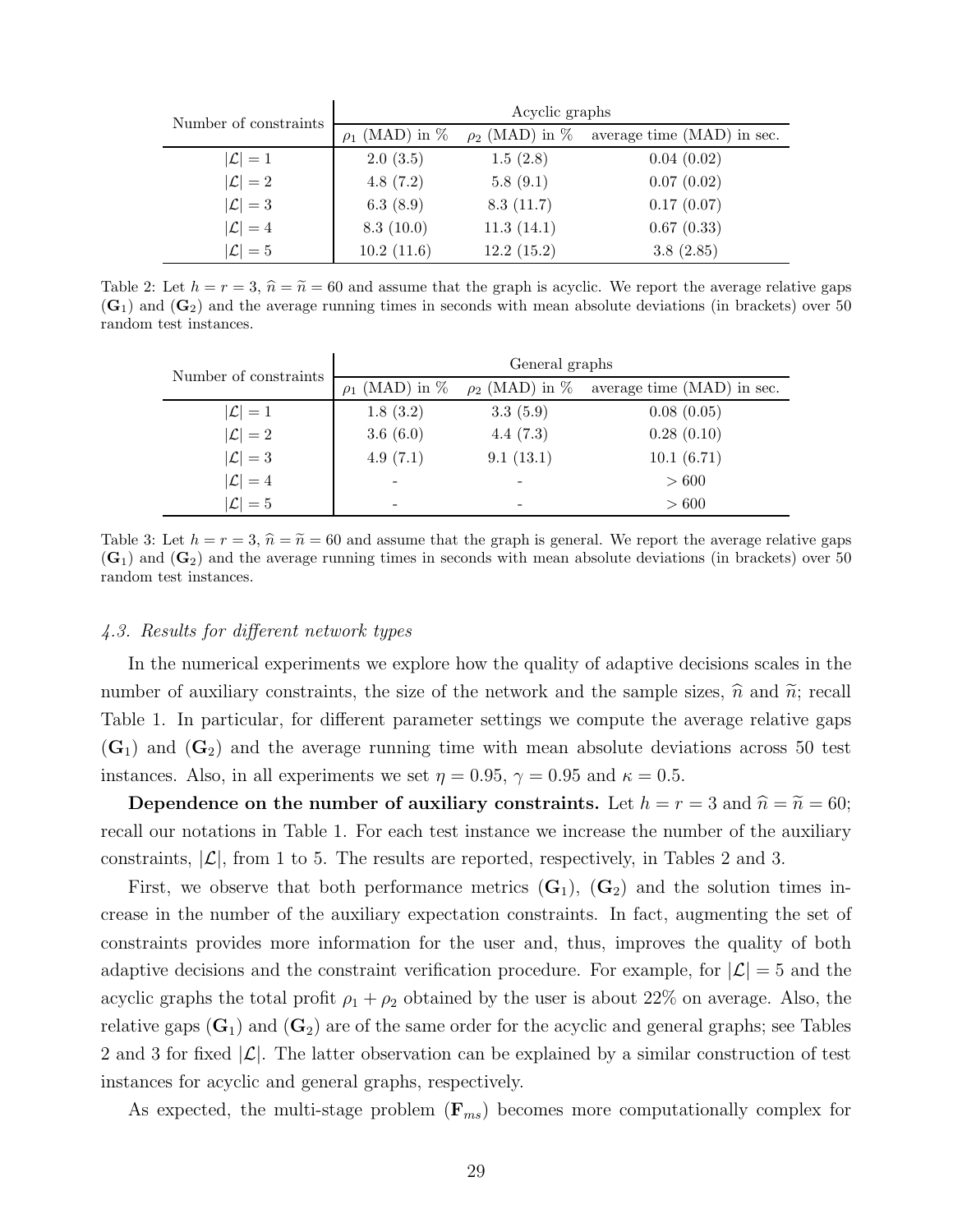| # samples in $\tilde{\mathbf{C}}$ | # samples in $\hat{C}$ | Acyclic graphs      |                     |                           |  |
|-----------------------------------|------------------------|---------------------|---------------------|---------------------------|--|
|                                   |                        | $\rho_1$ (MAD) in % | $\rho_2$ (MAD) in % | average time (MAD) in sec |  |
| $\widetilde{n}=20$                |                        | 2.0(3.6)            | 22.7(29.1)          | 2.49(1.80)                |  |
| $\widetilde{n}=40$                |                        | 7.9(9.7)            | 16.3(18.5)          | 3.43(2.46)                |  |
| $\widetilde{n}=60$                | $\hat{n} = 60$         | 10.2(11.6)          | 12.2(15.2)          | 3.8(2.85)                 |  |
| $\widetilde{n}=80$                |                        | 11.6(11.8)          | 9.5(11.9)           | 5.45(5.11)                |  |
| $\widetilde{n}=100$               |                        | 12.2(11.6)          | 12.2(13.2)          | 3.89(2.95)                |  |
|                                   | $\hat{n}=20$           |                     | 9.9(12.8)           |                           |  |
|                                   | $\hat{n}=40$           |                     | 11.4(14.9)          |                           |  |
| $\widetilde{n}=60$                | $\hat{n}=60$           | 10.2(11.6)          | 12.2(15.2)          | 3.8(2.85)                 |  |
|                                   | $\hat{n} = 80$         |                     | 13.1(15.6)          |                           |  |
|                                   | $\hat{n} = 100$        |                     | 13.2(16.3)          |                           |  |

Table 4: Let  $h = r = 3$ ,  $|\mathcal{L}| = 5$  and assume that the graph is acyclic. We report the average relative gaps  $(\mathbf{G}_1)$ and  $(G_2)$  and the average running times in seconds with mean absolute deviations (in brackets) over 50 random test instances.

general graphs and with the increase of  $|\mathcal{L}|$ ; recall the form of non-anticipativity constraints (8) and (9). We also recall that the number of feasible attacker's responses is exponential in  $|\mathcal{L}|$ , which yields that the number of variables and constraints in the MIP reformulation (19) increases exponentially with the increase of  $|\mathcal{L}|$ . As a result, even for graphs of a moderate size we may handle only problems with a relatively small number of auxiliary constraints.

Dependence on the sample size. In this experiment we consider acyclic graphs and explore how the quality of dynamic decisions and solution times depend on the sample sizes  $\hat{n}$ and  $\tilde{n}$ ; recall Table 1. In particular, let  $h = r = 3$  and  $|\mathcal{L}| = 5$ . For each test instance and different values of  $\hat{n}$  and  $\tilde{n}$  we preserve the same nominal distribution  $\mathbb{Q}^*$  and fix a particular placement of sensors. The results are reported in Table 4.

We observe that  $(G_1)$  and  $(G_2)$  tend to increase and decrease, respectively, as functions of  $\tilde{n}$ . In fact, with the increase of  $\tilde{n}$  the user may obtain less conservative estimates of the budget parameters  $\Gamma_i$ ,  $i \in N$ , in the ambiguity set (28). It can be also argued that, if these budget parameters are sufficiently large for each  $i \in N$ , then the related expectation constraints in (28) are potentially redundant and  $z_{static}^* \approx z_{lower}$ . Our hypothesis is that the smaller the difference  $z_{static}^{*} - z_{lower}$ , the more difficult it is for the user to improve its worst-case expected loss by leveraging the multi-stage formulation  $(\mathbf{F}_{ms})$ . At the same time, we observe that the constraint verification procedure allows to compensate these losses. That is, the total profit received by the user,  $\rho_1 + \rho_2$ , is approximately constant in  $\tilde{n}$  and averages about 23%; see the first part of Table 4.

Next, we note that the quality of the constraint verification procedure increases with the increase of the number of additional samples,  $\hat{n}$ ; see the second part of Table 4. This fact seems to be rather intuitive as for sufficiently large  $\hat{n}$  the user may verify more constraints correctly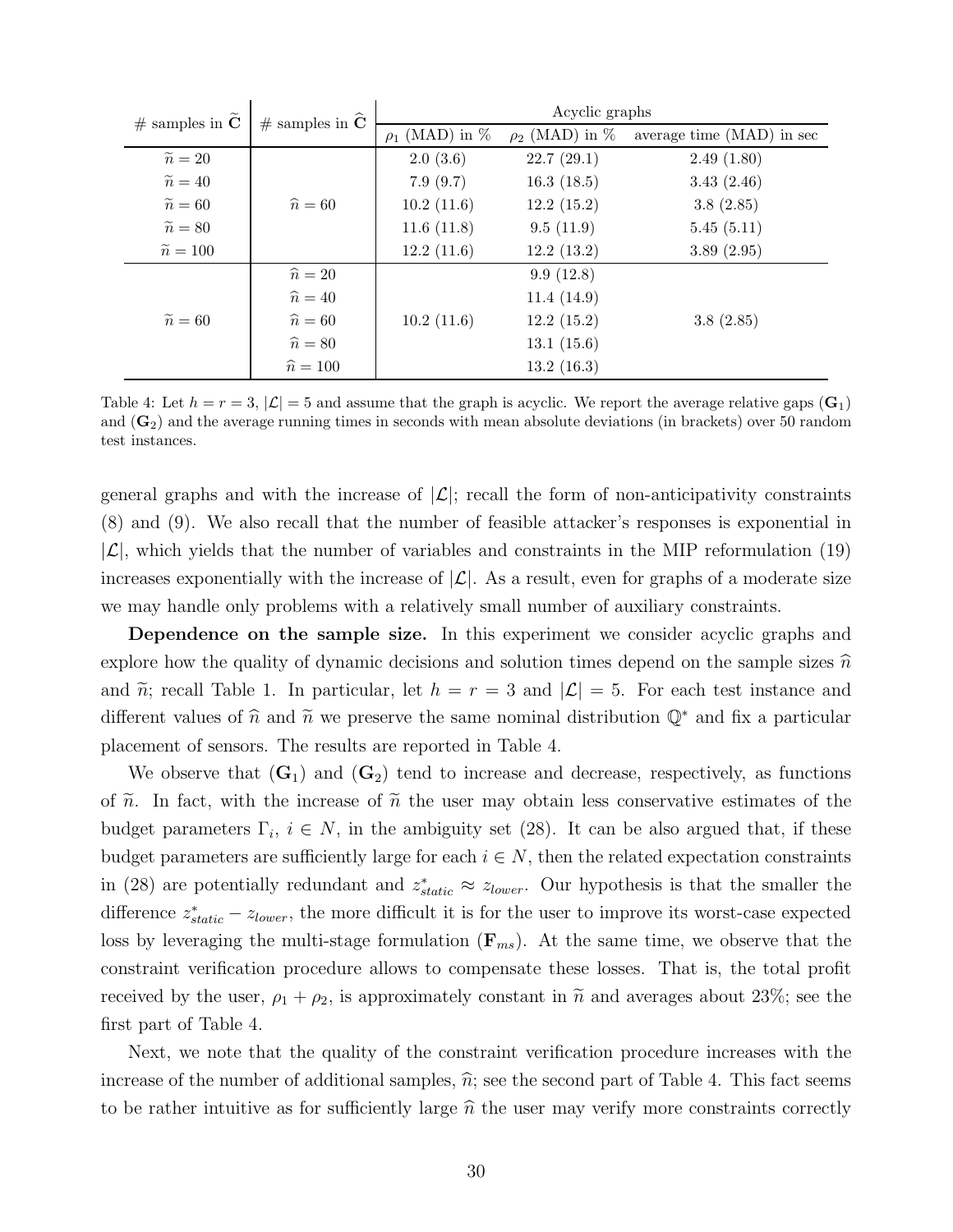| $#$ layers | $#$ nodes at each layer | Acyclic graphs      |                     |                           |  |
|------------|-------------------------|---------------------|---------------------|---------------------------|--|
|            |                         | $\rho_1$ (MAD) in % | $\rho_2$ (MAD) in % | average time (MAD) in sec |  |
| $h=2$      |                         | 22.0(19.8)          | 19.5(24.3)          | 0.42(0.21)                |  |
| $h=3$      | $r=3$                   | 10.2(11.6)          | 12.2(15.2)          | 3.8(2.85)                 |  |
| $h=4$      |                         | 7.6(9.3)            | 8.6(11.5)           | 34.46 (30.34)             |  |
|            | $r=2$                   | 19.8(16.3)          | 34.1 $(26.2)$       | 0.19(0.05)                |  |
| $h=3$      | $r=3$                   | 10.2(11.6)          | 12.2(15.2)          | 3.8(2.85)                 |  |
|            | $r=4$                   | 3.3(5.7)            | 11.6(15.9)          | 44.13 (47,27)             |  |

Table 5: Let  $|\mathcal{L}| = 5$ ,  $\hat{n} = \tilde{n} = 60$  and assume that the graph is acyclic. We report the average relative gaps  $(G_1)$  and  $(G_2)$  and the average running times in seconds with mean absolute deviations (in brackets) over 50 random test instances.

| $#$ layers | $#$ nodes at each layer | General graphs      |                     |                           |  |
|------------|-------------------------|---------------------|---------------------|---------------------------|--|
|            |                         | $\rho_1$ (MAD) in % | $\rho_2$ (MAD) in % | average time (MAD) in sec |  |
| $h=2$      |                         | 16.6(18.2)          | 10.4(15.6)          | 0.72(0.27)                |  |
| $h=3$      | $r=3$                   | 4.9(7.1)            | 9.1(13.1)           | 10.1(6.71)                |  |
| $h=4$      |                         | 2.5(4.2)            | 0.9(1.7)            | 99.62 (88.53)             |  |
|            | $r=2$                   | 16.0(16.9)          | 9.9(13.7)           | 0.47(0.12)                |  |
| $h=3$      | $r=3$                   | 4.9(7.1)            | 9.1(13.1)           | 10.1(6.71)                |  |
|            | $r=4$                   | 1.1(2.1)            | 1.7(3.1)            | 64.54 (43.12)             |  |

Table 6: Let  $|\mathcal{L}| = 3$ ,  $\hat{n} = \tilde{n} = 60$  and assume that the graph is general. We report the average relative gaps  $(G_1)$  and  $(G_2)$  and the average running times in seconds with mean absolute deviations (in brackets) over 50 random test instances.

(with the confidence level  $\gamma = 0.95$ ) and, thus, better identify the nominal distribution  $\mathbb{Q}^*$ . Finally, we point out that the solution times for the MIP formulation (19) do not depend on  $\hat{n}$ by construction and slightly depend on  $\tilde{n}$ ; see the last column of Table 4.

Dependence on the size of the network. In our last numerical experiment we examine how the relative gaps  $(G_1)$  and  $(G_2)$  and the solution times scale in the size of the network. Let  $\hat{n} = \tilde{n} = 60$  and assume that  $|\mathcal{L}| = 5$  and  $|\mathcal{L}| = 3$  for the acyclic and general graphs, respectively. For each class of graphs we test different values of h and r, that is,  $h \in \{2, 3, 4\}$ and  $r \in \{2, 3, 4\}$ . The results are reported in Tables 5 and 6.

Naturally, the solution times increase in both h and r, while the average relative gaps  $(\mathbf{G}_1)$  and  $(\mathbf{G}_2)$  tend to decrease. The intuition behind these results is that the size of the MIP reformulation (19) increases as a function of h and r, while the role of each particular constraint in  $\mathcal L$  becomes less pronounced for networks of a larger size.

Another interesting observation is that the average relative gap  $(G_1)$  tends to zero faster with the increase of r rather than h. In this regard, we recall that the auxiliary distributional constraints are, in fact, associated with random nodes in the network. Hence, if the number of auxiliary constraints,  $|\mathcal{L}|$ , is fixed, then the larger r, the less constraints are potentially met by the user while traversing through the network. Meanwhile, the increase of the number of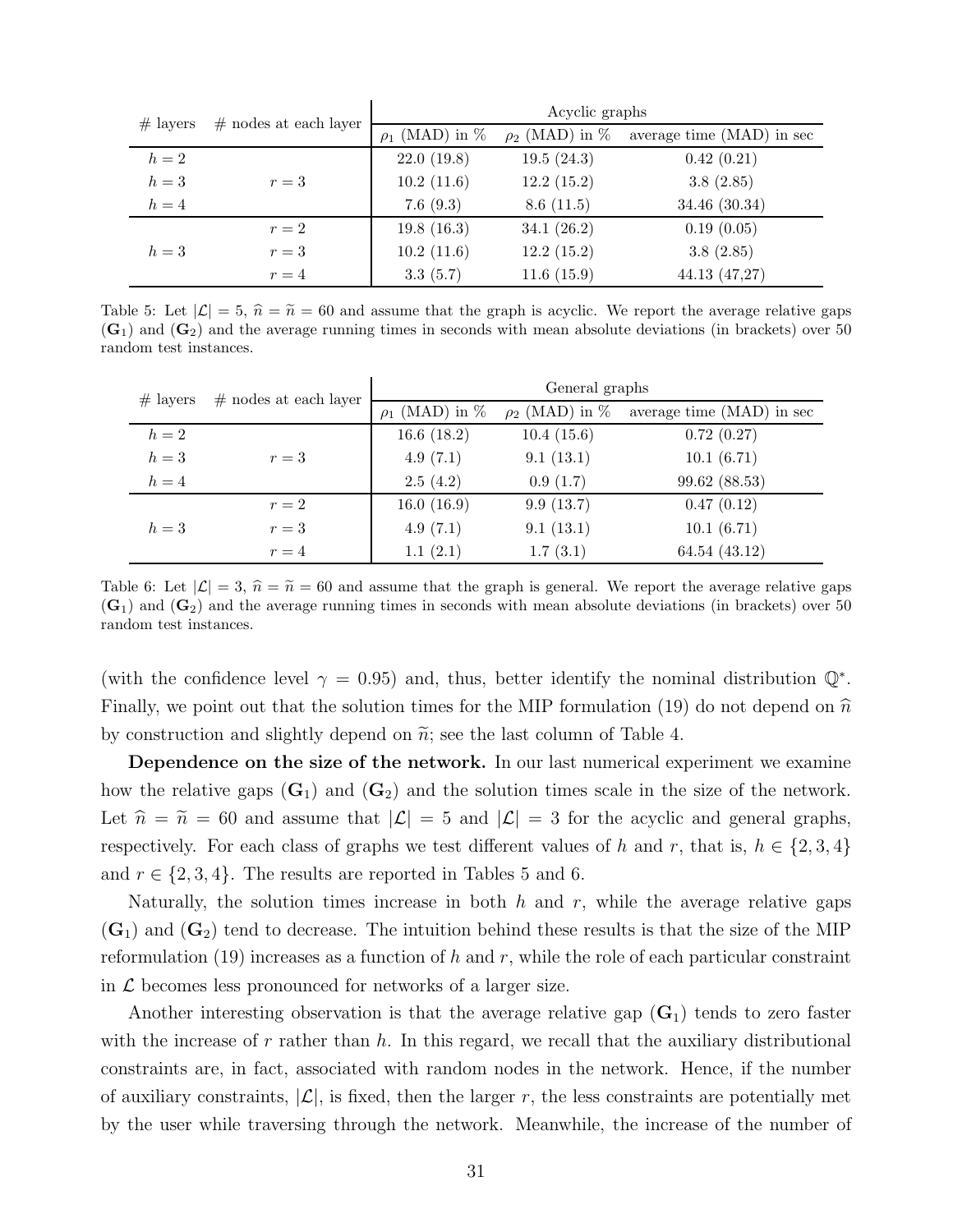layers, h, does not result in such a scattering of the auxiliary constraints among different paths.

Summary. In our computational experiments we attempt to address the research questions Q1 and Q2 described in Section 1.1. It turns out that the user may often gain some profit by leveraging dynamic decisions instead of the static ones. However the magnitude of this profit depends on the size of the graph, the form of initial ambiguity set as well as the parameters of the constraint verification procedure. Admittedly, the primarily application of our approach is to the networks of a relatively small size, in which solutions with a sufficiently high quality can be derived within a reasonable time. It can be also argued that most of existing solution approaches to multi-stage problems with binary recourse decisions can only be applied to instances of a moderate size; see, e.g., the studies in  $[4, 5, 31]$  and the references therein.

### 5. Conclusion

In this paper we consider a dynamic version of the shortest path problem, where the cost vector is subject to distributional uncertainty. We formulate the problem in terms of an ambiguityaverse multi-stage network game between a user and an attacker. The user aims at minimizing its cumulative expected loss by traversing between two fixed nodes in the network, while the attacker maximizes the user's objective by selecting a distribution of arc costs from an ambiguity set of candidate distributions. In contrast to the one-stage formulation, both the user and the attacker are able to adjust their decisions at each node of the user's path.

Following the related one-stage formulation we suppose that the overall family of probability distributions is formed by individual probability constraints for particular arcs and linear expectation constraints for prescribed subsets of arcs. Also, while traversing through the network, the user may verify some auxiliary distributional constraints associated with the arcs emanated from the current user's position. Specifically, we assume that the user forms a list of auxiliary distributional constraints at the beginning of the game, whereas the attacker forms a list of responses that are consistently revealed to the user.

We design two classes of non-anticipativity constraints (for acyclic and general graphs, repsectively) enforcing that the user's decision at some particular node cannot depend on future attacker's responses. Furthermore, by using some properties of the related one-stage formulation and linear programming duality the multi-stage problem is reformulated as a one potentially large linear mixed-integer programming problem.

From the application perspective, we illustrate that the auxiliary distributional constraints can be constructed and verified by using some information from Bluetooth sensors. Finally, we conduct a numerical study where the one- and multi-stage problem formulations are compared on several classes of synthetic network instances. It turns out that using adaptive decisions is practically relevant only for networks of a relatively small size, in which high quality adaptive decisions can be obtained within a reasonable time.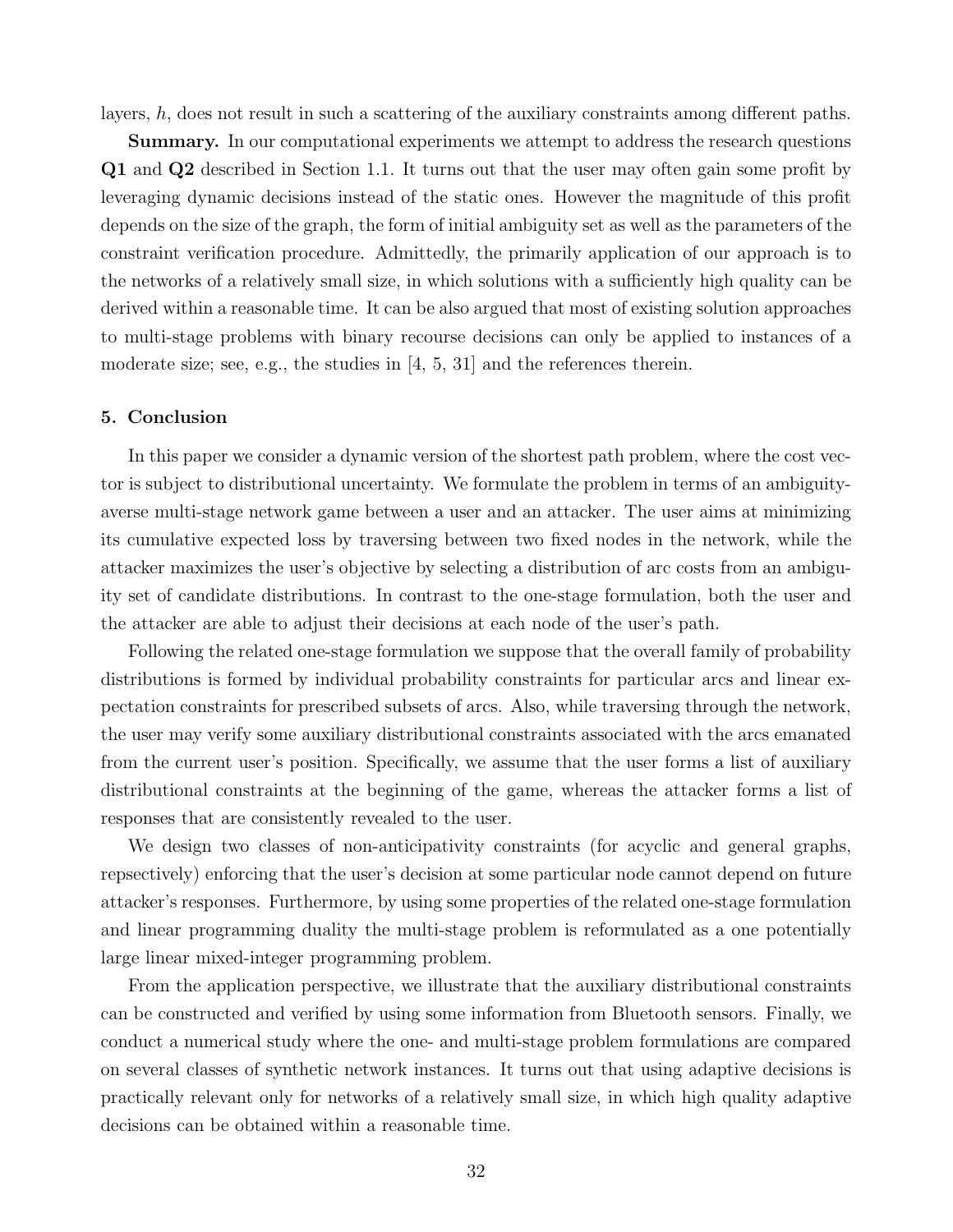With respect to future research directions, it would be interesting to explore some other types of objective criteria and ambiguity sets; see, e.g., [21]. At the same time, it can be argued that another types of ambiguity sets imply the need for more advanced solution techniques as our partitions of the initial ambiguity set are based on some linearity properties of the auxiliary distributional constraints.

Acknowledgments. The author would like to thank Dr. Oleg Prokopyev for his helpful comments and suggestions. The article was prepared within the framework of the Basic Research Program at the National Research University Higher School of Economics (Sections 1-2). The research is funded by RSF grant №22-11-00073 (Sections 3-5).

## References

- [1] Ahuja, R. K., Magnanti, T. L., and Orlin, J. B. (1988). Network flows. Cambridge, Mass.: Alfred P. Sloan School of Management, Massachusetts.
- [2] Asudegi, M. and Haghani, A. (2013). Optimal number and location of node-based sensors for collection of travel time data in networks. Transportation Research Record, 2338(1):35–43.
- [3] Bayraksan, G. and Love, D. K. (2015). Data-driven stochastic programming using phidivergences. In The Operations Research Revolution, pages 1–19. INFORMS.
- [4] Bertsimas, D. and Dunning, I. (2016). Multistage robust mixed-integer optimization with adaptive partitions. Operations Research, 64(4):980–998.
- [5] Bertsimas, D. and Georghiou, A. (2015). Design of near optimal decision rules in multistage adaptive mixed-integer optimization. Operations Research, 63(3):610–627.
- [6] Bertsimas, D., Sim, M., and Zhang, M. (2018). Adaptive distributionally robust optimization. Management Science, 65(2):604–618.
- [7] Birge, J. R. and Louveaux, F. (2011). Introduction to stochastic programming. Springer Science & Business Media.
- [8] Borrero, J. S., Prokopyev, O. A., and Sauré, D. (2015). Sequential shortest path interdiction with incomplete information. *Decision Analysis*, 13(1):68–98.
- [9] Borrero, J. S., Prokopyev, O. A., and Sauré, D.  $(2019)$ . Sequential interdiction with incomplete information and learning. Operations Research, 67(1):72–89.
- [10] Bubeck, S., Cesa-Bianchi, N., and Kakade, S. M. (2012). Towards minimax policies for online linear optimization with bandit feedback. In Conference on Learning Theory, pages 41–1.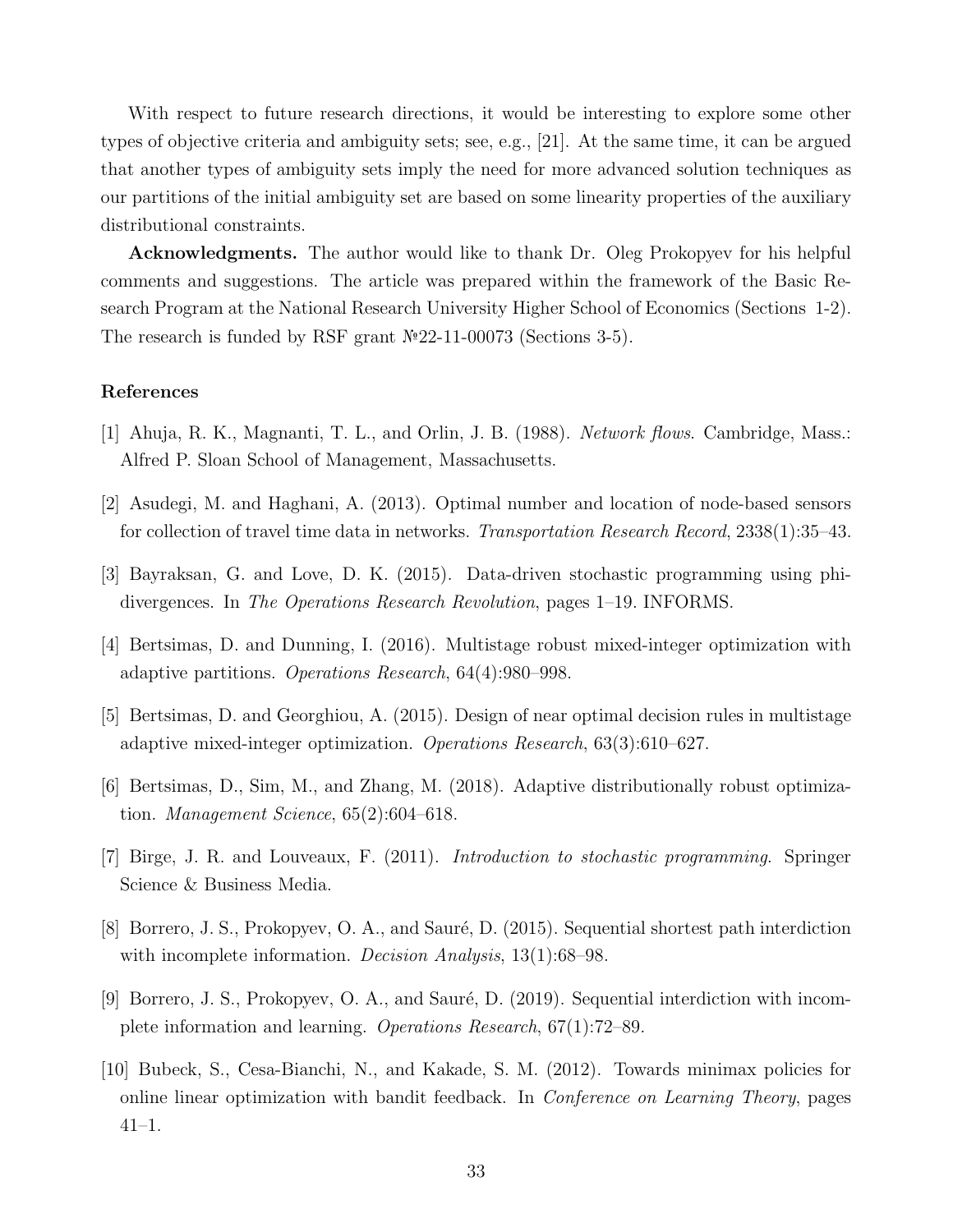- [11] Buchheim, C. and Kurtz, J. (2018). Robust combinatorial optimization under convex and discrete cost uncertainty. EURO Journal on Computational Optimization, 6(3):211–238.
- [12] Chang, G.-L., Park, S. Y., and Paracha, J. (2011). Intelligent transportation system field demonstration: integration of variable speed limit control and travel time estimation for a recurrently congested highway. Transportation Research Record, 2243(1):55–66.
- [13] Cormen, T. H., Leiserson, C. E., Rivest, R. L., and Stein, C. (2009). Introduction to algorithms. MIT press.
- [14] Delage, E. and Ye, Y. (2010). Distributionally robust optimization under moment uncertainty with application to data-driven problems. Operations Research, 58(3):595–612.
- [15] Duque, D. and Morton, D. P. (2020). Distributionally robust stochastic dual dynamic programming. SIAM Journal on Optimization, 30(4):2841–2865.
- [16] Dyer, M. and Stougie, L. (2006). Computational complexity of stochastic programming problems. Mathematical Programming, 106(3):423–432.
- [17] Esfahani, P. M. and Kuhn, D. (2018). Data-driven distributionally robust optimization using the wasserstein metric: Performance guarantees and tractable reformulations. Mathematical Programming, 171(1-2):115–166.
- [18] Goh, J. and Sim, M. (2010). Distributionally robust optimization and its tractable approximations. Operations Research, 58(4-part-1):902–917.
- [19] Gupta, A. K. and Nadarajah, S. (2004). Handbook of beta distribution and its applications. CRC press.
- [20] Haghani, A., Hamedi, M., Sadabadi, K. F., Young, S., and Tarnoff, P. (2010). Data collection of freeway travel time ground truth with bluetooth sensors. Transportation Research *Record*,  $2160(1):60-68$ .
- [21] Hanasusanto, G. A., Kuhn, D., and Wiesemann, W. (2016). K-adaptability in two-stage distributionally robust binary programming. Operations Research Letters, 44(1):6–11.
- [22] Hoeffding, W. (1994). Probability inequalities for sums of bounded random variables. In The collected works of Wassily Hoeffding, pages 409–426. Springer.
- [23] Huang, R., Qu, S., Yang, X., and Liu, Z. (2021). Multi-stage distributionally robust optimization with risk aversion. Journal of Industrial & Management Optimization, 17(1):233.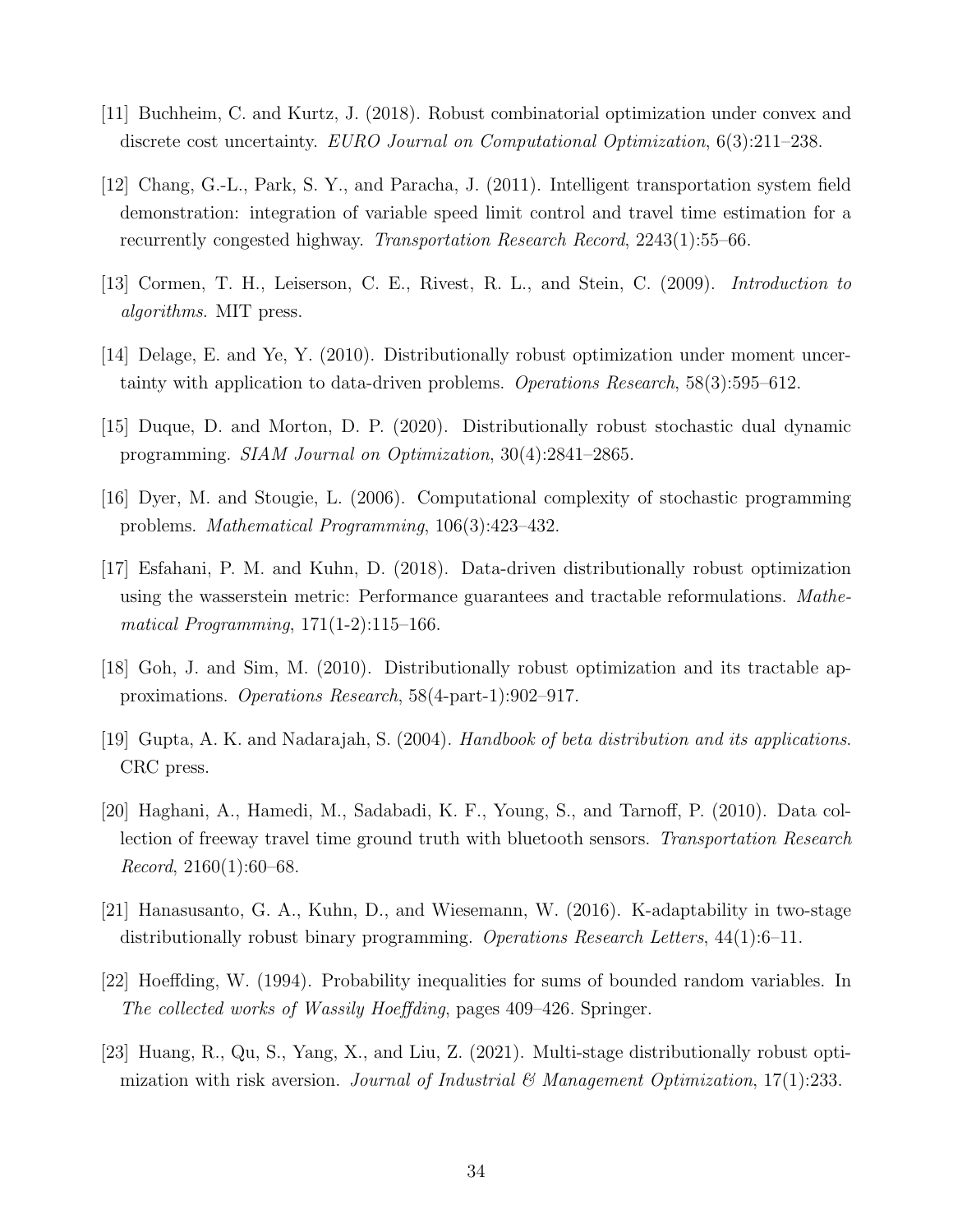- [24] Isii, K. (1962). On sharpness of Tchebycheff-type inequalities. Annals of the Institute of Statistical Mathematics, 14(1):185–197.
- [25] Jiang, R. and Guan, Y. (2018). Risk-averse two-stage stochastic program with distributional ambiguity. Operations Research, 66(5):1390–1405.
- [26] Ketkov, S. S. and Prokopyev, O. A. (2020). On greedy and strategic evaders in sequential interdiction settings with incomplete information. Omega, 92:102161.
- [27] Ketkov, S. S., Prokopyev, O. A., and Burashnikov, E. P. (2021). An approach to the distributionally robust shortest path problem. Computers  $\mathcal B$  Operations Research, 130:105212.
- [28] Kreinovich, V., Xiang, G., Starks, S. A., Longpré, L., Ceberio, M., Araiza, R., Beck, J., Kandathi, R., Nayak, A., Torres, R., et al. (2006). Towards combining probabilistic and interval uncertainty in engineering calculations: algorithms for computing statistics under interval uncertainty, and their computational complexity. Reliable Computing, 12(6):471– 501.
- [29] Miller, C. E., Tucker, A. W., and Zemlin, R. A. (1960). Integer programming formulation of traveling salesman problems. Journal of the ACM (JACM), 7(4):326–329.
- [30] Nemhauser, G. L. and Wolsey, L. A. (1988). Integer programming and combinatorial optimization, volume 191. Springer.
- [31] Postek, K. and Hertog, D. d. (2016). Multistage adjustable robust mixed-integer optimization via iterative splitting of the uncertainty set. INFORMS Journal on Computing, 28(3):553–574.
- [32] Rockafellar, R. T., Uryasev, S., et al. (2000). Optimization of conditional value-at-risk. Journal of Risk, 2:21–42.
- [33] Romeijnders, W. and Postek, K. (2021). Piecewise constant decision rules via branchand-bound based scenario detection for integer adjustable robust optimization. INFORMS Journal on Computing, 33(1):390–400.
- [34] Sefair, J. A. and Smith, J. C. (2016). Dynamic shortest-path interdiction. Networks, 68(4):315–330.
- [35] Shapiro, A. (2001). On duality theory of conic linear problems. In Semi-infinite Program $minq$ , pages 135–165. Springer.
- [36] Taccari, L. (2016). Integer programming formulations for the elementary shortest path problem. European Journal of Operational Research, 252(1):122–130.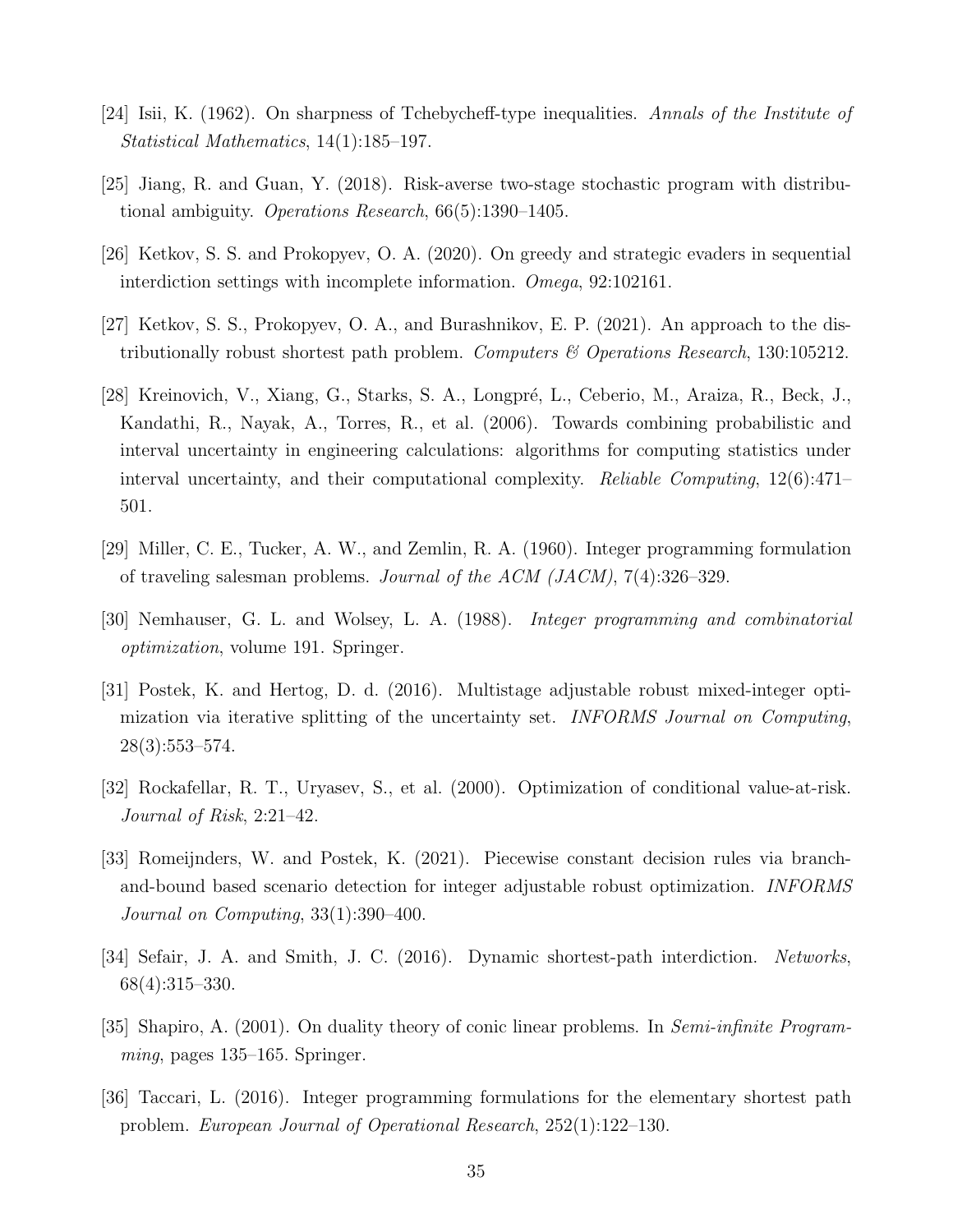- [37] Vo, T. (2011). An investigation of bluetooth technology for measuring travel times on arterial roads: a case study on spring street. PhD thesis, Georgia Institute of Technology.
- [38] Wiesemann, W., Kuhn, D., and Sim, M. (2014). Distributionally robust convex optimization. Operations Research, 62(6):1358–1376.
- [39] Xu, H. and Mannor, S. (2010). Distributionally robust markov decision processes. In Advances in Neural Information Processing Systems, pages 2505–2513.
- [40] Yu, X. and Shen, S. (2020). Multistage distributionally robust mixed-integer programming with decision-dependent moment-based ambiguity sets. *arXiv preprint arXiv:2002.12518*.
- [41] Zou, J., Ahmed, S., and Sun, X. A. (2019). Stochastic dual dynamic integer programming. Mathematical Programming, 175(1-2):461–502.

# Appendix A. Supplementary material

In this appendix we consider the ambiguity set (28) with the auxiliary probability constraints of the form:

$$
\mathbb{Q}_a\{c_a \in [0.5, 1]\} \le \widetilde{q}_a \tag{A.1}
$$

with  $\tilde{q}_a = \tilde{q}$  for each  $a \in A$ ; recall Section 2.3. As before, we assume that each node  $i \in N$ is equipped with a sensor with probability  $\kappa = 0.5$  and the constraints (A.1) correspond to the arcs  $a \in A$  with the adjacent sensors. In all experiments we set  $h = r = 3$ ,  $\hat{n} = \tilde{n} = 60$ ,  $\alpha = \gamma = 0.95$  and assume that the graph is acyclic; recall Table 1.

For the first experiment we set  $\tilde{q} = 0.5$  and consider the relative gaps  $(G_1)$  and  $(G_2)$  as well as the running time for solving the MIP reformulation (19) as a function of  $|\mathcal{L}|$ . The results are reported in Table A.7.

Comparing the obtained results in Tables 2 and A.7 we observe that the quality of adaptive solutions decreases whenever the probability constraints (5a) are used instead of the expectation constraints (5b). Some intuition behind this fact can be explained as follows. If the constraint  $(A.1)$  is satisfied, then the expected cost of  $c_a$  is such that

$$
\mathbb{E}_{\mathbb{Q}_a} \{c_a\} \le 0.5 \times (1 - \tilde{q}) + 1 \times \tilde{q} = 0.5 \tilde{q} + 0.5 \tag{A.2}
$$

Otherwise, if (A.1) is violated, then

$$
\mathbb{E}_{\mathbb{Q}_a} \{c_a\} \ge 0 \times (1 - \tilde{q}) + 0.5 \times \tilde{q} = 0.5 \tilde{q}
$$
\n(A.3)

Hence, there exists some gap between the upper and lower bounds induced by  $(A.2)$  and  $(A.3)$ , respectively. This observation implies that the user receives less information in terms of the